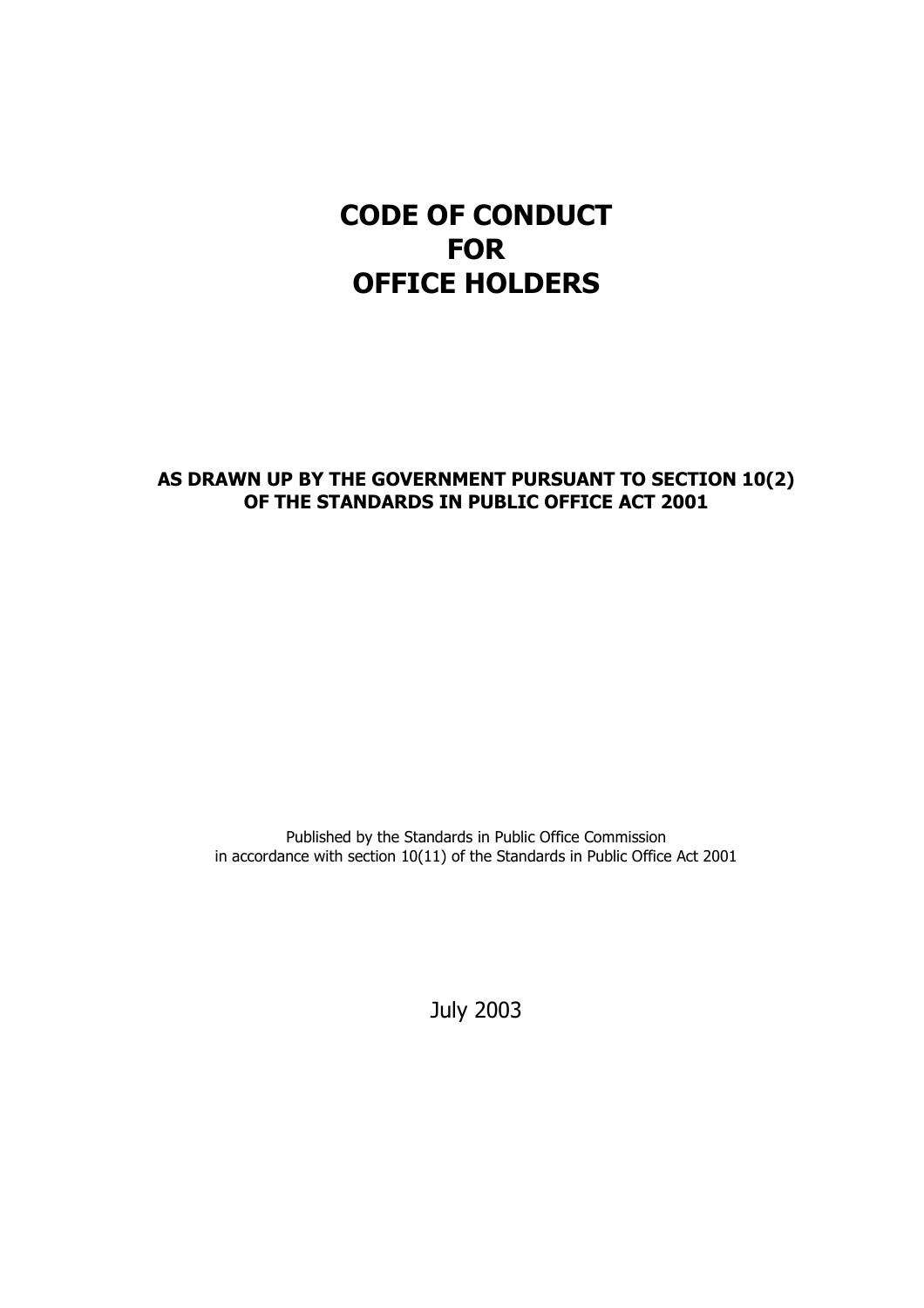## **Table of Contents**

## **Part 1**

## **Introduction and General Principles**

| 1.1. Purpose of the Code of Conduct                       |  |
|-----------------------------------------------------------|--|
| 1.2. Persons to whom the Code of Conduct applies          |  |
| 1.3. Requirement to observe the Code of Conduct           |  |
| 1.4. Principles of Ethical Conduct                        |  |
| 1.5. Highest ethical standards to be applied at all times |  |
| 1.6. Chairs of Committees                                 |  |

## **Part 2**

### **Section 1 Statutory Framework**

| 2.1. Statutory obligations relating to conduct in public life                                                                                                                                                                                                    |                       |
|------------------------------------------------------------------------------------------------------------------------------------------------------------------------------------------------------------------------------------------------------------------|-----------------------|
| <b>Section 2</b><br><b>Additional Requirements</b>                                                                                                                                                                                                               |                       |
| 2.2. Additional Guidance for Office Holders<br>2.2.1. Tribunals of Inquiry<br>2.2.2. Accountability to the Houses of the Oireachtas<br>2.2.3. Public Resources<br>2.2.4. Business and other interests<br>2.2.5. Lobbyists<br>2.2.6. Records of Official Meetings | 6<br>6<br>6<br>6<br>6 |
| 2.2.7. Appointments<br>2.2.8. Gifts<br>2.2.9. Constituency Matters                                                                                                                                                                                               | 8<br>8<br>8           |

**Appendix :** Guidelines on Compliance with the provisions of the Ethics in Public Office Act 1995 & 2001 (including, at its Appendix 3, the Government Guidelines for Office Holders issued pursuant to Section 15(4) of the Ethics in Public Office Act 1995)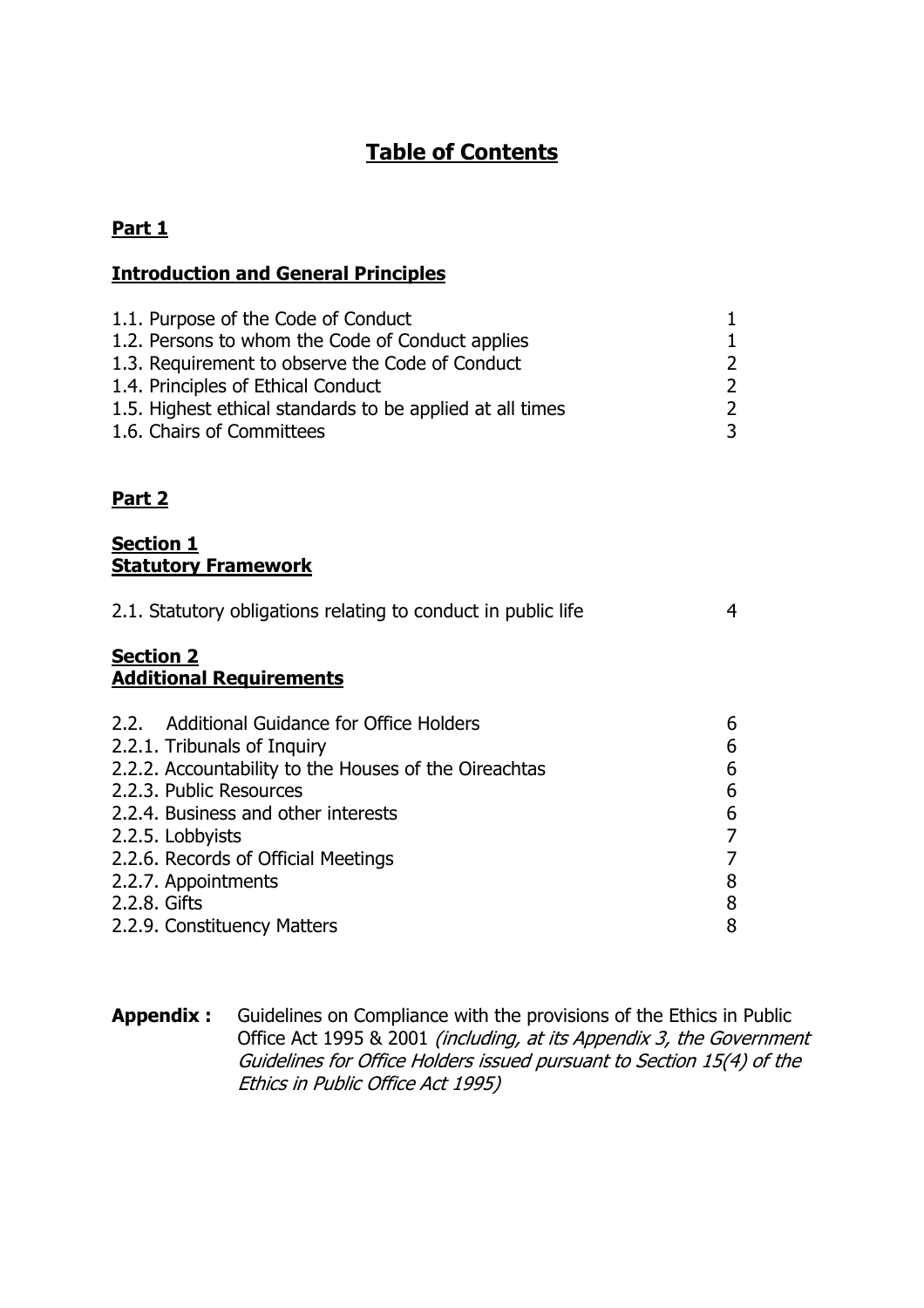## **Part 1**

## **Introduction and General Principles**

## **1.1. Purpose of the Code of Conduct**

This Code of Conduct for the guidance of office holders has been drawn up by the Government in accordance with Section 10 (2) of the Standards in Public Office Act 2001 (2001 Act).

In accordance with Section 10(6) of the 2001 Act, it is designed to

 "indicate the standards of conduct and integrity for the persons to whom it relates in the performance of their functions and in relation to any matter connected with or affecting or likely or appearing to affect such performance and in relation to such other matters (if any) as may be specified in the code."

This Code does not make provision in relation to matters for which adequate provision is made in existing guidelines and will apply prospectively, i.e. from the date of publication.

## **1.2. Persons to whom the Code of Conduct applies**

In accordance with the terms of the Ethics in Public Office Acts 1995 & 2001 (Ethics Acts) this Code applies to office holders, namely

- the Taoiseach
- the Tánaiste
- a Minister
- a Minister of State
- an Attorney General who is a member of Dáil Éireann or Seanad Éireann
- a person who is Chairman or Deputy Chairman of Dáil Éireann or Chairman or Deputy Chairman of Seanad Éireann
- a person who holds the office of Chairman of a Committee of either House of the Oireachtas, being an office that stands designated, for the purpose of the Ethics in Public Office Act 1995 (1995 Act), for the time being by resolution of that House or
- a person who holds the office of Chairman of a Joint Committee of both Houses of the Oireachtas, being an office that stands designated, for the purposes of the 1995 Act, for the time being by resolution of each House.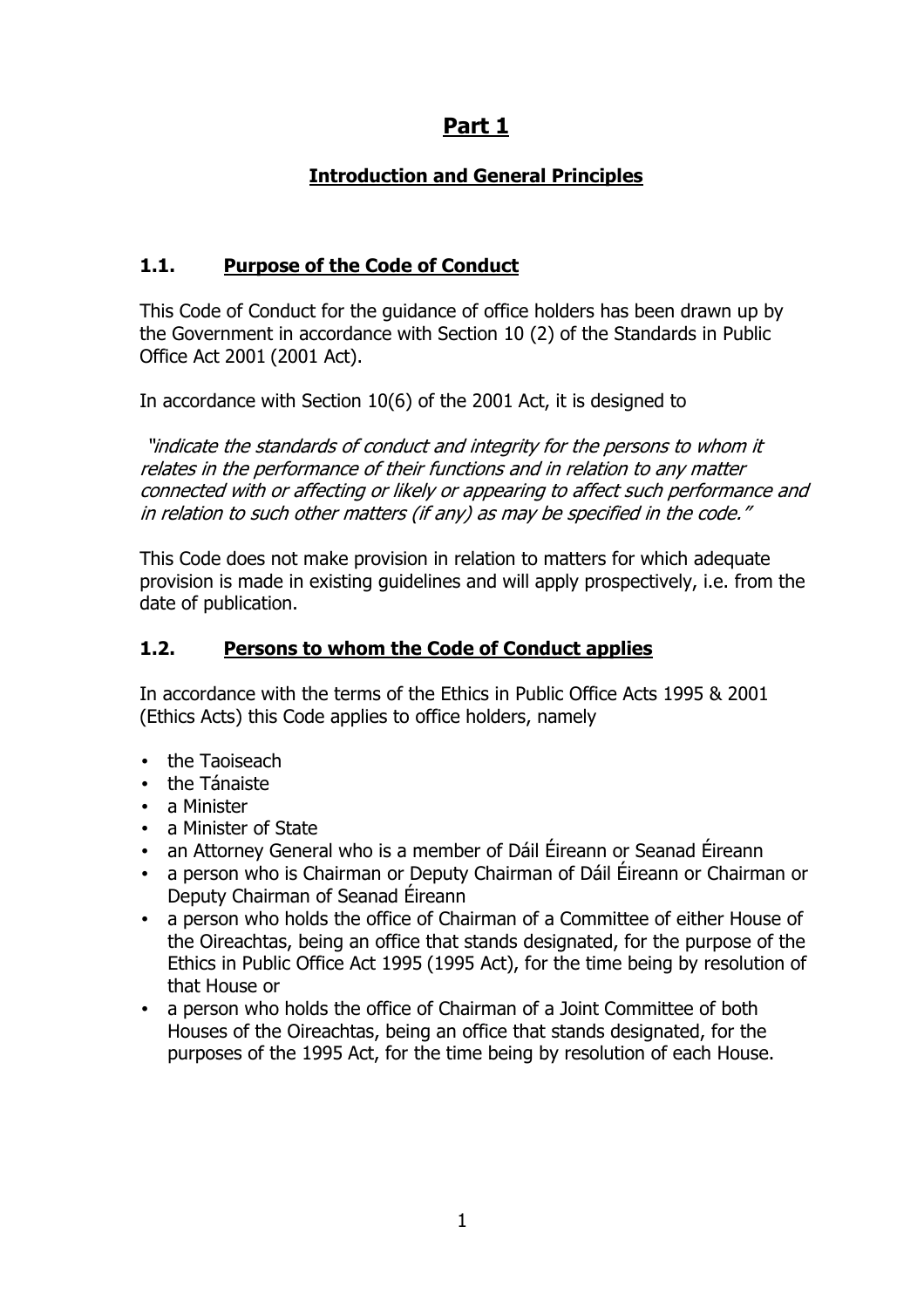## **1.3. Requirement to observe the Code of Conduct**

In accordance with the provisions of the Ethics Acts, office holders shall, in so far as it is relevant, have regard to and be guided by the Code in the performance of their functions and in relation to any other matters specified in the Code. This Code seeks to ensure that office holders must at all times observe, and be seen to observe, the highest standards of ethical behaviour in the carrying out of the functions of their office. Office holders are obliged to act in accordance with advice given and guidelines published by the Standards in Public Office Commission (Standards Commission) unless to do so would constitute a contravention of another provision of the Ethics Acts. Pursuant to Section 10(8) of the 2001 Act, codes of conduct will be admissible in proceedings before a Court or other tribunal or a Committee or the Standards Commission and any relevant provision may be taken into account in determining a matter.

## **1.4. Principles of Ethical Conduct**

Holders of public office have a duty to keep faith with the public trust placed in them by the manner in which they carry out their official responsibilities. This is a personal responsibility and requires them at all times to promote the common good, fairly and impartially, to conscientiously and prudently apply the resources of their office in furtherance of the public interest and to observe the highest ethical standards in the performance of their duties.

The Standards Commission has described ethical behaviour in the following terms

"A successful ethics regime is one which provides mechanisms whereby the sensitivities of political/public life can be handled, where competing interests can be reconciled and where individual legislators/executives can be guided in their difficult decisions by reference to the general principle that the public interest should always take precedence over the interests of the individual and, perhaps more importantly, over the interests of a political party whether in power or in opposition."

These are the principles which should guide office holders.

## **1.5. Highest ethical standards to be applied at all times**

In addition to complying with those formal requirements, office holders should at all times observe the highest standards of behaviour and act in good faith with transparency, fairness and impartiality to promote the common good in the performance of their official functions.

Ministerial office holders**,** in the performance of their functions**,** need to respect the particular requirements of the many different and distinct roles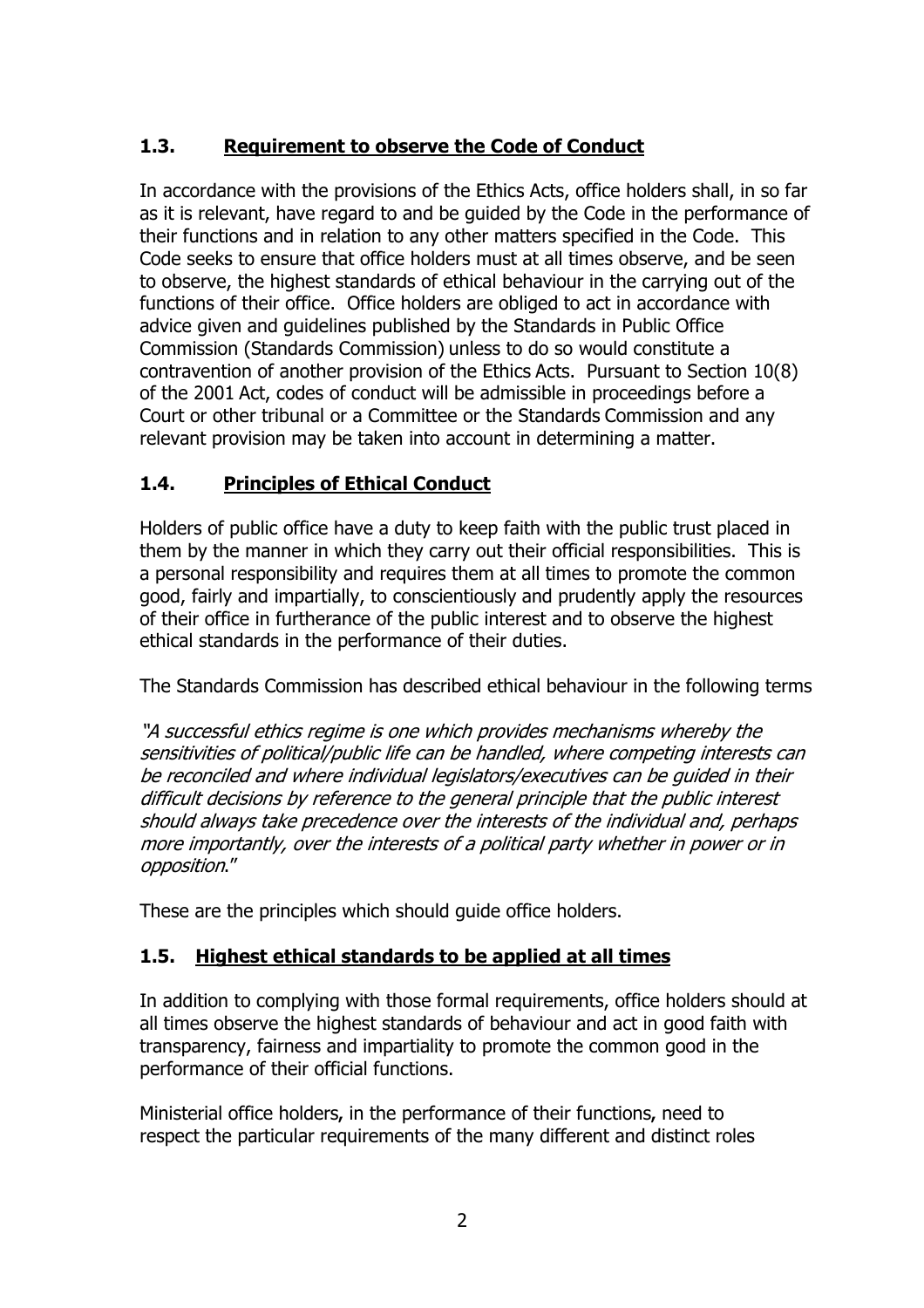that they hold, e.g. as a member of Cabinet, as a Minister of a Department of State, as an elected public representative.

Ministers also have a responsibility to ensure that special advisers are accountable to them for the performance of their functions in accordance with the provisions of the Public Service Management Act 1997.

Special advisers cease to hold their position when the relevant Minister ceases to hold office as outlined in the Public Service Management Act 1997.

Office holders in particular should

- act only by reference to and dedicate the resources of their offices in furtherance of the public interest
- make decisions and encourage and support the making of decisions on merit and without discrimination
- not be influenced in their official duties by personal considerations
- be accountable for their decisions
- protect the integrity of the offices they hold
- respect confidences entrusted to them in the course of their official duties
- respect at all times the role of the Accounting Officers of their Departments and the obligations of staff under the Civil Service Code of Conduct.

#### **1.6. Chairs of Committees**

The increasing role and importance of Committees in the Houses of the Oireachtas has placed the chairs of such Committees in a more prominent role. There is a need for the chairs of Committees to be mindful of this increased responsibility in the conduct of their business.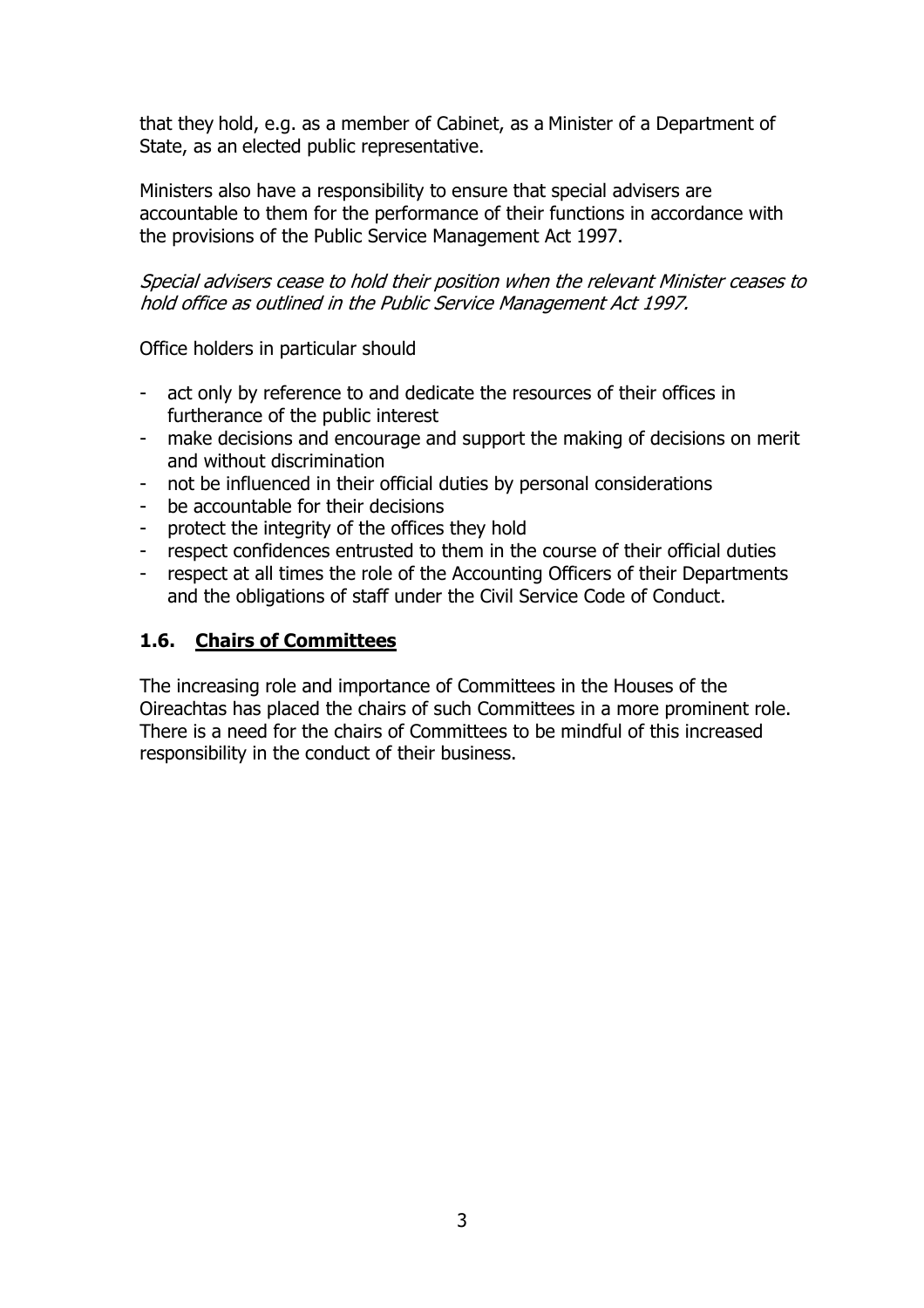## **Part 2**

## **Section 1 – Statutory Framework**

## **2.1. Statutory obligations relating to conduct in public life**

There is already in place a comprehensive statutory framework for the regulation of conduct in public life. It is a requirement of this Code of Conduct that office holders comply fully with all of the requirements in that framework as well as any requirements which may be introduced in the future.

The following are key elements of the statutory framework in relation to the conduct of office holders:

#### **The Ethics in Public Office Act 1995 and the Guidelines for Office Holders concerning the steps to be taken by them to assist compliance with the provisions of the Ethics in Public Office Act 1995**

The 1995 Act includes provisions in relation to office holders for the disclosure of interests, for the treatment of gifts, and for the fulfilment of their responsibilities in relation to special advisers appointed by them or on their behalf.

Information on the steps office holders need to take in order to comply with the provisions of the 1995 Act is set out in the Guidelines, a copy of which is contained in the attached Appendix.

## **The Standards in Public Office Act 2001**

The 2001 Act established the Standards Commission, which subsumed the Public Offices Commission established by the 1995 Act. The Standards Commission has enhanced powers under the 2001 Act and an offence of obstruction of the Standards Commission or its agents has been created.

The 2001 Act also requires the Government, from time to time, to draw up codes of conduct for the guidance of office holders. The 2001 Act provides that the Guidelines drawn up pursuant to the 1995 Act (referred to above) continue in force.

Additional requirements are imposed by the 2001 Act on members of the Houses of the Oireachtas in respect of tax compliance. These also apply to an Attorney General who is not a member of either House.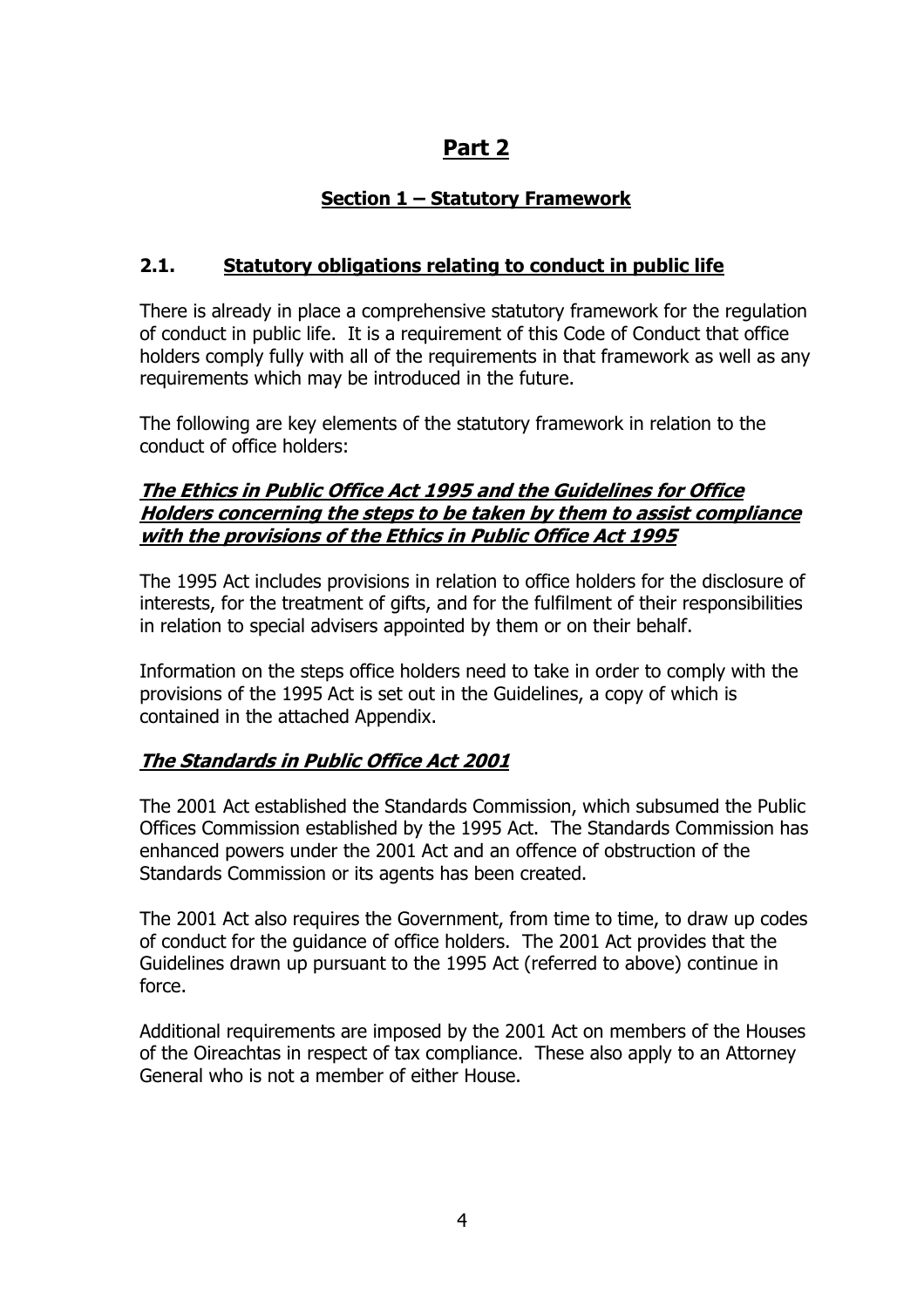## **Prevention of Corruption Acts**

The 1995 Act amended the Prevention of Corruption Acts in a number of respects, such as increasing the penalties for corruption to a maximum of 7 years imprisonment and a fine of up to €63,486.90.

The 1995 Act increased corruption penalties to 10 years and unlimited fine(s). It also introduced a presumption of corruption, in certain circumstances, from a failure to disclose political donations, and secondly where a person exercising certain functions receives money or other benefit from a person who has an interest in the exercise of those functions.

The 1995 Act also makes liable to an offence of corruption, third parties who seek to corrupt others, in addition to persons who are directly involved in an activity.

### **Other Provisions**

Office holders must also have regard as appropriate to

- the Code of Conduct for Members of Dáil Éireann and Seanad Éireann
- the Electoral Act 1997**,** as amended
- the Local Government Act 2001, which sets out an ethical framework for the local government service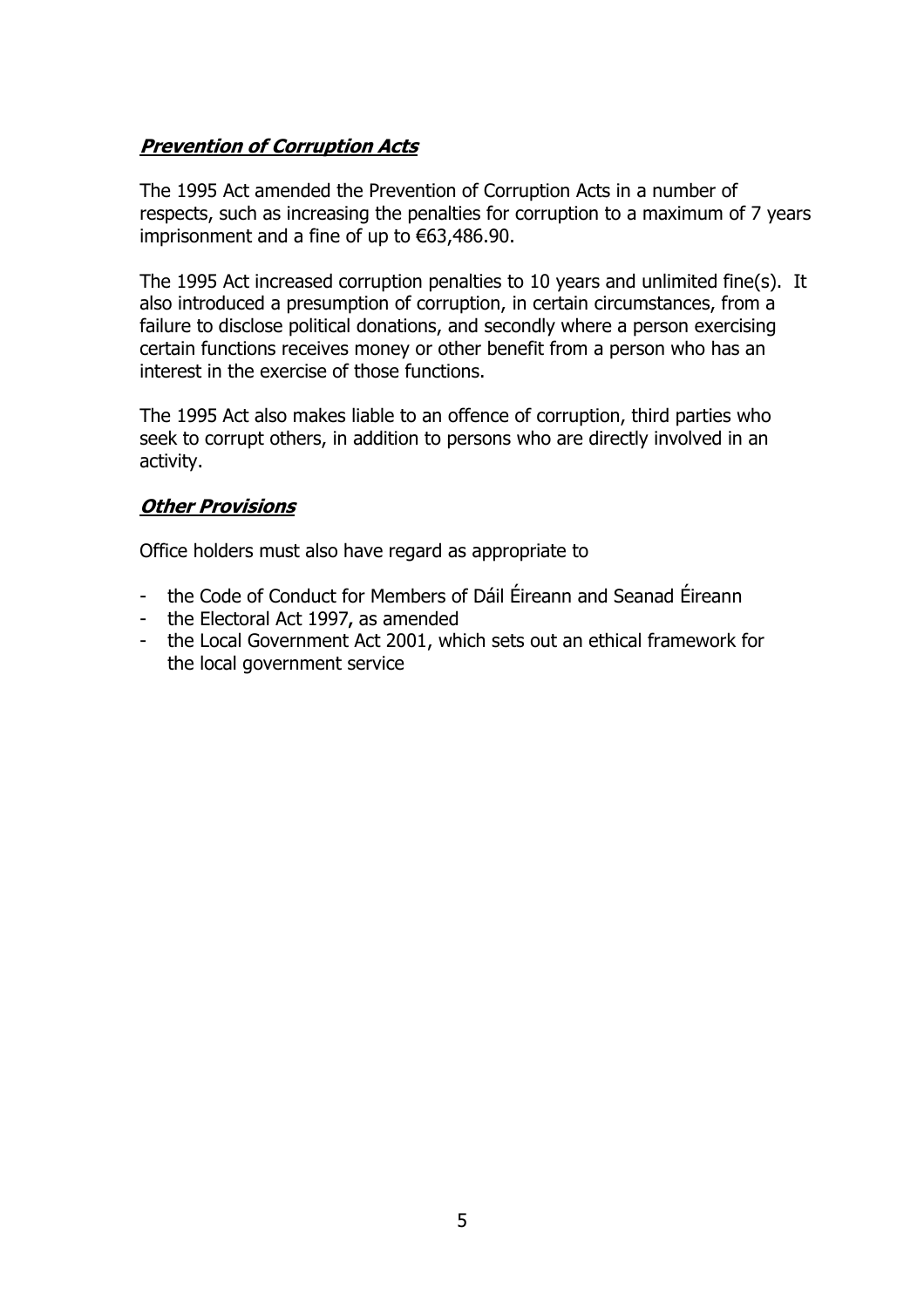## **Section 2 – Additional Requirements**

## **2.2. Additional Guidance for Office Holders**

In addition to requirements which are legislatively prescribed, office holders should observe the following requirements:

## **2.2.1. Tribunals of Inquiry**

Tribunals of Inquiry established by the Houses of the Oireachtas have a crucial role in maintaining and in some cases restoring public confidence in the political and administrative organs of Government. Office holders (as is the case, of course, for the general public) are required by law to co-operate fully with Tribunals of Inquiry and all other lawfully constituted investigations or inquiries.

## **2.2.2. Accountability to the Houses of the Oireachtas**

Office holders, who are members of the Houses of the Oireachtas, are accountable to the Houses of the Oireachtas in accordance with the arrangements set out in the Constitution or in the Standing Orders of the respective Houses. It is of paramount importance that office holders give accurate and truthful information to the Houses of the Oireachtas, correcting any inadvertent error at the earliest opportunity.

## **2.2.3. Public Resources**

Office holders are provided with facilities at public expense in order that public business may be conducted effectively. The use of these facilities should be in accordance with this principle. Holders of public office enjoy an enhanced public profile and should be mindful of the need to avoid use of resources in a way that could reasonably be construed as an inappropriate raising of profile in the context of a General Election.

Official facilities should be used only for official purposes. Office holders should ensure that their use of officially provided facilities are designed to give the public value for money and to avoid any abuse of the privileges which, undoubtedly, are attached to office.

## **2.2.4. Business and other interests**

Office holders should not engage in any activities that could reasonably be regarded as interfering or being incompatible with the full and proper discharge by them of the duties of their office.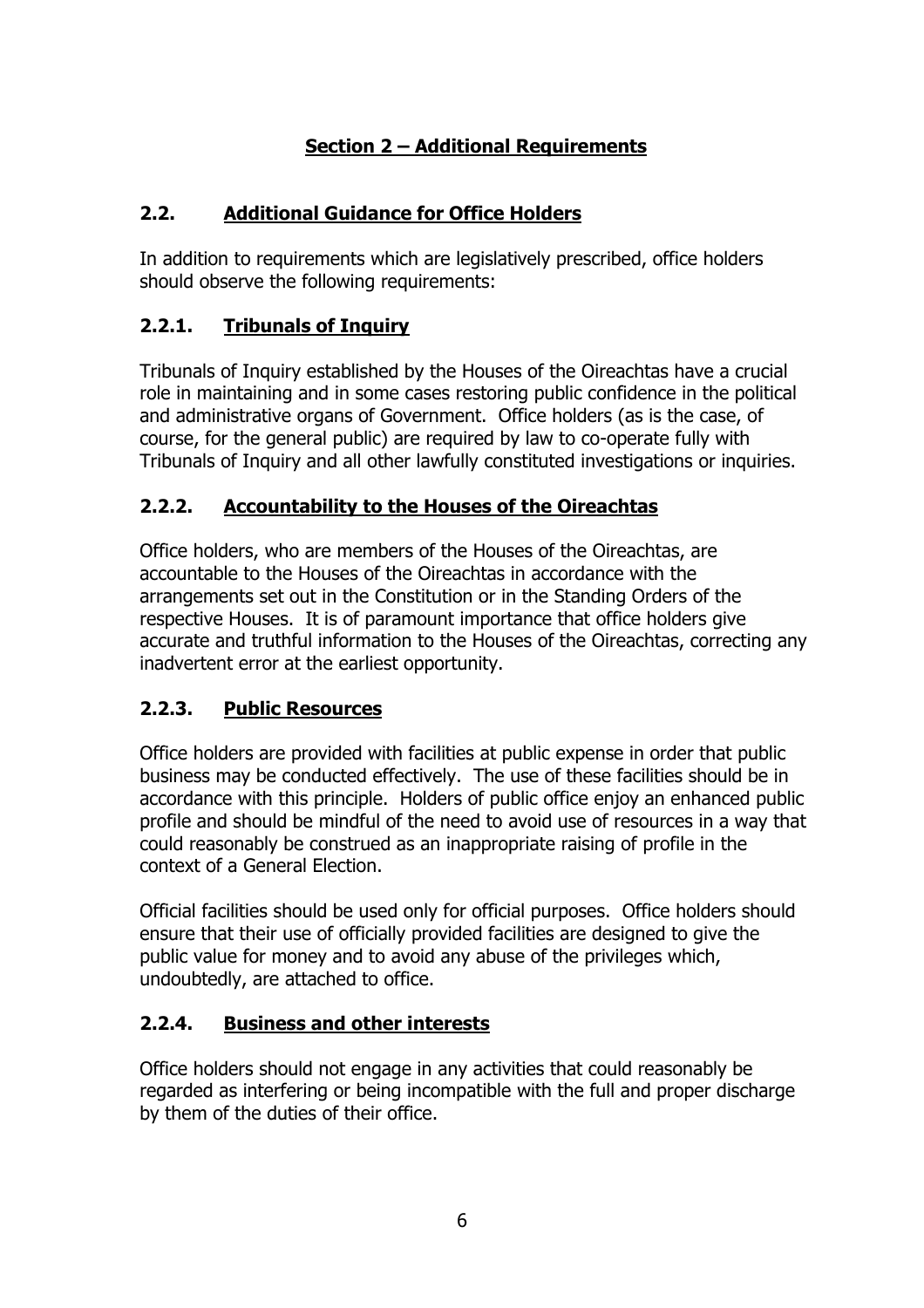Office holders should not hold company directorships carrying remuneration. Even if remuneration is not paid, it is regarded as undesirable for them to hold directorships. A resigning director may enter into an arrangement whereby a company would agree to his/her re-appointment as a director upon ceasing to be an office holder.

An office holder should not carry on a professional practice while an office holder but may make arrangements for the maintenance of a practice until such time as s/he ceases to be an officer holder and returns to the practice.

Office holders should not take any part in the decision-making or management of the affairs of a company or practice and should dispose of, or otherwise set aside for the time-being, any financial interests which might conflict, or be seen to conflict, with their position as an office holder.

Office holders, in taking up appointments on leaving office, should be careful to avoid any real or apparent conflict of interest with the office they formerly occupied. Particular care should be taken in the first few months following departure from office. Office holders should give careful consideration to the type of occupation chosen having left office. Although it is in the public interest that former office holders are able to move into business or other areas of public life, it is equally important that there should be no cause for any suspicion of impropriety when taking up a particular appointment. In this context, office holders should act in a way which ensures it could not be reasonably concluded that an office holder was influenced by the hope or expectation of future employment with the firm or organisation concerned or that an unfair advantage would be conferred in a new appointment by virtue of, for example, access to official information the office holder previously enjoyed.

## **2.2.5. Lobbyists**

It is an integral part of a functioning democracy that particular sections of society will endeavour to highlight issues of sectoral importance with office holders. In this respect contact between office holders and lobbyists is to be expected. However, as guidance, such dealings should be conducted so that they do not give rise to a conflict between public duty and private interest.

## **2.2.6. Records of Official Meetings**

In all cases where meetings are arranged for the purpose of transacting official business, office holders should be accompanied by an official who would act as a note-taker in the office holder's own interest. In any event, it is advised that an official or adviser should attend before the conclusion of a meeting to record details of any decisions reached.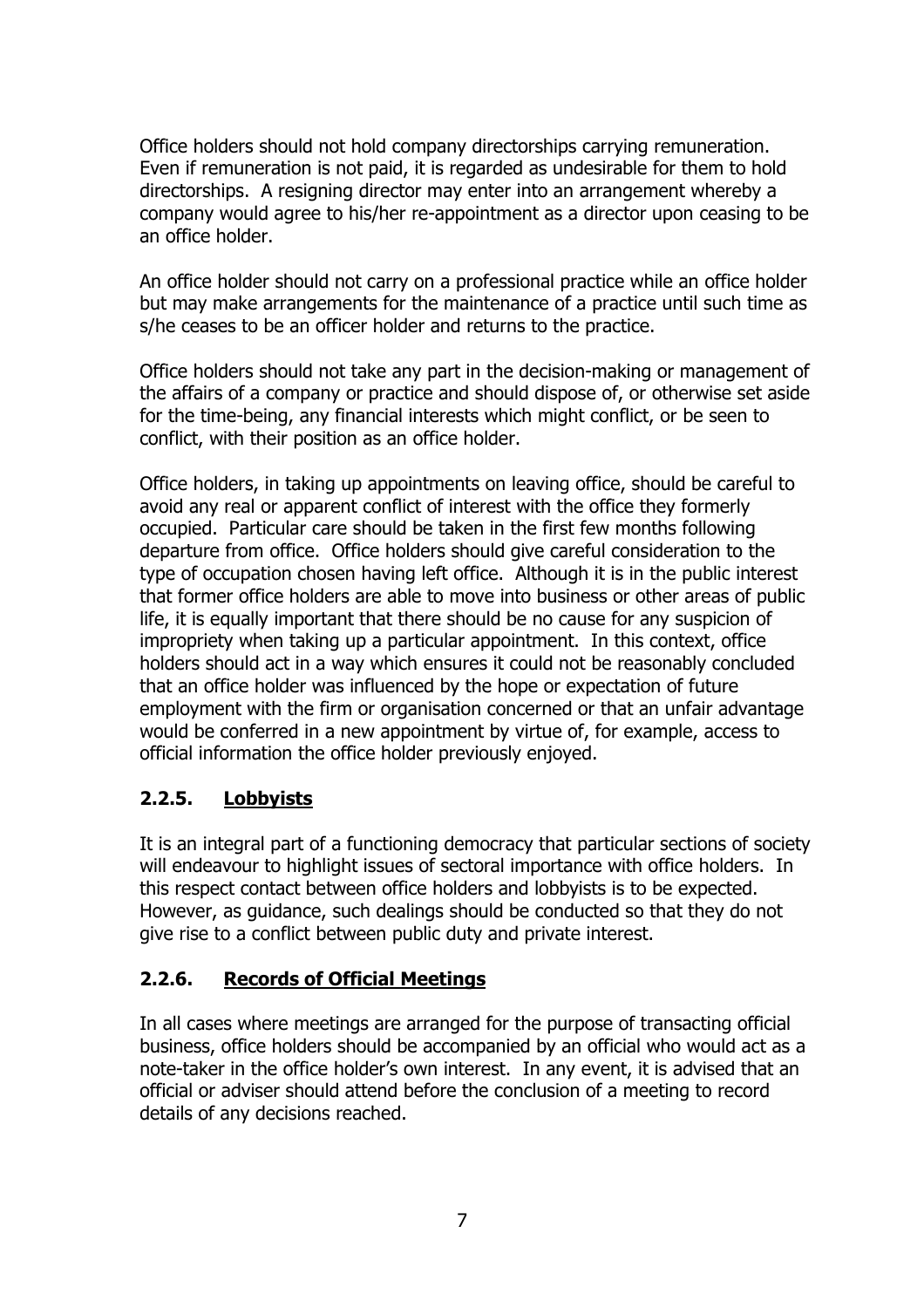## **2.2.7. Appointments**

Subject to provisions in legislation or other formal requirements for the establishment of Government bodies or the filling of positions, appointments by members of the Government should be made on the basis of merit, taking into account the skills, qualifications and experience of the person to be appointed, as well as any other relevant criteria including, for example, requirements in relation to gender balance.

## **2.2.8. Gifts**

The Government Guidelines for Office Holders published pursuant to Section 15(4) of the 1995 Act and the Guidelines for Office Holders, in relation to the acceptance of gifts by office holders, produced by the Standards Commission provide a framework in relation to the acceptance of gifts. A copy is contained at Appendix 3 to the Guidelines for Office Holders (as attached in the Appendix to this Code).

Additionally, office holders should not accept offers to meet the costs of travel facilities and/or commercial accommodation in connection with official activities (including of a spouse/partner if so accompanied), where such offers are made by private citizens or private enterprises. Discretion may be used where an office holder is the official guest of another Government or official body, or of a not for profit representative organisation or the like.

Office holders should be particularly sensitive of acceptance of gifts or hospitality from friends, or connected persons, as defined in the 1995 Act, where such persons have, or are likely to obtain**,** a benefit or suffer a loss arising from a decision made**,** or to be made**,** by an office holder or by the Government**,** of which the office holder is aware.

## **2.2.9. Constituency Matters**

In their capacity as elected representatives, Ministers (including Ministers of State) are free to make representations on behalf of constituents, including to other Ministers, provided that the responses sought or expected to their representations or given to the representation of other office holders are in keeping with responses which would be given to members of the Houses of the Oireachtas generally. Ministers are free to receive representations from other office holders on a similar basis.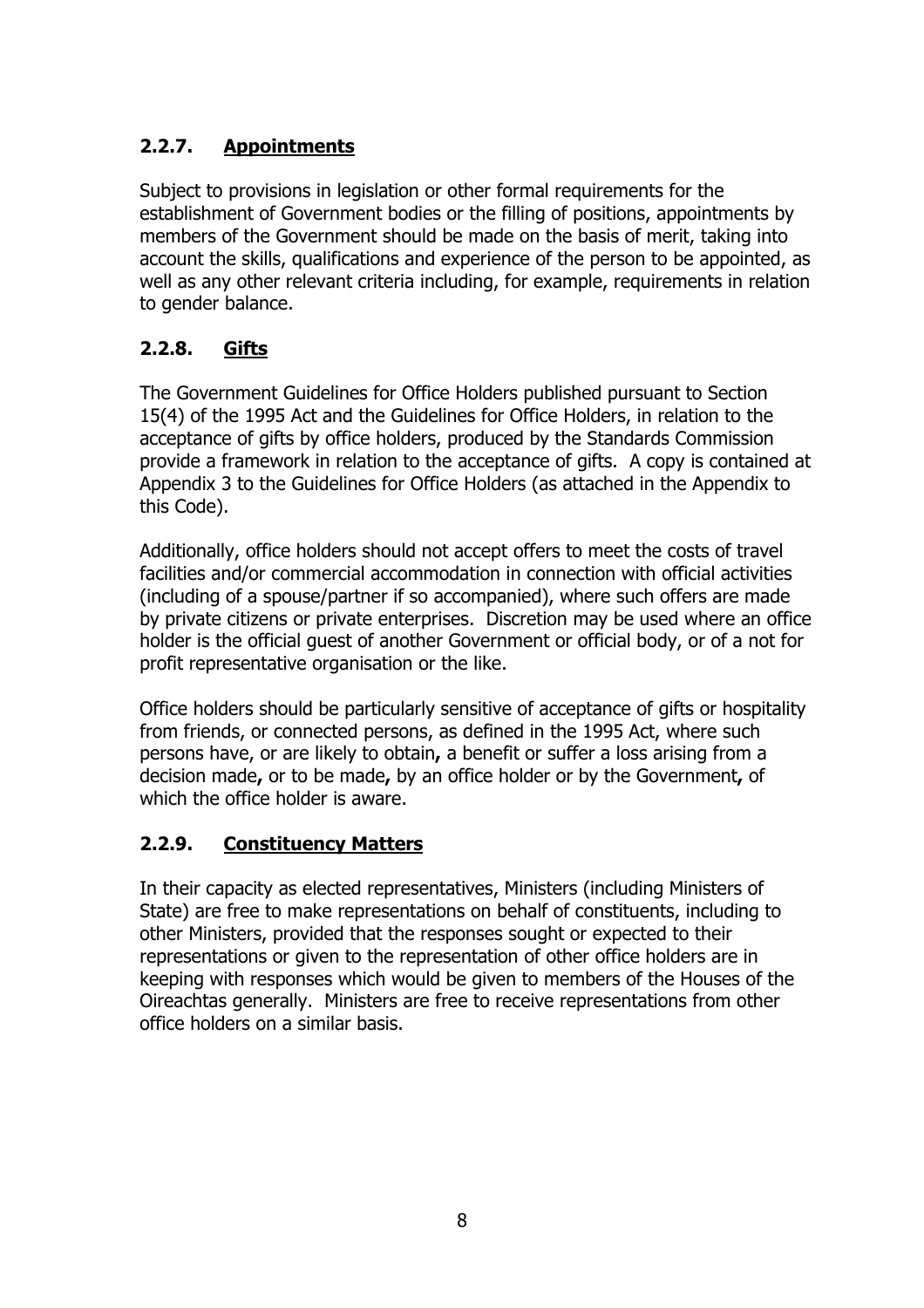## **Appendix**

**Guidelines on Compliance with the provisions of the Ethics in Public Office Acts 1995 & 2001 (including, at Appendix 3, the Government Guidelines for Office Holders issued pursuant to section 15(4) of the Ethics in Public Office Act 1995)**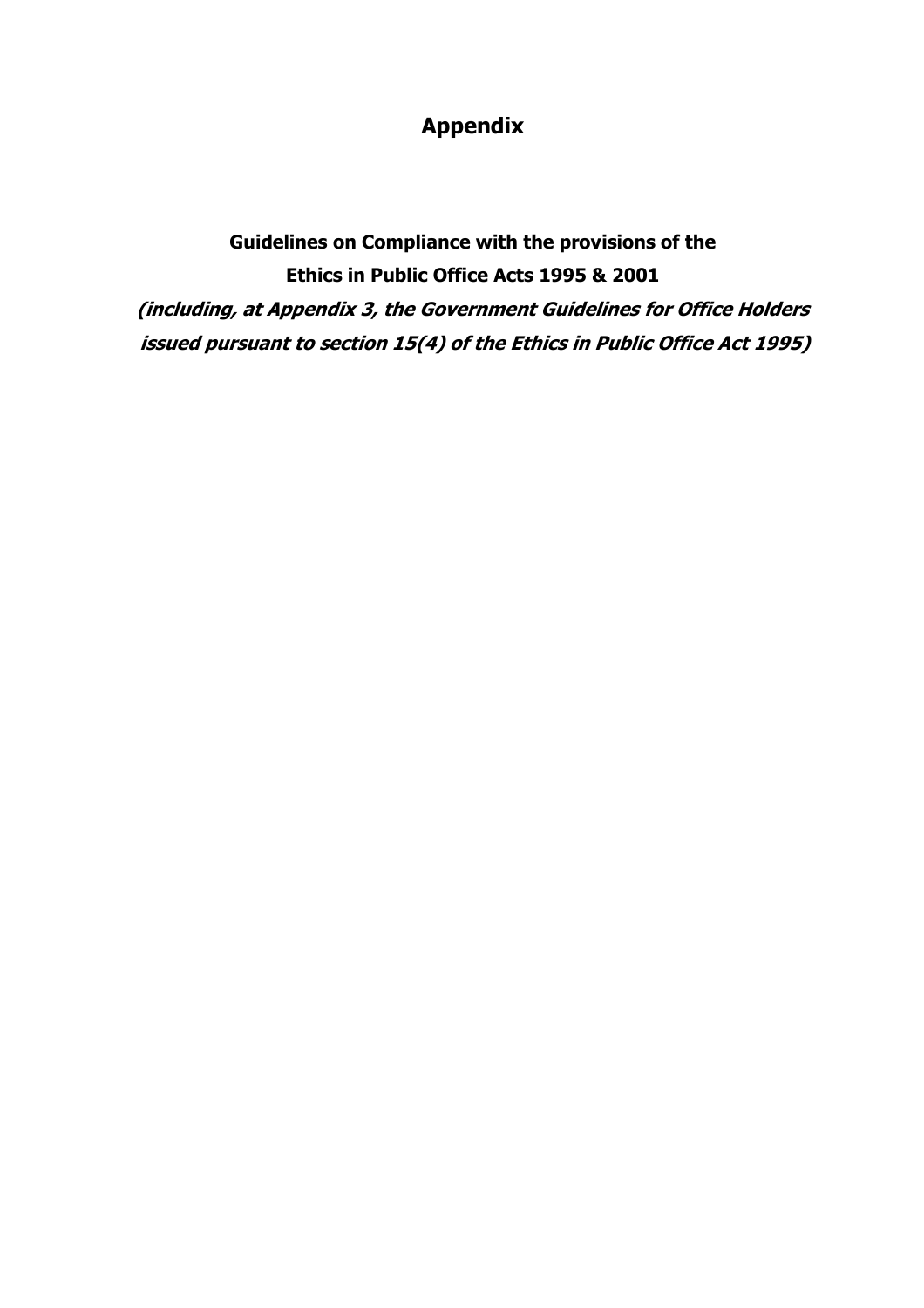# GUIDELINES ON COMPLIANCE WITH THE PROVISIONS OF THE ETHICS IN PUBLIC OFFICE ACTS 1995 and 2001

# **OFFICE HOLDERS**

(Fourth Edition)

November 2011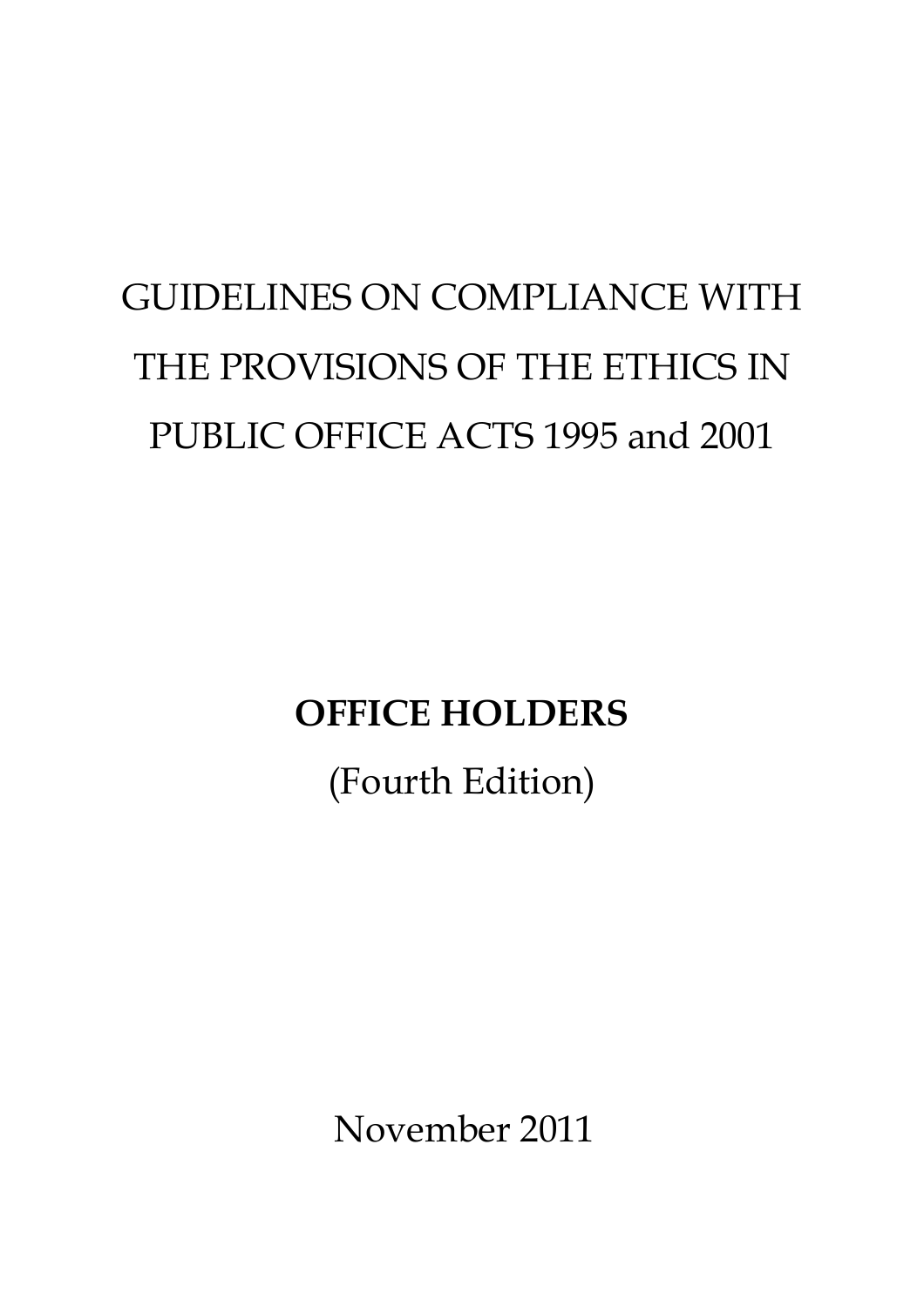**Contents Introduction Ethics in Public Office Acts – General Background** 

#### **Disclosure Requirements for Office Holders as Members**

- *A. Annual Statement of Registrable Interests*
- *B. Disclosure of a Material Interest in Proceedings of the Houses*

#### **Additional Disclosure Requirements as Office Holders**

- *A. Statement of Additional Interests*
- *B. Statement of a Material Interest in a Function to be Performed*

*C. Gifts* 

*D. Property and Services*

#### **Special Advisers**

#### **General Guidance**

#### **APPENDICES**

**Appendix 1 - Definitions Appendix 2 - Registrable Interests Appendix 3 - Government Guidelines (section 15(4) of 1995 Act) Appendix 4 - Gifts Appendix 5 - Obligations in Relation to Special Advisers**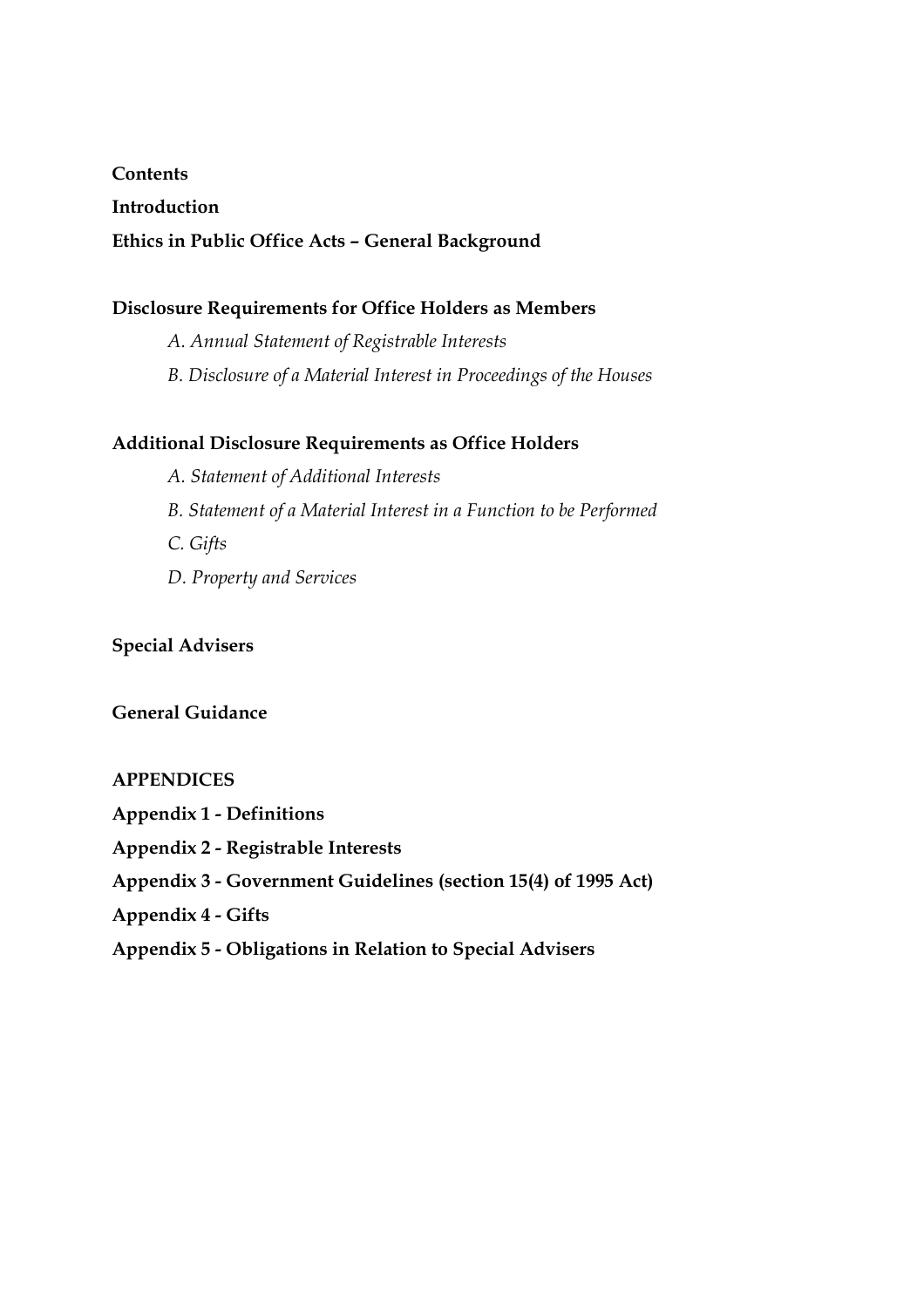#### **Introduction**

These guidelines for office holders, which are published by the Standards in Public Office Commission (Standards Commission), replace and revoke the third edition of the guidelines which were published in December 2002.

The guidelines are intended to assist understanding by office holders of the steps required to be taken by them in order to comply with the requirements of the Ethics in Public Office Act 1995 (the 1995 Act) and the Standards in Public Office Act 2001 (the 2001 Act). These Acts are cited together as the Ethics in Public Office Acts 1995 and 2001 (the Ethics Acts). The guidelines also take account of amendments to the Ethics Acts made by the Civil Partnership and Certain Rights and Obligations of Cohabitants Act 2010.

The guidelines are published under section 25 of the 1995 Act. As is required, the Committees on Members' Interests of the Dáil and of the Seanad have been consulted prior to publication.

In the Ethics Acts and in these guidelines, the term "office holder" means:

- An Taoiseach
- An Tánaiste
- A Minister of the Government
- A Minister of State
- An Attorney General who is a member of Dáil or Seanad Éireann
- A Chairman or Deputy Chairman of Dáil or Seanad Éireann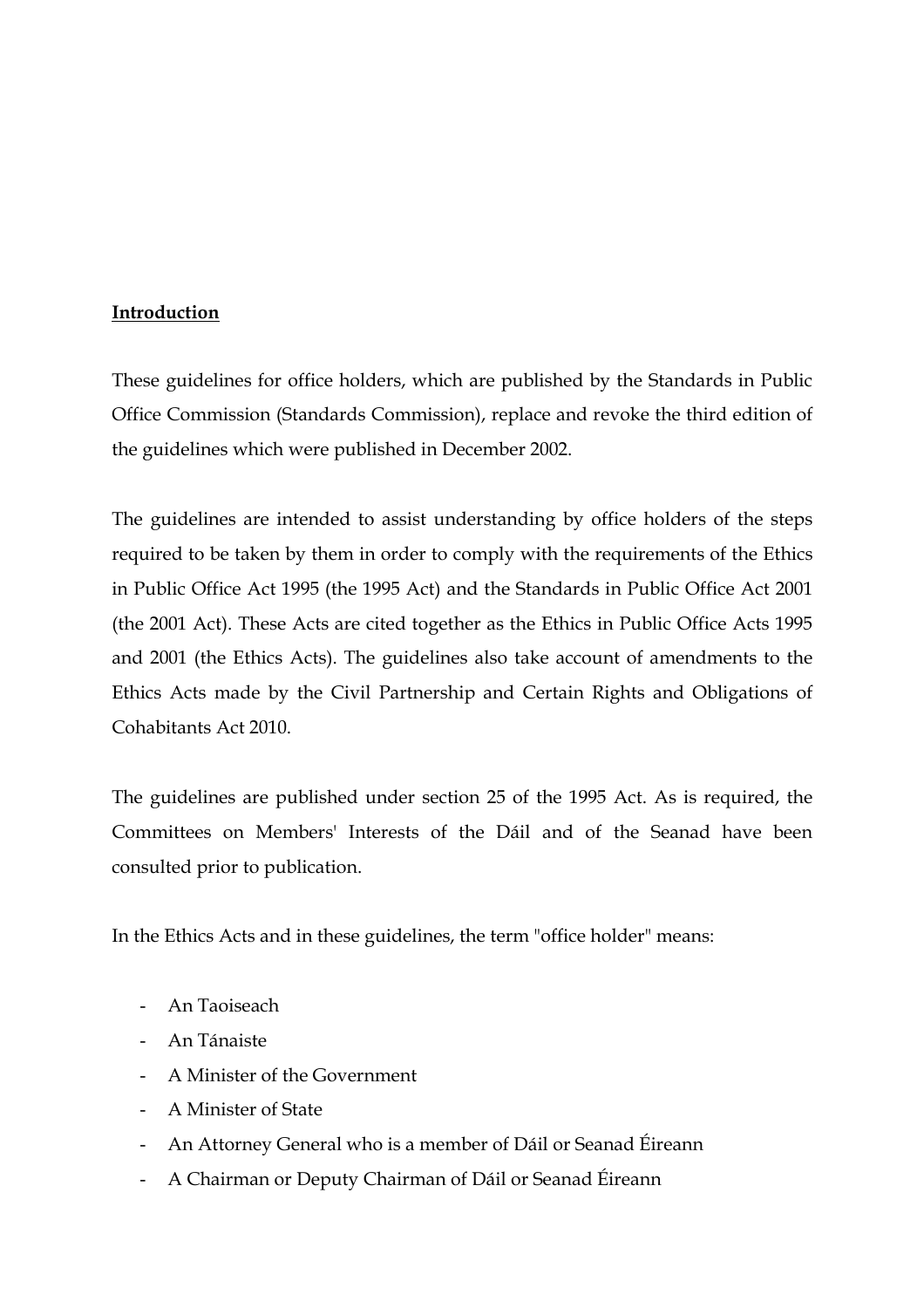- A Chairman of a Committee of either House of the Oireachtas, where that office stands so designated by resolution of that House, or
- A Chairman of a Joint Committee of both Houses, where that office stands so designated by resolution of each House.

A number of other important terms used in these guidelines and in the legislation are defined in Appendix 1 of these guidelines. Office holders are entitled, pursuant to section 25 of the 1995 Act, to request advice from the Standards Commission on any provision of the Ethics Acts or on the application of any provision in any particular circumstance. This includes the code of conduct for office holders which was drawn up by the Government and published in July 2003 by the Standards Commission. The 1995 Act provides that, where requested, such advice must be provided by the Standards Commission within 21 days or, alternatively, the Standards Commission may decline to give advice. Ideally, to eliminate any risk of misunderstanding, requests for advice should be made in writing (including by e mail). Normally, the Standards Commission will provide, or confirm, all advice of a substantive nature, in writing.

When a request for advice is made to the Standards Commission in relation to a particular case, the provision concerned of the Ethics Acts will not, as respects the person who made the request, apply in relation to that case during the period from the making of the request to the time when the advice is given or the Standards Commission declines to give advice.

Office holders are required to act in accordance with these guidelines and with any advice given under the Ethics Acts by the Standards Commission unless, by so doing, they would be contravening another provision of the Ethics Acts.

Office holders will note that these guidelines are admissible in any proceedings before a court, or other tribunal, or a Committee on Members' Interests, or the Standards Commission. Any provision of these guidelines that appears to any of the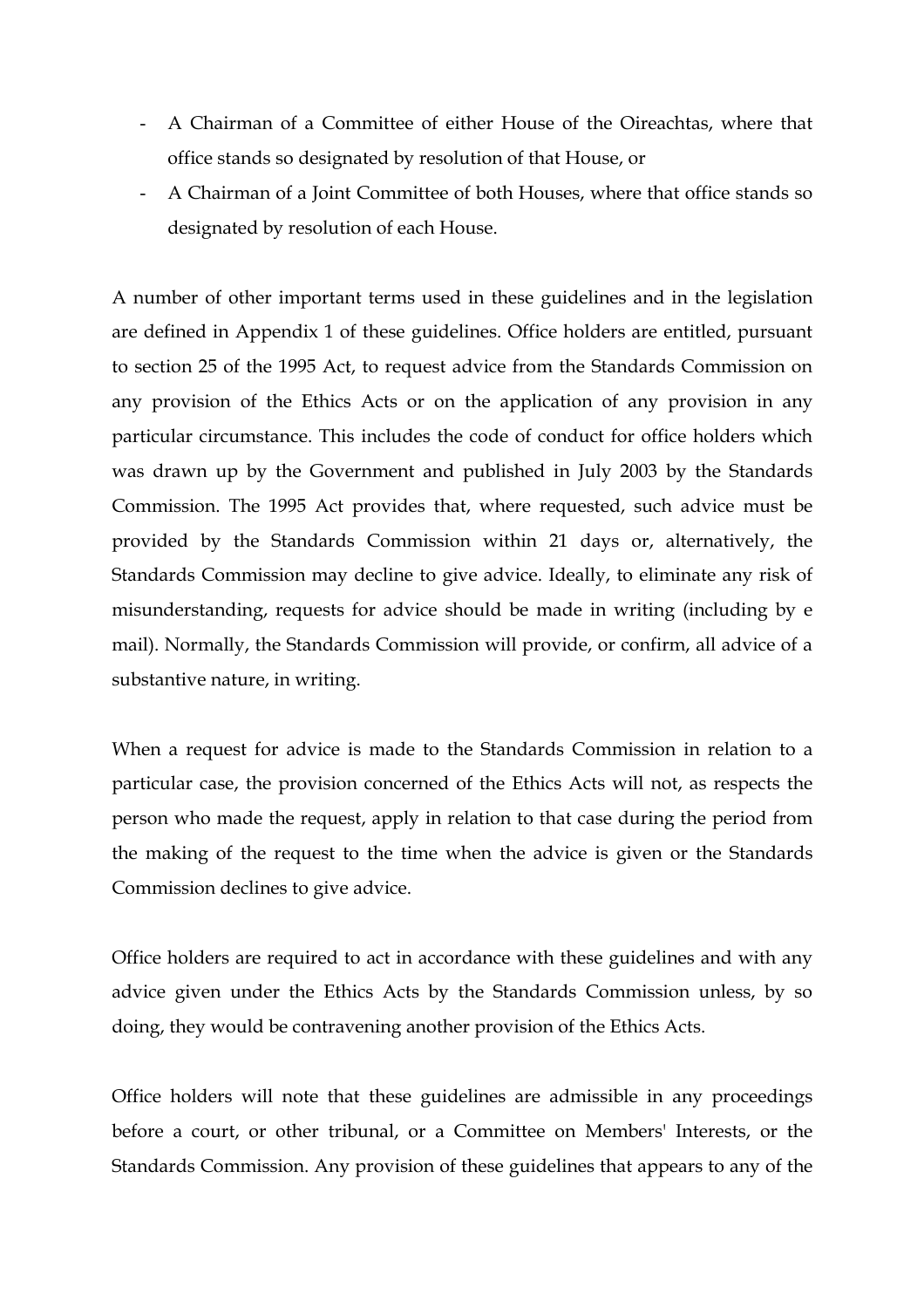aforementioned bodies to be relevant to a question in the proceedings may be taken into account in determining the question.

An Irish language version of these guidelines will be made available where requested.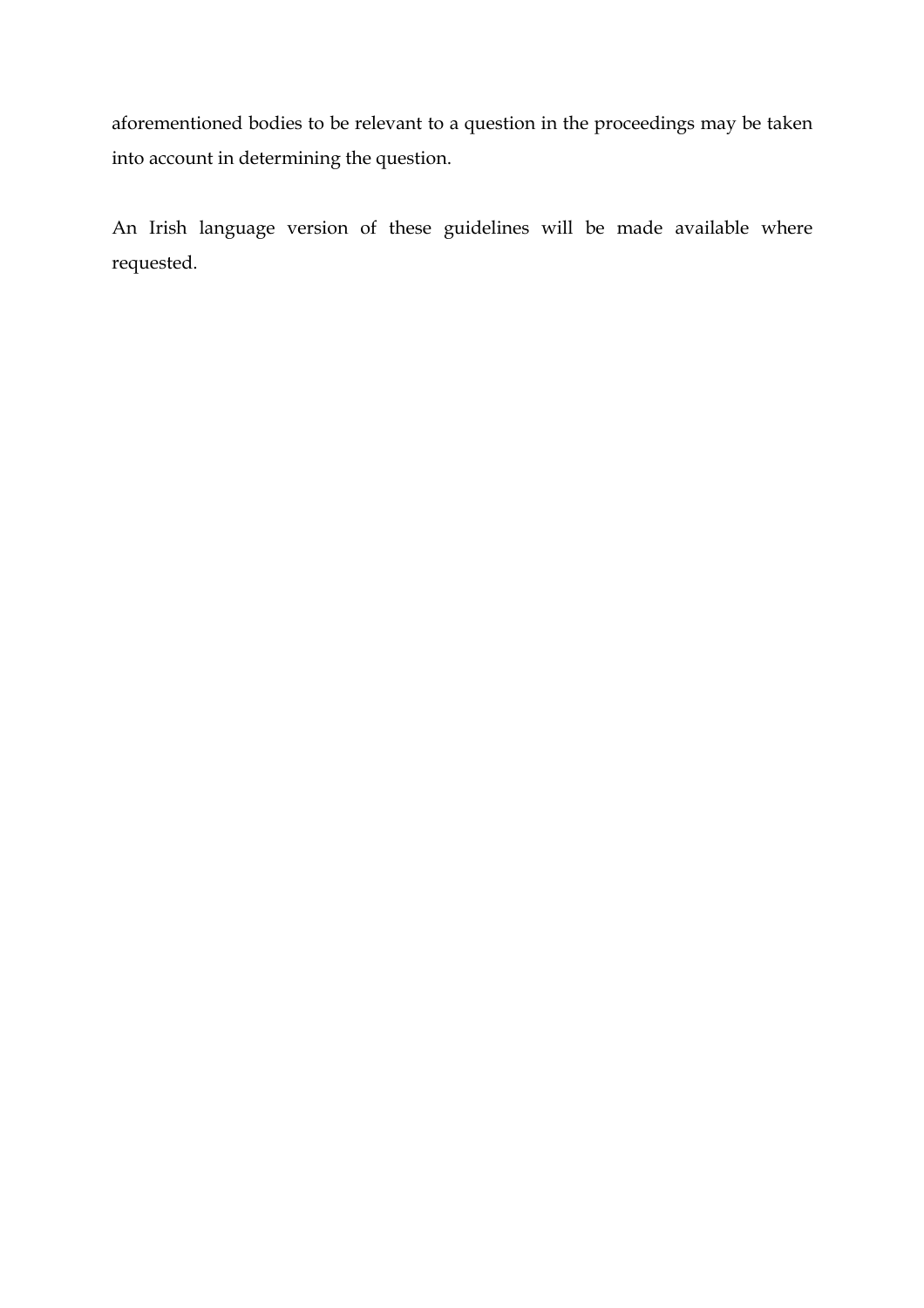#### **Ethics in Public Office Acts - General Background**

#### **Ethics in Public Office Act 1995 (the 1995 Act)**

1. The 1995 Act provided for the establishment of the Public Offices Commission and Committees on Members' Interests of Dáil and Seanad Éireann. It provided for the disclosure of interests by office holders, other members of the Houses of the Oireachtas, the Attorney General, Ministerial special advisers and holders of designated directorships and occupiers of designated positions in a wide range of public bodies, including the civil service. The 1995 Act also dealt with the investigation of contraventions and the publication of guidelines and giving of advice to ensure compliance with its provisions. It described, in detail, the powers of the Public Offices Commission, the circumstances in which complaints can be made and the process by which a decision to commence an investigation would be taken. The 1995 Act also prohibited the retention of valuable gifts by office holders and amended the Prevention of Corruption Acts 1889 to 1916.

#### **Standards in Public Office Act 2001 (the 2001 Act)**

- 2. The 2001 Act provides for the establishment of the Standards Commission and confers on it the functions of its predecessor, the Public Offices Commission.
- 3. The principal functions of the Standards Commission, as inherited from the Public Offices Commission, are to publish guidelines, to provide advice on request to assist compliance with the Ethics Acts and to investigate and report in relation to possible contraventions. Generally, these functions relate to office holders, special advisers and designated directors and employees of specified public bodies.
- 4. A Tax Clearance Certificate must be provided to the Standards Commission by office holders and will issue, on application, from the Collector General where an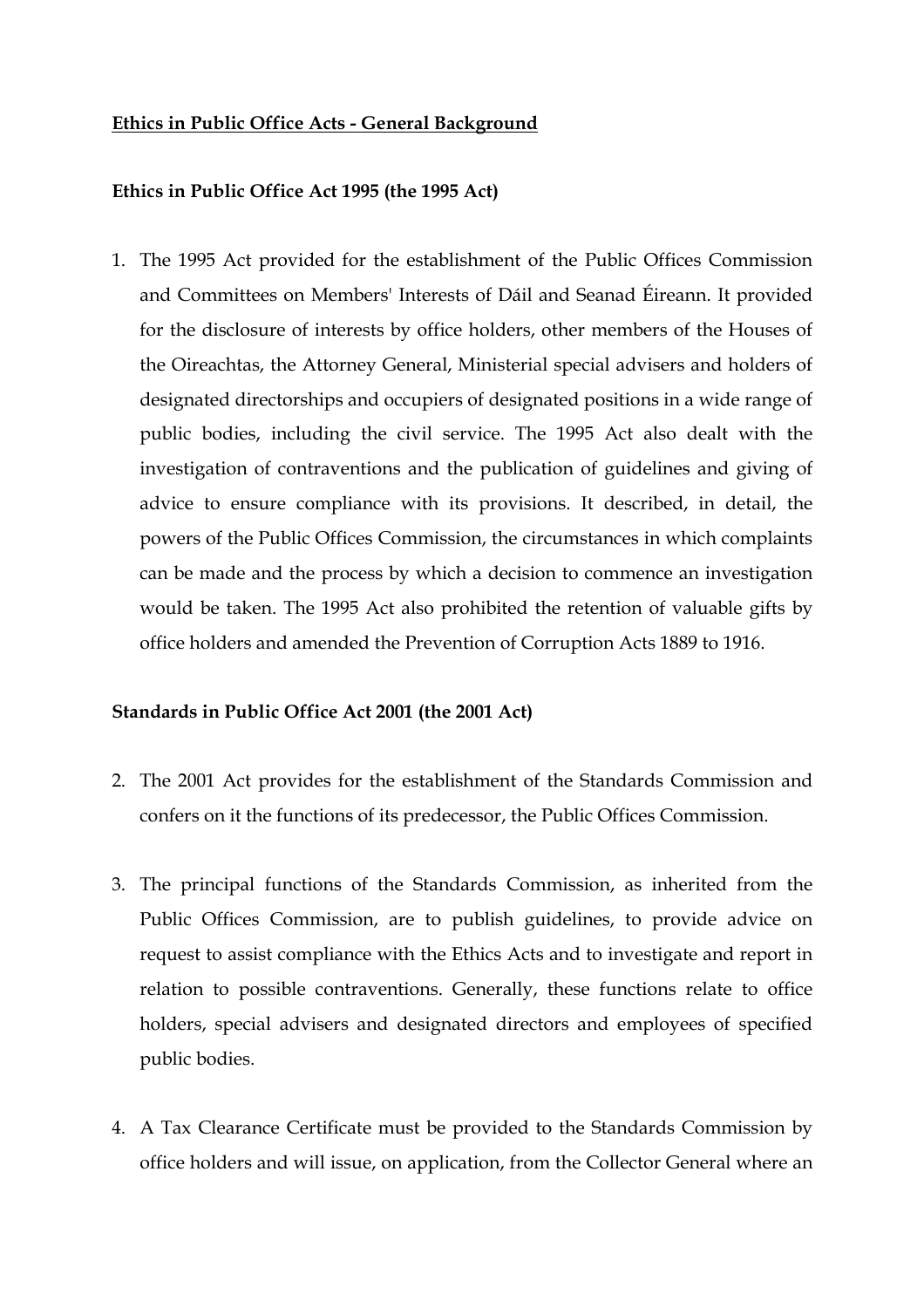office holder is in compliance with the obligations imposed by the Tax Acts, the Capital Gains Acquisitions Tax Acts and the Value-Added Tax Acts, as amended, in relation to the payment or remittance of any taxes, interest or penalties due and the delivery of any returns required. The Tax Clearance Certificate must have issued to the office holder from the Collector General not more than nine months before and not more than nine months after his or her election or nomination.

A Statutory Declaration, being a declaration made in accordance with the Statutory Declarations Act 1938, as amended, must also be provided to the Standards Commission by office holders confirming that, at the time of its making, the office holder is, to the best of his or her knowledge and belief, in compliance with the obligations imposed on him or her by the Acts referred to above and that there is no impediment to the issue of a Tax Clearance Certificate. This Statutory Declaration must be made by the office holder not more than one month before and not more than one month after his or her election or nomination.

Both the Tax Clearance Certificate and Statutory Declaration must be provided to the Standards Commission by the Office Holder not more than nine months after the date upon which he or she was elected or nominated.

- 5. Contravention of the above requirements relating to Tax Clearance Certificates and Statutory Declarations may lead to investigation by the Standards Commission and the drawing up of a written report of the result of the investigation. The report will be provided to the relevant Committee on Members' Interests who will cause it to be laid before the House.
- 6. As compared to the 1995 Act, the 2001 Act provides for a wider range of circumstances in which a complaint can be made to the Standards Commission. These include, for example, complaints in respect of the Acts or omissions of "a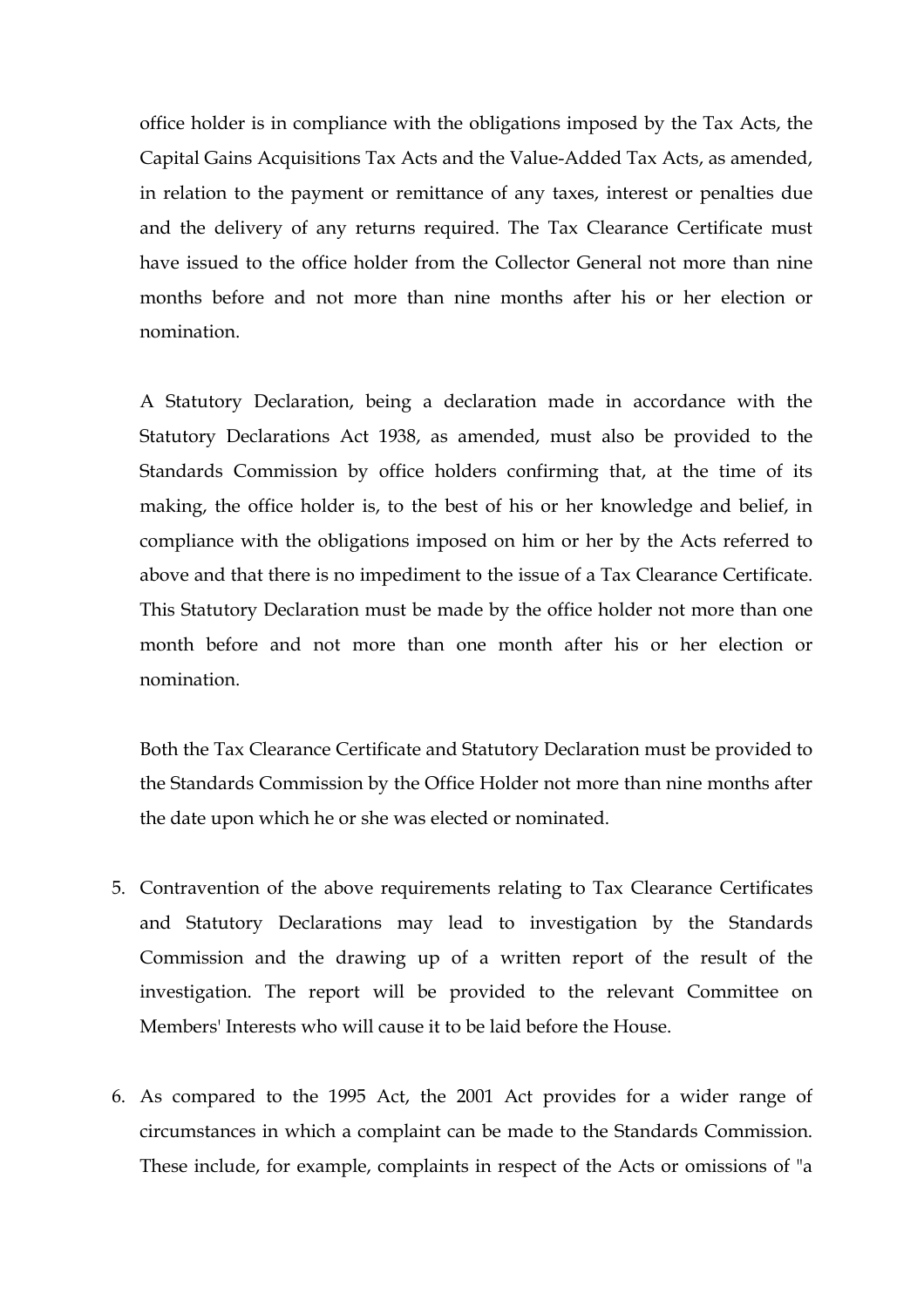specified person" (who is defined in the 2001 Act and which includes an office holder) which may be inconsistent with the proper performance by "the specified person" of the functions of his or her office or position. The 2001 Act also provides for immunity for complainants and establishes a basis whereby the Standards Commission can appoint Inquiry Officers to carry out preliminary inquiries into complaints.

7. The 2001 Act requires the drawing up of codes of conduct for office holders, other members of the Houses and for the public service. These codes of conduct are published by the Standards Commission and indicate standards of conduct and integrity for the persons to whom they relate in the performance of their functions and connected matters. The codes will be admissible in any proceedings before a court or other tribunal or a Committee on Members' Interests of either House of the Oireachtas or the Standards Commission and any provision of any such code that appears to any of the aforementioned bodies to be relevant to a question in the proceedings may be taken into account in determining the question.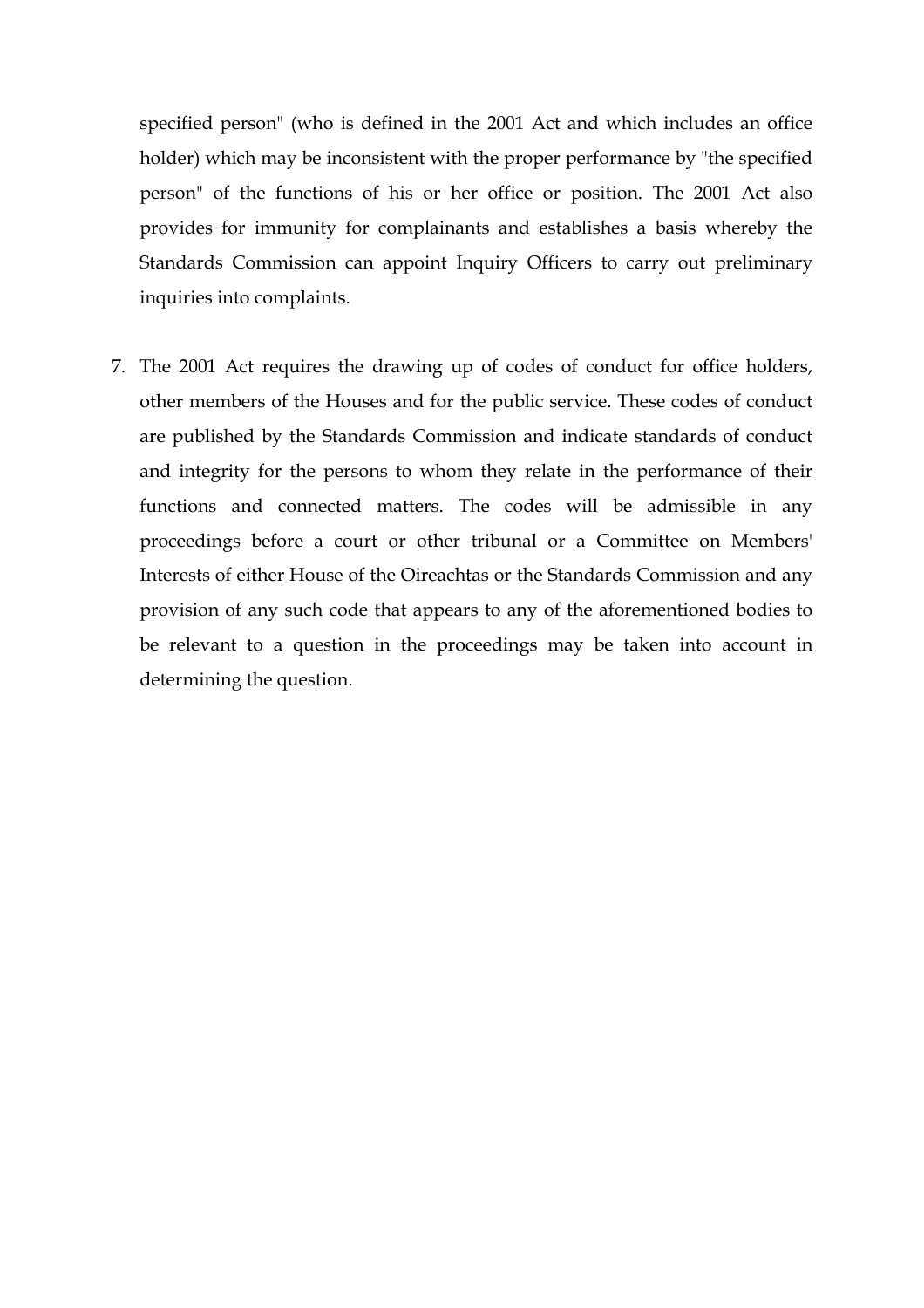#### **Disclosure Requirements for Office Holders as Members**

#### **A. Annual Statement of Registrable Interests**

8. A person, including an office holder, who is a member of Dáil or Seanad Éireann on 31 December (i.e. the registration date) in any year is required to furnish a statement of registrable interests to the Standards Commission by the following 31 January. The statement should cover any period(s) when the person was a member of either House during the preceding year.

*In practice this means that the annual statement of registrable interests would cover the calendar year from 1 January to 31 December and would be provided to the Standards Commission by the following 31 January. If the Dáil stands dissolved on 31 December in any year for the purpose of holding a general election, the registration date for that year only would change - see definition of "registration date" in Appendix 1 of these guidelines.* 

*In any year in which there is a Dáil general election, the annual statement of registrable interests would cover the period(s) during that year when the person was a member of either House and would be furnished to the Standards Commission by the following 31 January, or such later date as set out in the definition of "registration date" in Appendix 1. In the case of members of a Dáil who are elected to the immediately succeeding Dáil, the period from the day following the dissolution of the Dáil up to the day before the general election need not be covered in the annual statement of registrable interests.* 

- 9. The form for the registration of interests is provided to members of both Houses by the Standards Commission in January each year. An Irish language version of the form is available on request.
- 10. Interests held by members under the following general headings are registrable on this form:

(1) Occupational income, etc., other than that as office holder or member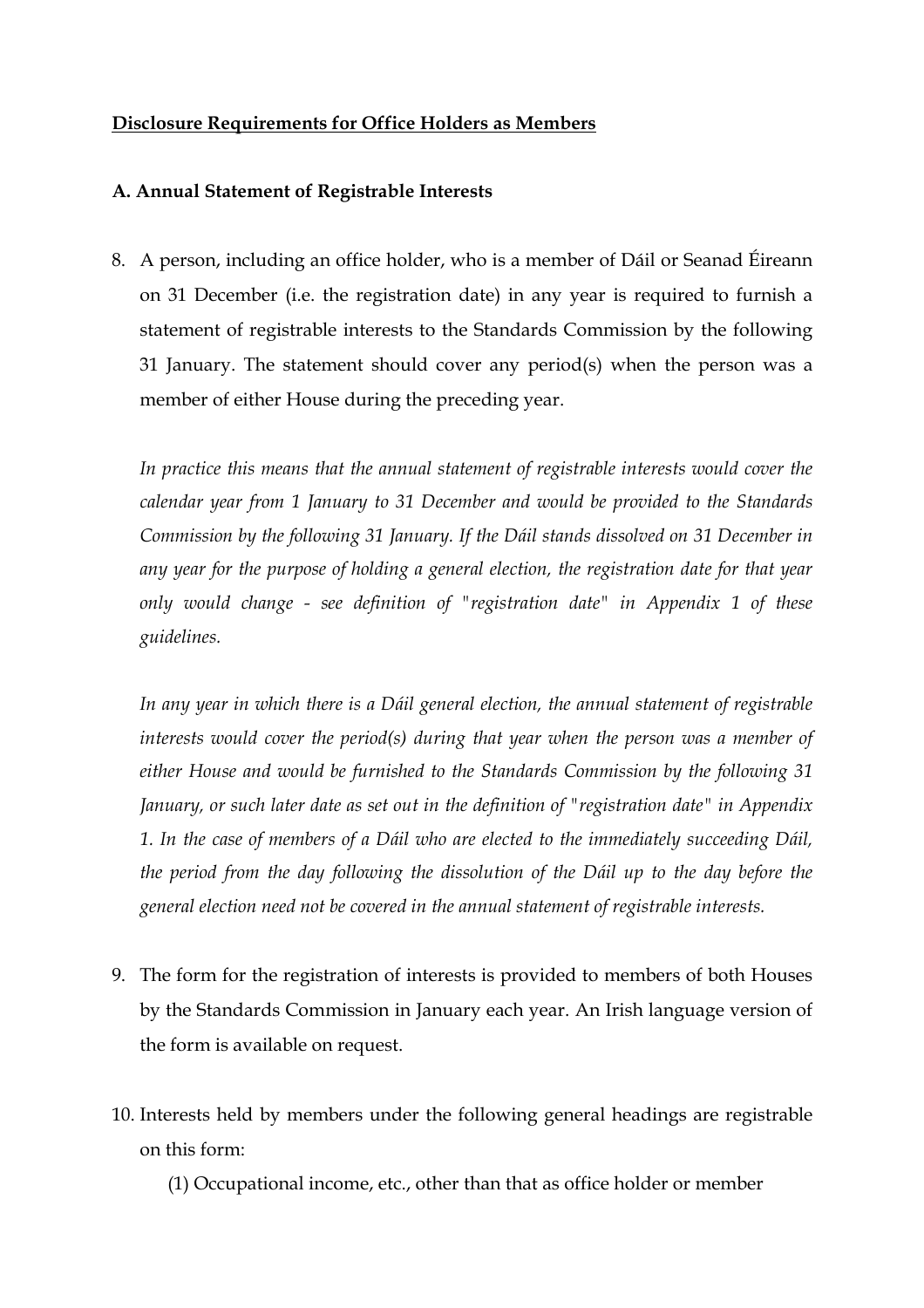- (2) Shares, etc.
- (3) Directorships
- (4) Land and buildings
- (5) Gifts
- (6) Supplies of property or services
- (7) Travel facilities, etc.
- (8) Remunerated position as a lobbyist, etc.
- (9) Contracts with the State
- 11. A fuller description of each registrable interest is given in Appendix 2 of these guidelines.
- 12. It is not necessary to specify the amount or monetary value of any interest or the remuneration of any trade, profession, employment, vocation or other occupation included in the statement.
- 13. The annual statements of registrable interests of members are forwarded by the Standards Commission to the Clerk of Dáil or Seanad Éireann, as appropriate. Each Clerk will establish a Register of Members' Interests which will be laid before Dáil or Seanad Éireann, as the case may be, and published in *Iris Oifigiúil*. A copy of the Register will be furnished by the Clerk to the Standards Commission. The Clerks may also correct errors or otherwise amend the Register as provided for in the 1995 Act.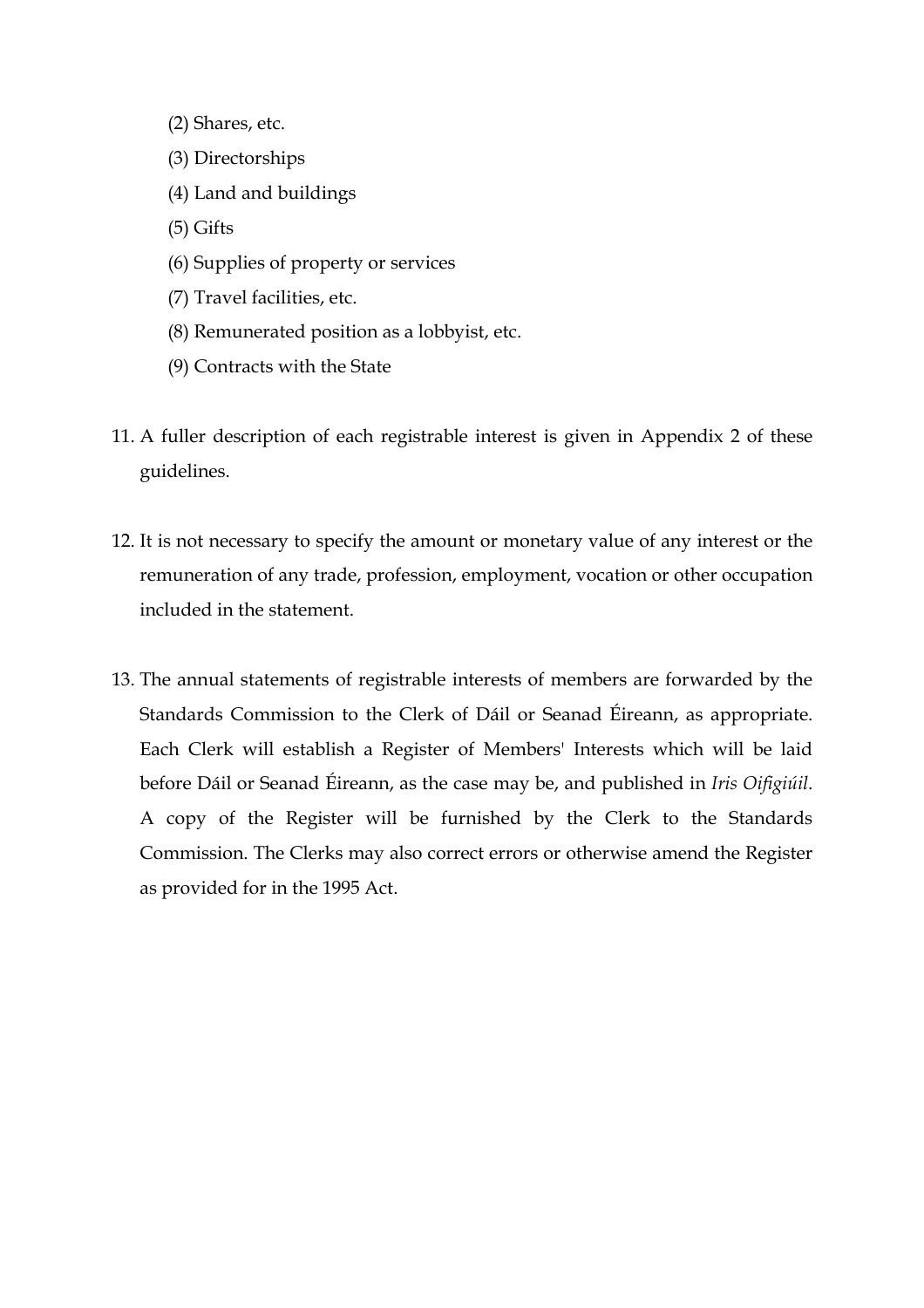#### **B. Disclosure of a Material Interest in Proceedings of the Houses**

- 14. If a member, including an office holder, who proposes to speak or vote in proceedings in either House, in a Committee of either House or in a Joint Committee of both Houses, has actual knowledge that he or she, or a connected person, has a material interest in the subject matter of the proceedings, then:
	- (i) if that member proposes to speak in the proceedings, he or she must make a declaration of the fact in the proceedings before or during the course of the speech, and
	- (ii) if that member proposes to vote, but does not speak, in the proceedings, he or she must make a declaration of the fact in writing and, before voting, furnish it to the Clerk of the House or Committee concerned, as appropriate.
- 15. For the purpose of the requirements in paragraph 14 above, a member, or a connected person, has a material interest in the subject matter of proceedings if the consequence or effect of any decision by the House, or the Committee or Joint Committee concerned, or by the Government or an office holder, concerning that matter may be to confer on, or withhold from, the member, or a connected person, a significant benefit or impose on the member, or a connected person, a significant loss, liability, penalty, forfeiture, punishment or other disadvantage without also conferring it on, withholding it from or imposing it on persons in general, or a class of persons which is of significant size having regard to all the circumstances and to which the member, or a connected person, belongs.
- 16. Disclosure of a material interest in proceedings is not required where that interest has already been disclosed in an annual statement of registrable interests of the member which, or a copy of which, has been laid before the House. It should be noted that this exemption, by its nature, does not apply to any material interest on the part of a connected person.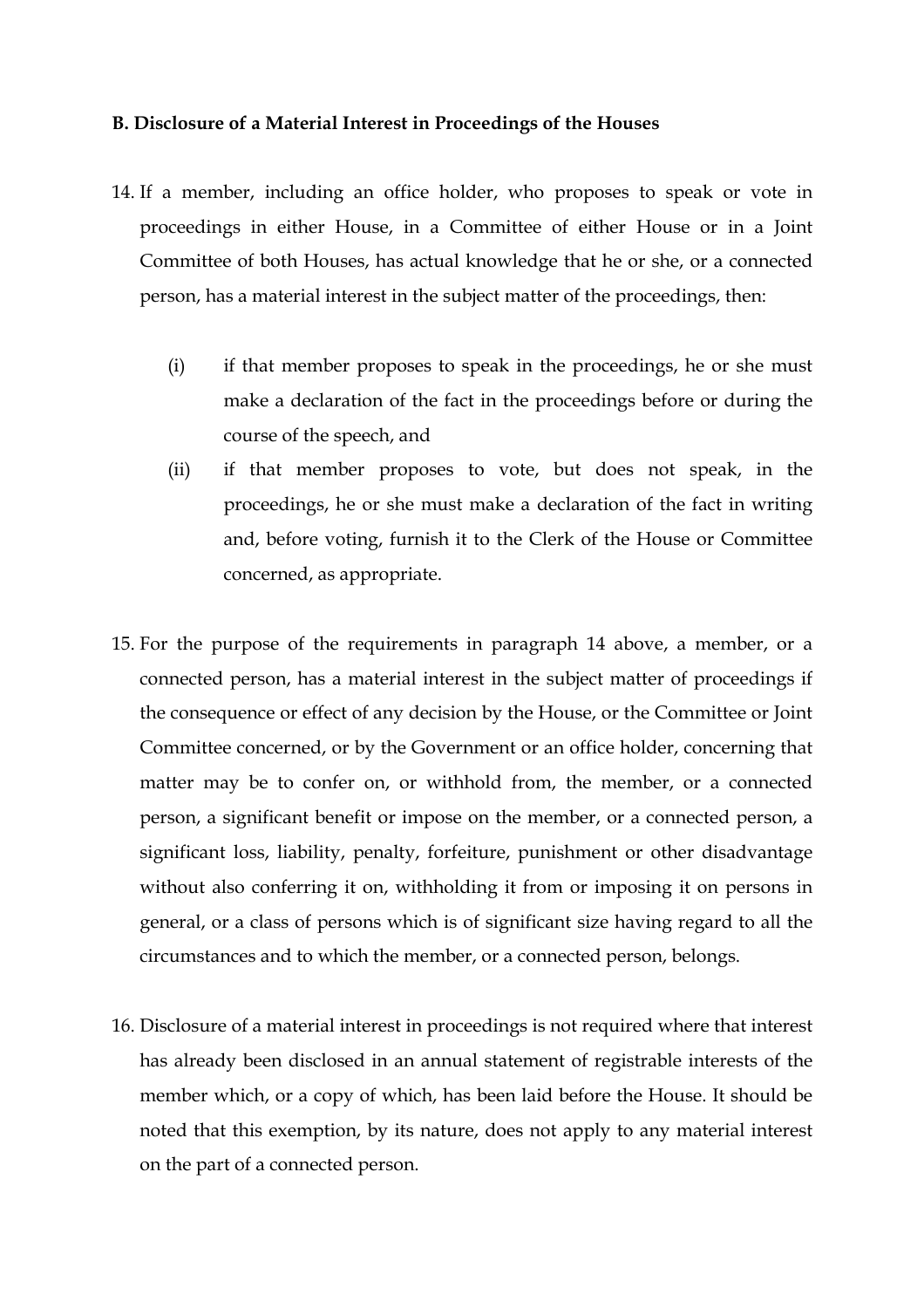#### **Additional Disclosure Requirements as Office Holders**

#### **A. Statement of Additional Interests**

- 17. In addition to the annual statement of registrable interests described in paragraphs 8 to 13 above, an office holder is required to furnish a statement of additional interests to the appropriate Clerk within the same timescale. A statement of additional interests means a statement of any interests, of which the office holder has actual knowledge, of a spouse, a civil partner, a child or a child of a spouse or civil partner of the office holder, which could materially influence the office holder in the performance of the functions of his or her office by reason of the fact that such performance could so affect those interests as to confer on, or withhold from, the office holder or the spouse, civil partner or child, a substantial benefit.
- 18. A statement of additional interests is required for any period of time served as an office holder. Normally it would cover a calendar year. However, if a person became an office holder during a registration year, the statement would cover the period from the date of appointment up to the following 31 December. If a person ceased to be an office holder during a registration year, the statement would cover the period from 1 January that year or the date of appointment as an office holder, if later, up to the date on which the appointment ended. In all cases, the statement of additional interests should be furnished by the office holder to the appropriate Clerk not later than 31 January of the following year.
- 19. You will note from paragraph 17 above that a statement of additional interests is required only where an office holder has actual knowledge of an interest, of a spouse, civil partner or child, or child of a spouse or civil partner, which could materially influence the office holder in the performance of the functions of his or her office. In previous editions of these guidelines, the Standards Commission has recommended that a 'nil' statement, rather than no statement, should be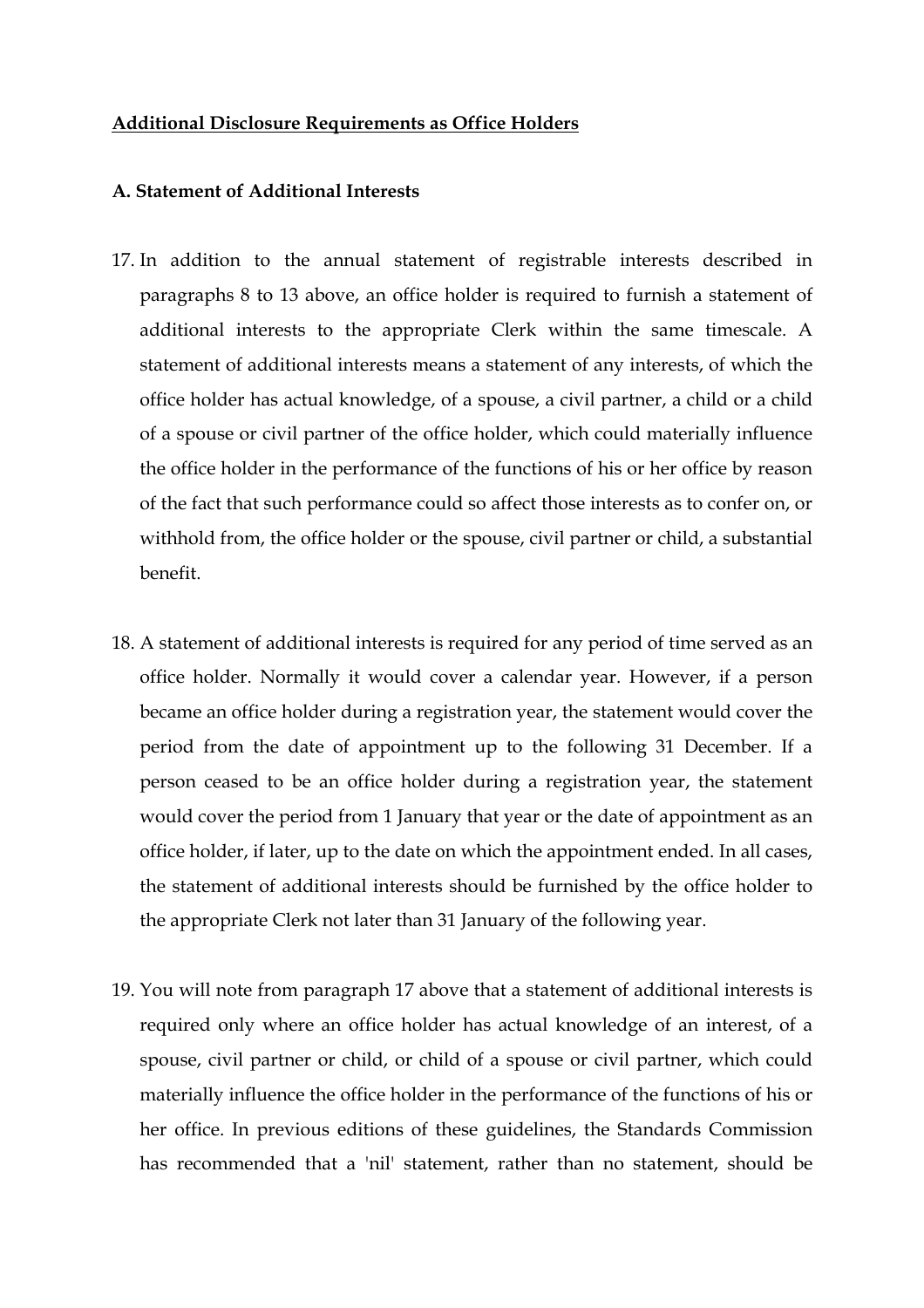provided. The Standards Commission has decided to withdraw this recommendation and accordingly, no statement is required where there are no additional interests to be disclosed.

- 20. It is not necessary to specify the amount or monetary value of any interest included in a statement of additional interests.
- 21. A copy of each statement of additional interests of an office holder will be furnished by the appropriate Clerk to the Standards Commission. Copies of the statements of additional interests of Ministers and Ministers of State will also be furnished by the Clerk to the Taoiseach.

#### *Notes:*

- *(i) Statement of Additional Interests forms are provided by the Minister for Public Expenditure and Reform.*
- *(ii) Statements of Additional Interests are not published in the normal course.*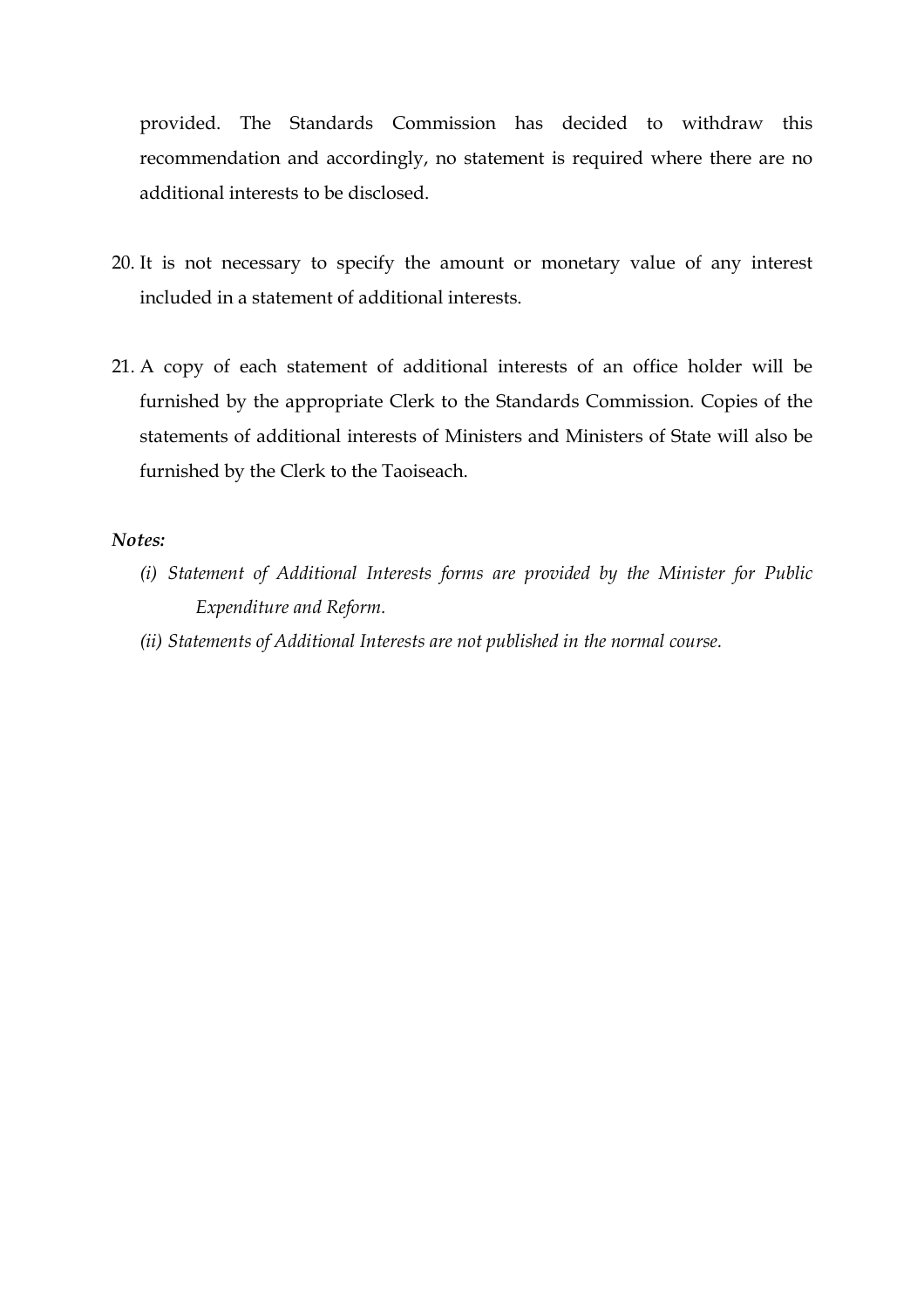#### **B. Statement of a Material Interest in a Function to be Performed**

- 22. In circumstances where an office holder (the first office holder) proposes to perform a function of his or her office, and he or she has actual knowledge of a material interest\*, on his or her own part, or on the part of a connected person, or on the part of another office holder, or a person connected to another office holder, in a matter to which the function relates, the first office holder is required to furnish a statement in writing of the facts and the nature of the interest concerned. The statement should be furnished before performance of the function or, if this is not possible, as soon as may be afterwards.
- 23. If, in relation to paragraph 22 above, the office holder who is proposing to perform the function is the Taoiseach, he or she will furnish any such statement to the Chairman of the Standards Commission. If the office holder concerned is a Minister or Minister of State, he or she will furnish any such statement to the Taoiseach and the Standards Commission. Any other office holder will furnish any such statement to the Standards Commission.
- 24. If an office holder (the first office holder), or a person acting on his or her behalf, proposes to make a request to a second office holder in relation to the performance of a function by that second office holder, and the first office holder has actual knowledge that he or she, or a connected person, has a material interest\* in a matter to which the function relates, the first office holder must furnish a statement in writing of the facts and the nature of the interest to the second office holder. The statement should be furnished before, or at the time of, the making of the request. The statement furnished to the second office holder must be provided by that second office holder to the Taoiseach and/or the Standards Commission in accordance with the procedure outlined in paragraph 23 above.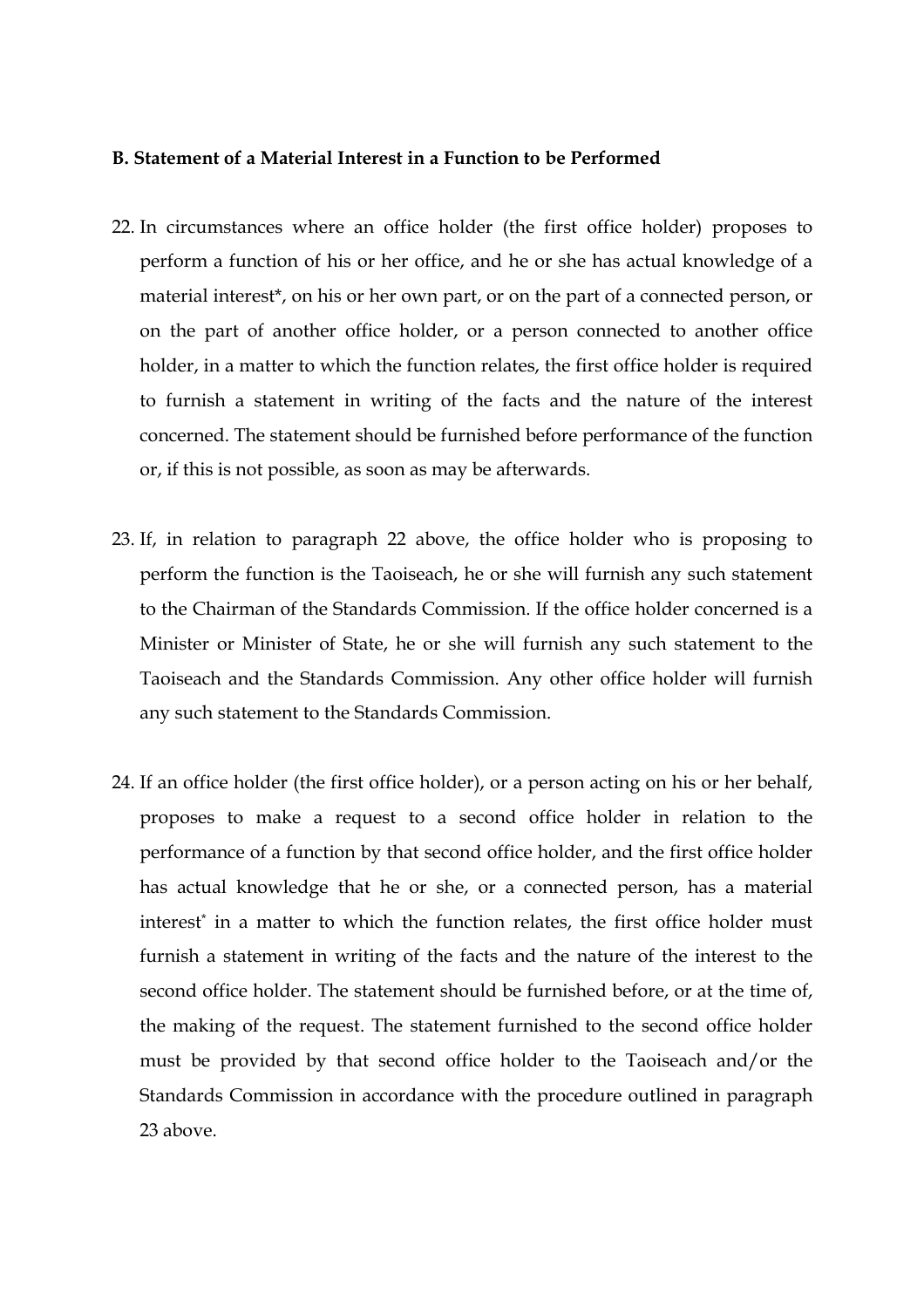25. Where the knowledge or belief of an office holder (the first office holder) that another office holder, who is a member of the Government or a connected person to that other office holder, has a material interest \* in a matter to which a function of the Government relates, derives solely from information in a statement made by that other office holder at, or for the purpose of, a meeting of the Government, it will not be necessary for the first office holder to furnish a statement in relation to that other office holder. In such circumstances, the Taoiseach will furnish a statement to the Standards Commission before the performance of the function or, if this is not possible, as soon as may be afterwards.

\*For the purposes of paragraphs 22 to 25 above, the definition of "material interest" differs from that used in paragraph 15 above in relation to disclosure in proceedings of the Houses - see Appendix 1 of these guidelines for the definition as it applies to paragraphs 22 to 25.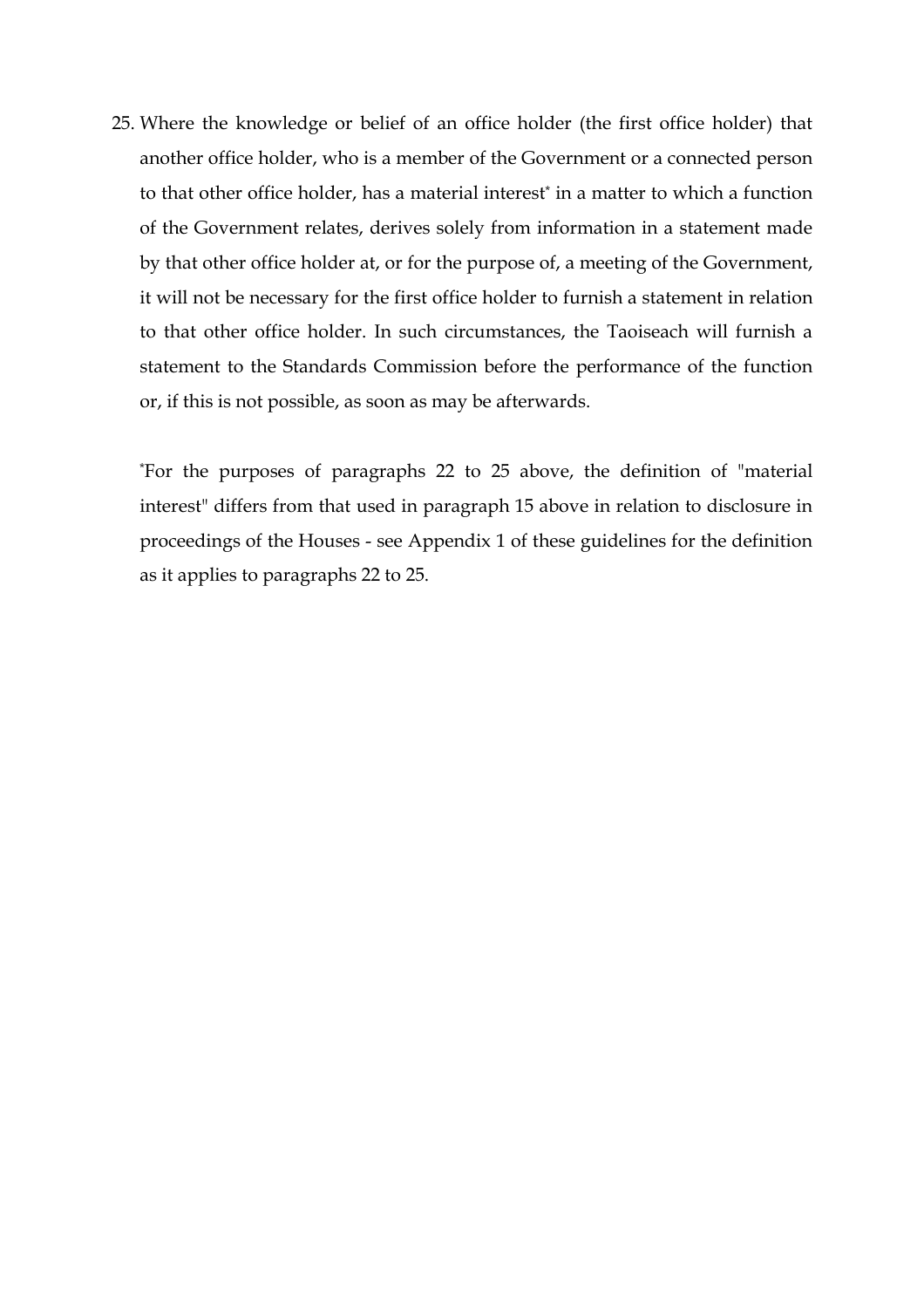#### **C. Gifts**

- 26. In addition to the following paragraphs dealing with gifts, office holders should familiarise themselves with the guidelines published by the Government, in August 1996 under section 15(4) of the 1995 Act, on the steps to be taken if an office holder, or a spouse or a child, is offered or supplied with property or services at below the commercial price, or with a loan of property free or below the commercial price, or a service free. The Government guidelines are reproduced in Appendix 3 of these guidelines.
- 27. An office holder is required to surrender any gift with a value in excess of  $€650$ which, by virtue of his or her office, is given to the office holder, or to a spouse, a civil partner, a child or a child of a spouse or civil partner of the office holder. Any such gift will be deemed to be a gift given to the State and will vest in the Minister for Public Expenditure and Reform. An office holder will, as soon as possible following receipt of such a gift, inform the Secretary General to the Government and retain custody of the property concerned on behalf of the State until such time as the instructions of the Secretary General regarding its disposal are received. The Secretary General will, in accordance with the general directions of the Government, arrange for custody of the property by, or on behalf of, the State or for its disposal by sale or gift. In the event of a sale the proceeds may be paid to the Exchequer or be donated to charity. The office holder is obliged to comply with the instructions of the Secretary General in this regard when so directed by him or her.
- 28. The surrender requirement will not apply to a gift given as a contribution for political purposes (in which case it may be disclosable under the Electoral Act 1997, as amended). Neither will it apply to a gift given by a friend or relative or civil partner for personal reasons or by virtue of another office or position held (other than office holder) or because of a status enjoyed in another capacity.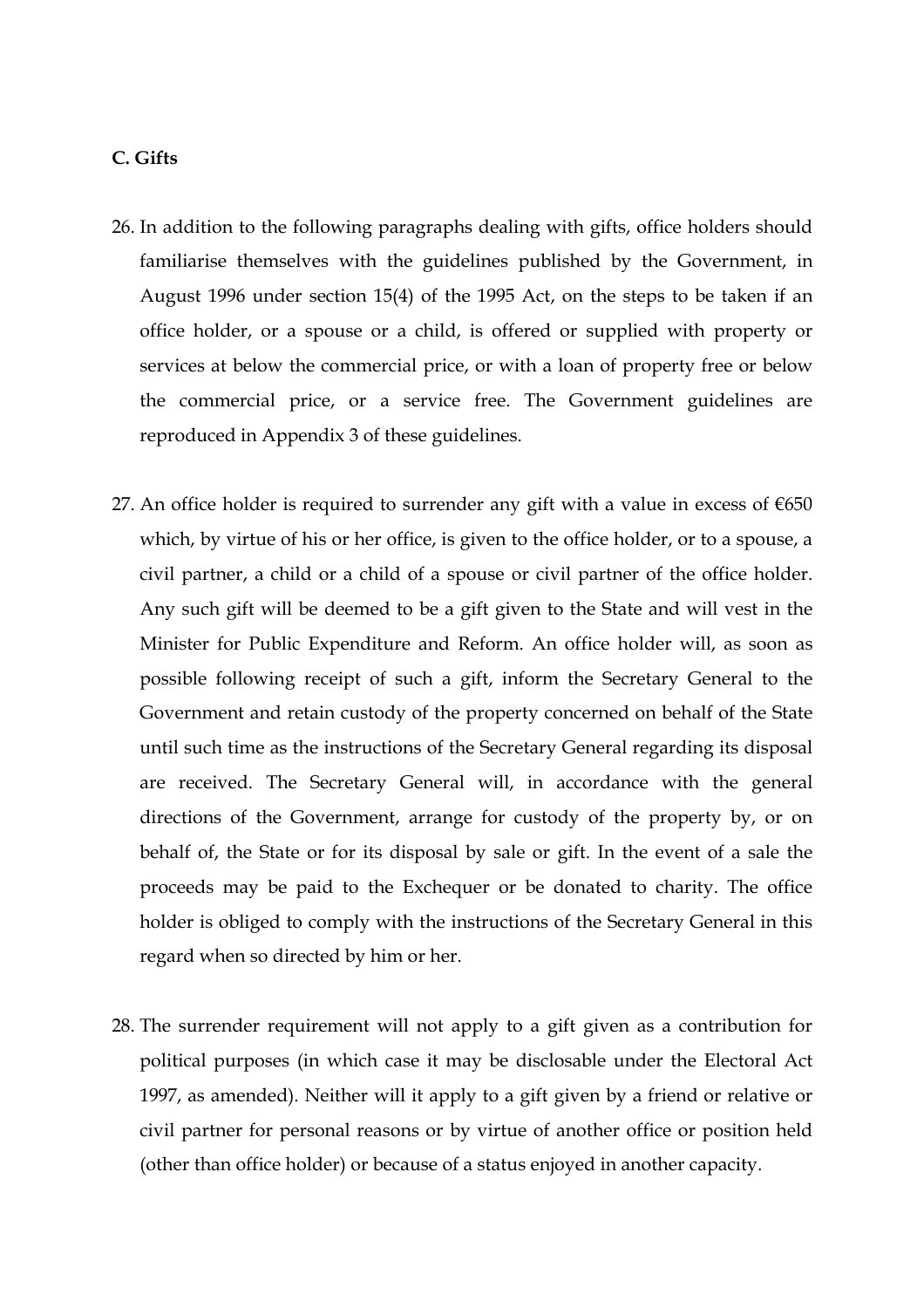29. In the event of doubt, the Secretary General to the Government will determine the value of any gift and the question of whether any gift has been given by virtue of the office held.

#### *Exemptions*

30. Certain academic and diplomatic awards are not regarded as gifts for the purposes of the Ethics Acts - Appendix 4 of these guidelines contains some examples and also deals with the aggregation of values in the context of disclosing and surrendering gifts.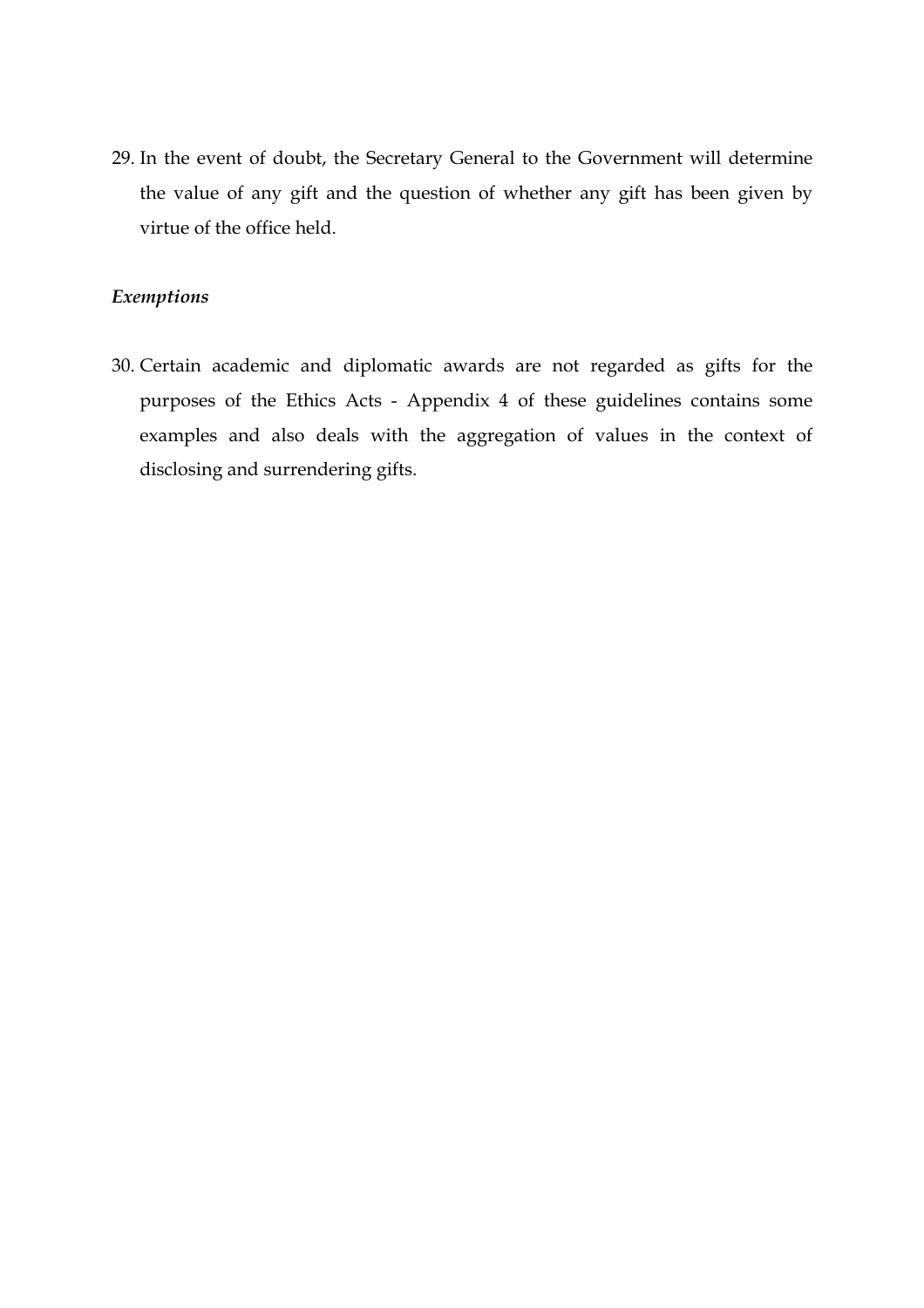#### **D. Property and Services**

- 31. If an office holder, or his or her spouse or civil partner or child or a child of a spouse, is offered or supplied with property or a service at a discount on the commercial price, or a loan of property free of charge or for less than the commercial value for the loan, or a service free of charge, the guidelines drawn up by the Government under section 15(4) of the 1995 Act will apply. These are reproduced in Appendix 3 of these guidelines.
- 32. The Government guidelines referred to in the previous paragraph do not apply to property, a loan of property or a service offered or supplied:
	- (i) as a political donation,
	- (ii) by a friend or relative of the recipient and for personal reasons only,
	- (iii) by virtue of an office (other than that of office holder) or position held or status in another capacity of the recipient, or
	- (iv) if the offer or supply is not intended or calculated to, and does not, confer a benefit, directly or indirectly, on the office holder concerned.

#### *Medical and Legal Services*

33. If disclosure of legal or medical services (including psychiatric or psychological services) is required, it will be sufficient merely to state that the services were supplied. No further details are required.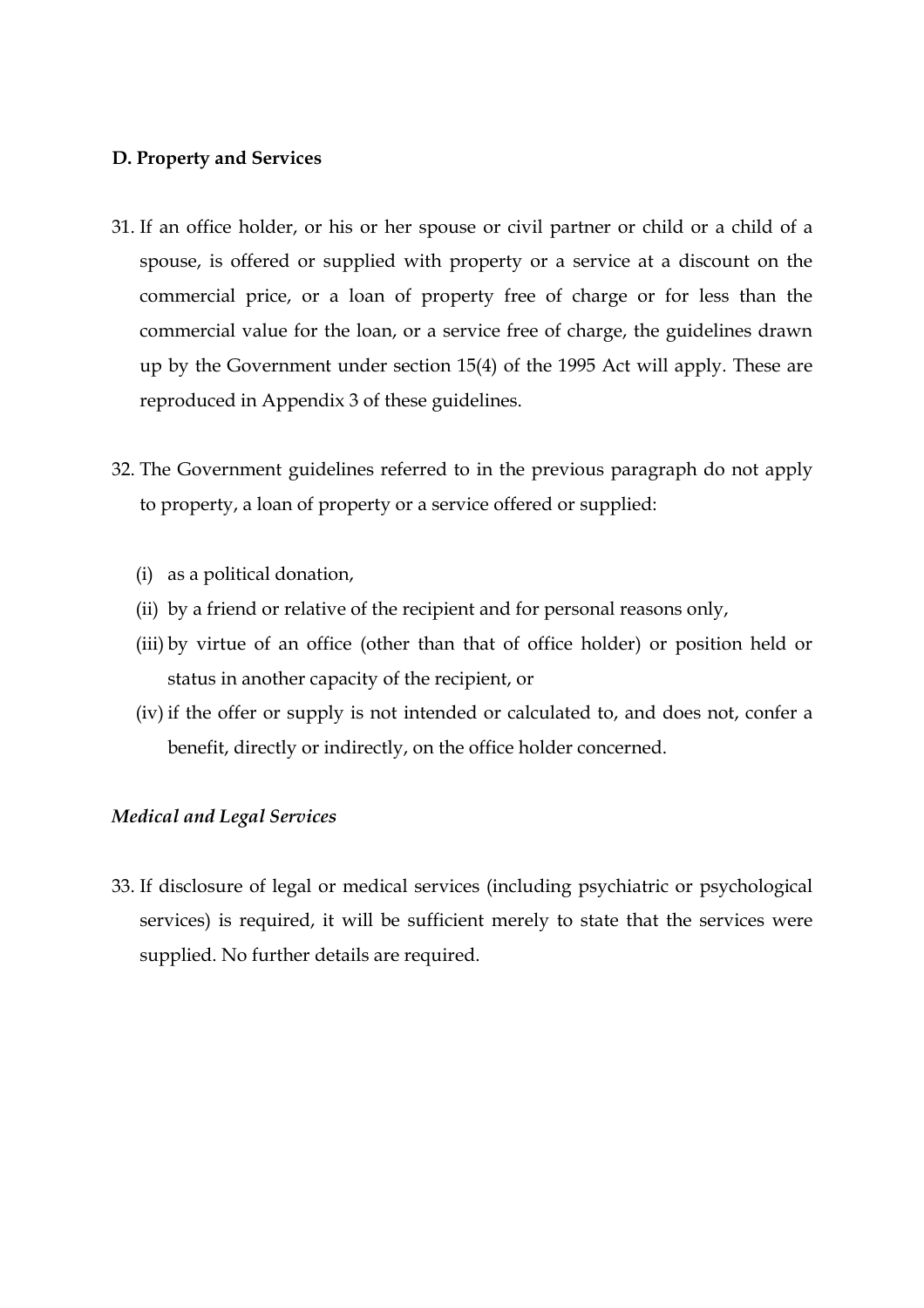#### **Special Advisers**

34. Appendix 5 of these guidelines outlines the responsibilities of an office holder in relation to special advisers. Generally speaking, any special adviser whose salary exceeds the second long service increment (standard scale) of a higher executive officer in the civil service or who is appointed pursuant to the Public Service Management Act 1997 (i.e. a senior special adviser) will be required, not later than 31 January each year, to provide a statement of interests and a statement of additional interests (i.e. of a spouse or children) to the employing office holder and the Standards Commission. The office holder will lay a copy of the statement of the senior special adviser's own interests (not spouse and children) before each House of the Oireachtas. Additionally, where a senior special adviser has a material interest in a function falling to be performed, he or she will provide the employing office holder, and the Standards Commission, with a statement of the facts of the interest. The senior special adviser will not perform the function in question unless reasons exist which compel the performance of the function by him or her. In such circumstances, a statement of the compelling reasons must be provided by the senior special adviser to the office holder and the Standards Commission. An office holder will also, in the case of a senior special adviser, lay, before each House, a statement of the qualifications of the person which are relevant to the position. For all special advisers, including those whose salary does not exceed the second long service increment (standard scale) of a higher executive officer in the civil service, an office holder is required to lay two other documents before the Houses, (1) a copy of the contract of service and (2) a statement as to whether the person is a relative of the office holder.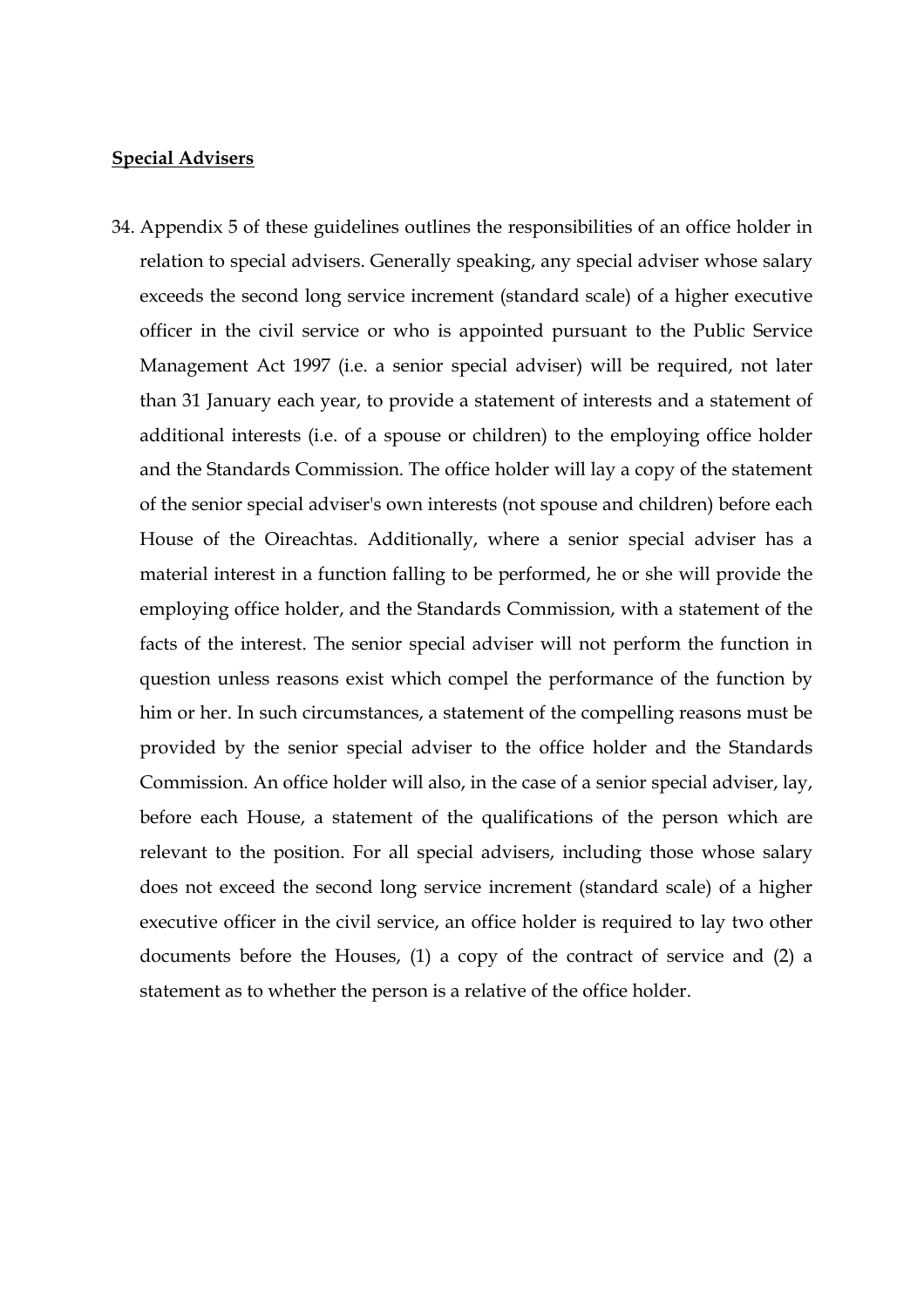#### **General Guidance**

- 35. If an office holder has an interest which is not a registrable interest as outlined in paragraph 10, and described in detail in Appendix 2 of these guidelines, or if the office holder has actual knowledge that a spouse, a civil partner, a child or a child of a spouse has such an interest, the office holder may, at any time, prepare a statement of the interest and furnish it to the appropriate Clerk. Where such a statement is furnished, the legislation will apply and have effect as if the interest disclosed was a specified registrable interest.
- 36. An office holder may provide a statement in writing to the appropriate Clerk, at any time, notifying any change in registrable interests as a member, or in additional interests as an office holder.
- 37. Where, following a request, advice is received from the Standards Commission under section 25 of the 1995 Act that an interest is a registrable interest or an additional interest, or where such appears to be the case from guidelines published by the Standards Commission, a statement of that interest must be provided to the appropriate Clerk as soon as possible.
- 38. A person who becomes an office holder after a registration date may, at any time before the next registration date, furnish a statement of registrable interests and additional interests to the relevant Clerk.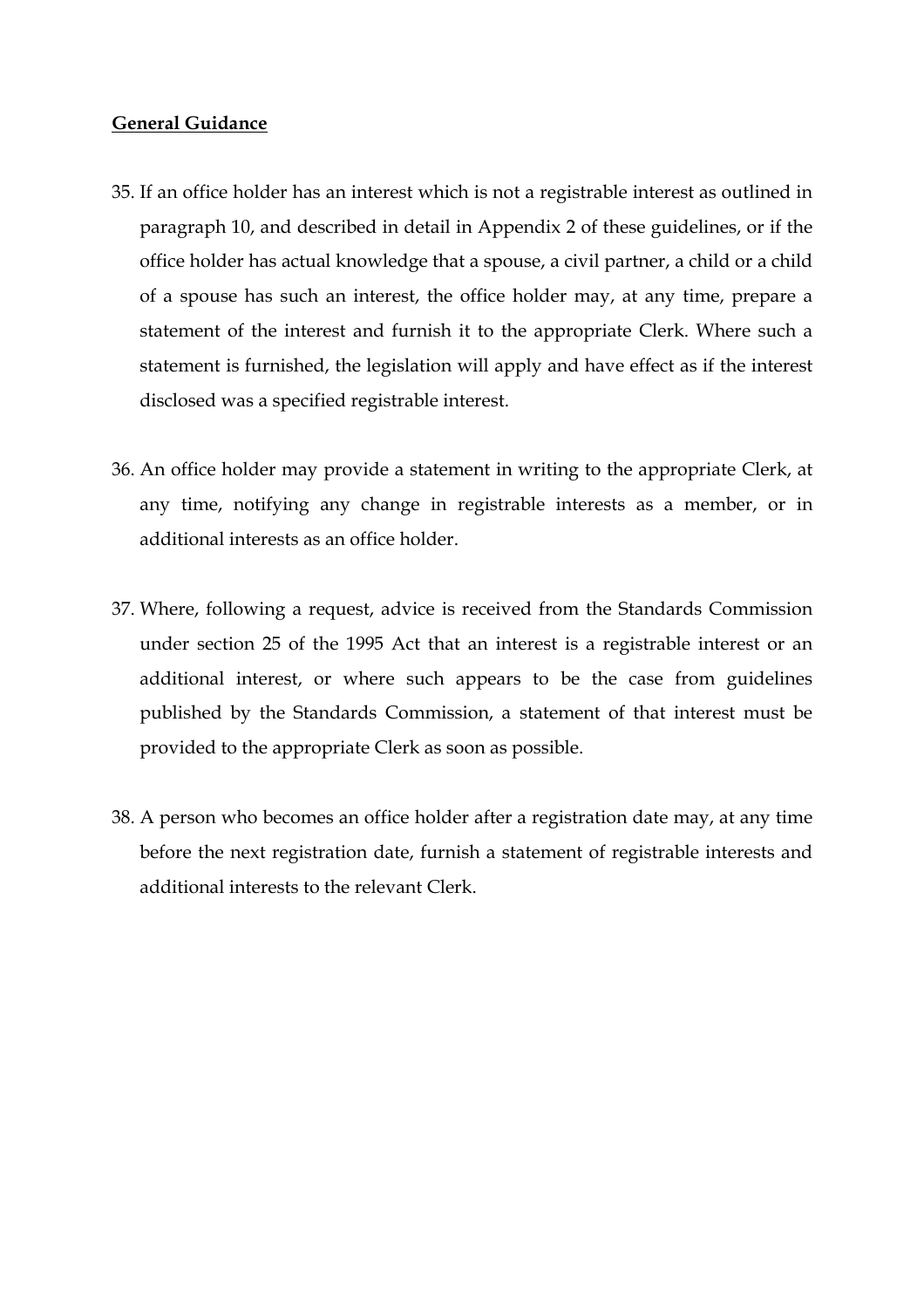#### **Appendix 1**

#### **Definitions**

The list below contains a selection of the definitions provided in section 2 of the 1995 Act as amended by the 2001 Act and the Civil Partnership and Certain Rights and Obligations of Cohabitants Act 2010. Office holders may wish to refer to that section for a more comprehensive list of definitions. The definition of "shadow directorship" is provided in the Second Schedule to the 1995 Act.

**"actual knowledge"** means actual, direct and personal knowledge as distinct from constructive, implied or imputed knowledge and includes, in relation to a fact, belief in its existence the grounds for which are such that a reasonable person who is aware of them could not doubt or disbelieve that the fact exists;

#### **"benefit"** includes-

- (a) a right, privilege, office or dignity and any forbearance to demand money or money's worth or a valuable thing,
- (b) any aid, vote, consent or influence or pretended aid, vote, consent or influence,
- (c) any promise or procurement of or agreement or endeavour to procure, or the holding out of any expectation of, any gift, loan, fee, reward or other thing aforesaid, or other advantage and the avoidance of a loss, liability, penalty, forfeiture, punishment or other disadvantage;

**"civil partner"** in relation to a person, means a civil partner within the meaning of the Civil Partnership and Certain Rights and Obligations of Cohabitants Act 2010 but does not include a civil partner who is living separately and apart from the person"; "For the purposes of this Act a civil partner is either of two persons of the same sex who are (a) parties to a civil partnership registration that has not been dissolved or the subject of a decree of nullity, or (b) parties to a legal relationship of a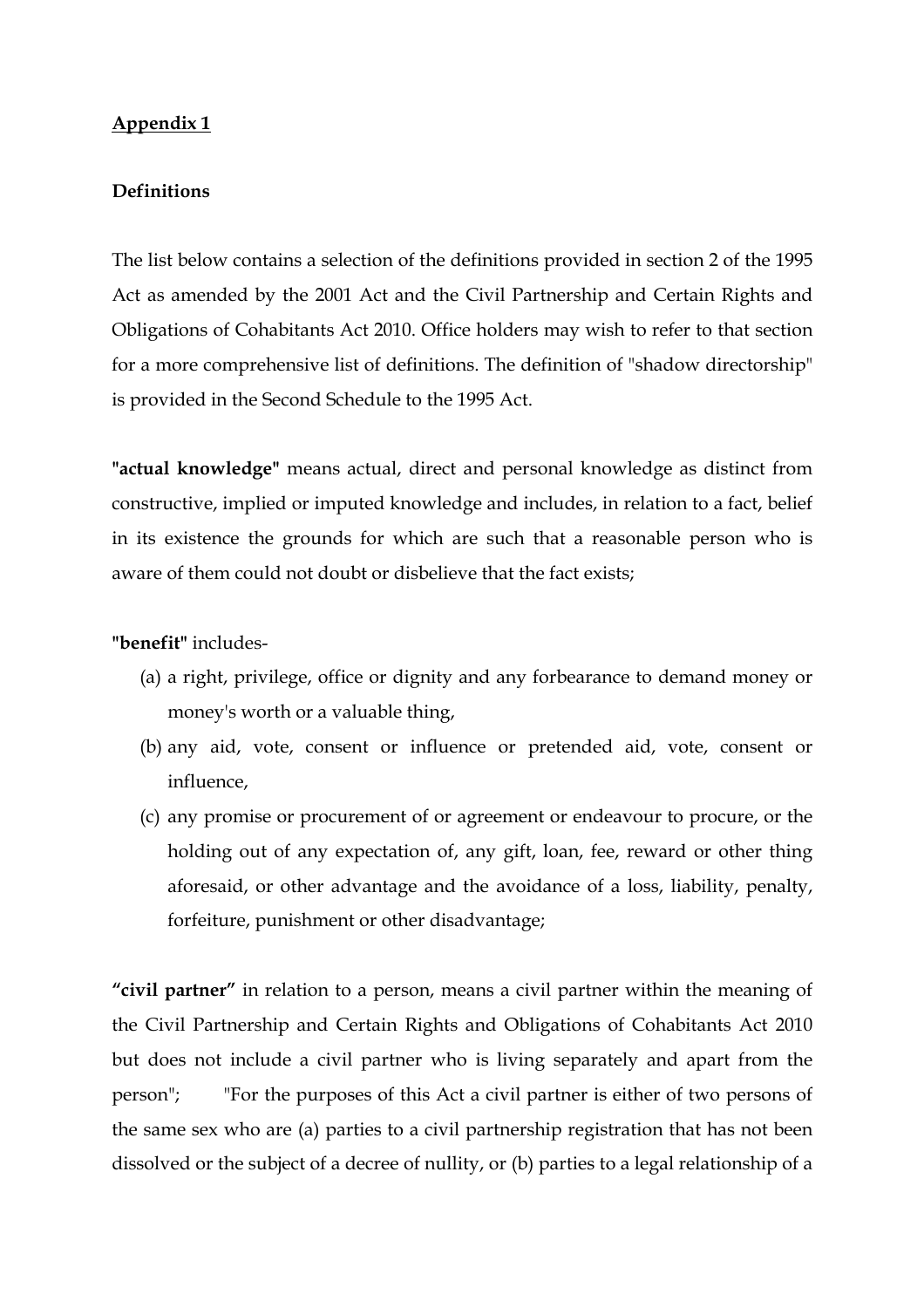class that is the subject of an order made under section 5 that has not been dissolved or the subject of a decree of nullity" (Section 3, Civil Partnership and Certain Rights and Obligations of Cohabitants Act 2010)

**"Clerk"** means, in relation to members of Dáil Éireann, the Clerk of Dáil Éireann and, in relation to members of Seanad Éireann, the Clerk of Seanad Éireann;

**"commercial price",** in relation to the supply of property, whether real or personal, or the supply of a service, and **"commercial consideration"**, in relation to the lending of property, means –

- (a) where the person by whom the property is supplied or lent or the service is supplied carries on a business consisting wholly or partly of the supply or lending of property or the supply of a service, the lowest price or consideration charged by him or her for the supply or lending in the normal course of business of an equivalent amount of property of the same kind or for the supply of a service of the same kind and to the same extent (allowance being made for any discount which is normally given by him or her in respect of the supply or lending of property of the same kind or the supply of a service of the same kind) at or about the time of the first-mentioned supply or lending of property or the first-mentioned supply of a service, and
- (b) where the person by whom the property is supplied or lent or the service is supplied does not carry on a business consisting wholly or partly of the supply or lending of property or the supply of a service of the same kind, the lowest price or consideration for which an equivalent amount of property of the same kind may be purchased or taken on loan or a service of the same kind and to the same extent may be procured in the normal course of business (allowance being made for any discount which is normally given in respect of the supply or lending of property of the same kind or the supply of a service of the same kind) at or about the time of the first-mentioned supply or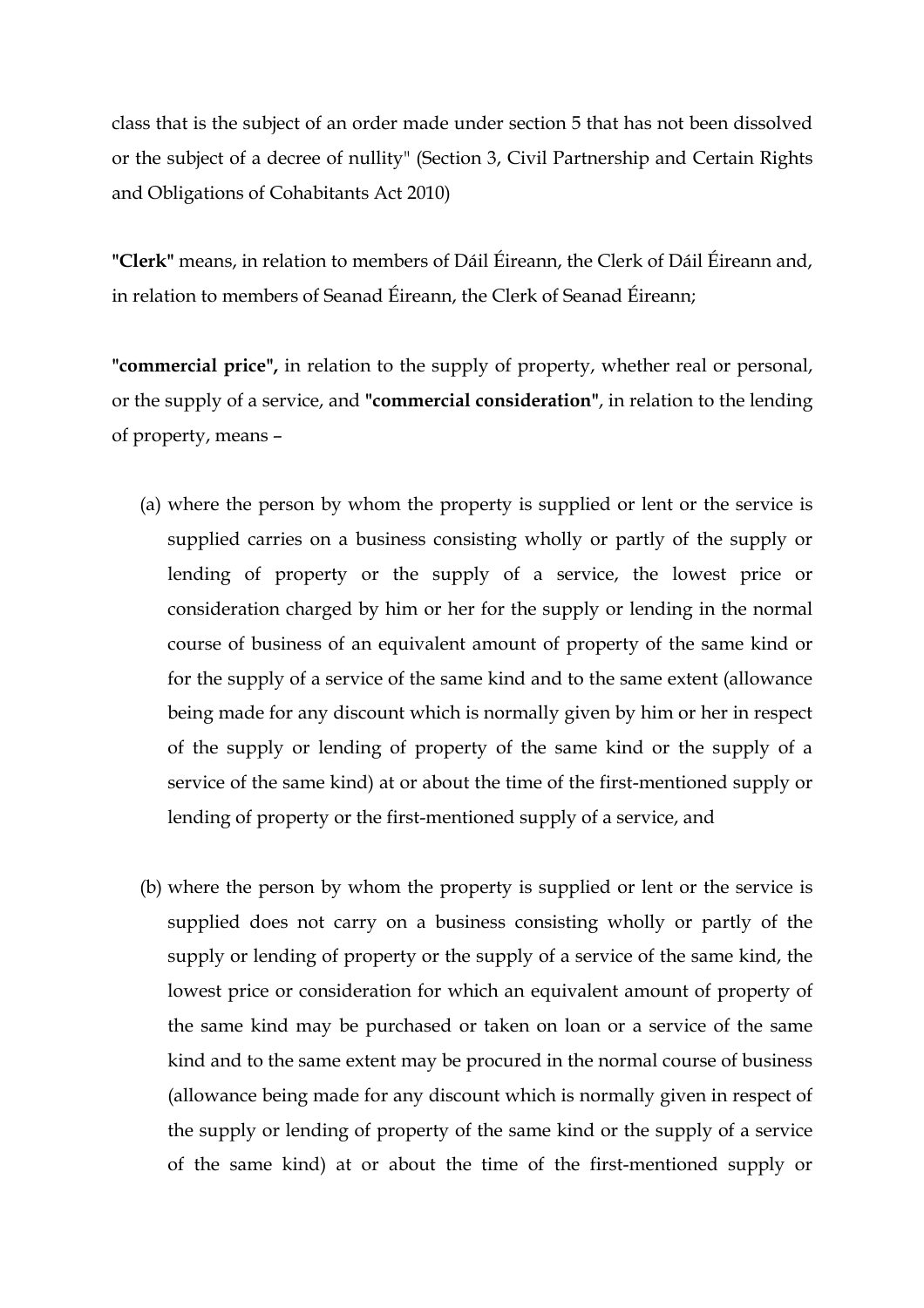lending of property or the first-mentioned supply of a service from a person who carries on such a business;

**"the Commission"**, for the period from 22 July 1995 to 9 December 2001, meant the Public Offices Commission. With effect from 10 December 2001, it means the Standards in Public Office Commission;

**"the Committee"**, in relation to Dáil Éireann or members of Dáil Éireann, means the Committee on Members' Interests of Dáil Éireann appointed under Section 8 of the 1995 Act. In relation to Seanad Éireann, or members of Seanad Éireann, it means the Committee on Members' Interests of Seanad Éireann appointed under Section 8 of the 1995 Act and "a Committee" means, as the context may require, each or either of these committees;

**"company"** means any body corporate;

**"connected person",** any question whether a person is connected with another shall be determined in accordance with the following provisions (any provision that one person is connected with another person being taken to mean also that that other person is connected with the first-mentioned person):

- (i) a person is connected with an individual if that person is a relative of the individual,
- (ii) a person, in his or her capacity as a trustee of a trust, is connected with an individual who or any of whose children or as respects whom any body corporate which he or she controls is a beneficiary of the trust,
- (iii) a person is connected with any person with whom he or she is in partnership,
- (iv) a company is connected with another person if that person has control of it or if that person and persons connected with that person together have control of it,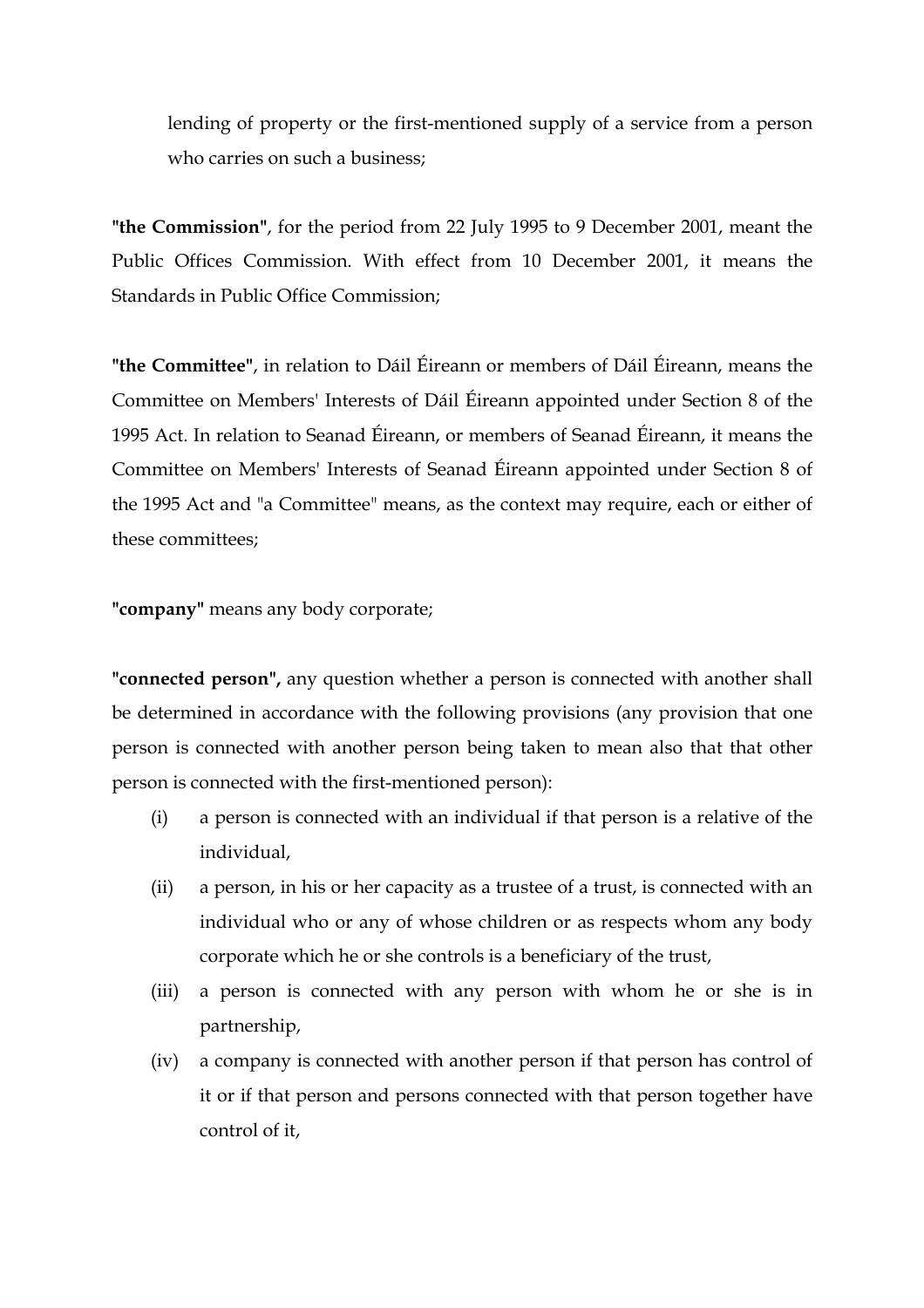(v) any two or more persons acting together to secure or exercise control of a company shall be treated in relation to that company as connected with one another and with any person acting on the directions of any of them to secure or exercise control of the company;

For the purposes of determining matters concerning ethics and conflicts of interests under any rule of law or enactment—

(a) with respect to a person, a reference to a "connected person" or a "connected relative" of that person shall be construed as including the person's civil partner and the child of the person's civil partner who is ordinarily resident with the person and the civil partner, and

a declaration that must be made in relation to a spouse of a person shall also be made in relation to a civil partner of a person.

**"control"** has the meaning assigned to it by Section 157 of the Corporation Tax Act 1976, and any cognate words shall be construed accordingly;

**"functions"** includes powers and duties and references to the performance of functions include, with respect to powers and duties, references to the exercise of the powers and the carrying out of the duties, and in relation to an office holder, includes functions conferred on him or her by the Government or in pursuance of a decision of the Government and functions of the office holder as a member of the Government;

**"gift"** means a gift of money or other property, excluding a donation (within the meaning of the Electoral Act 1997);

**"House"** means House of the Oireachtas and, in relation to a person who is an office holder or member, means the House of the Oireachtas of which he or she is a member, and any cognate words shall be construed accordingly;

**"lend"** includes lease or let and any cognate words shall be construed accordingly;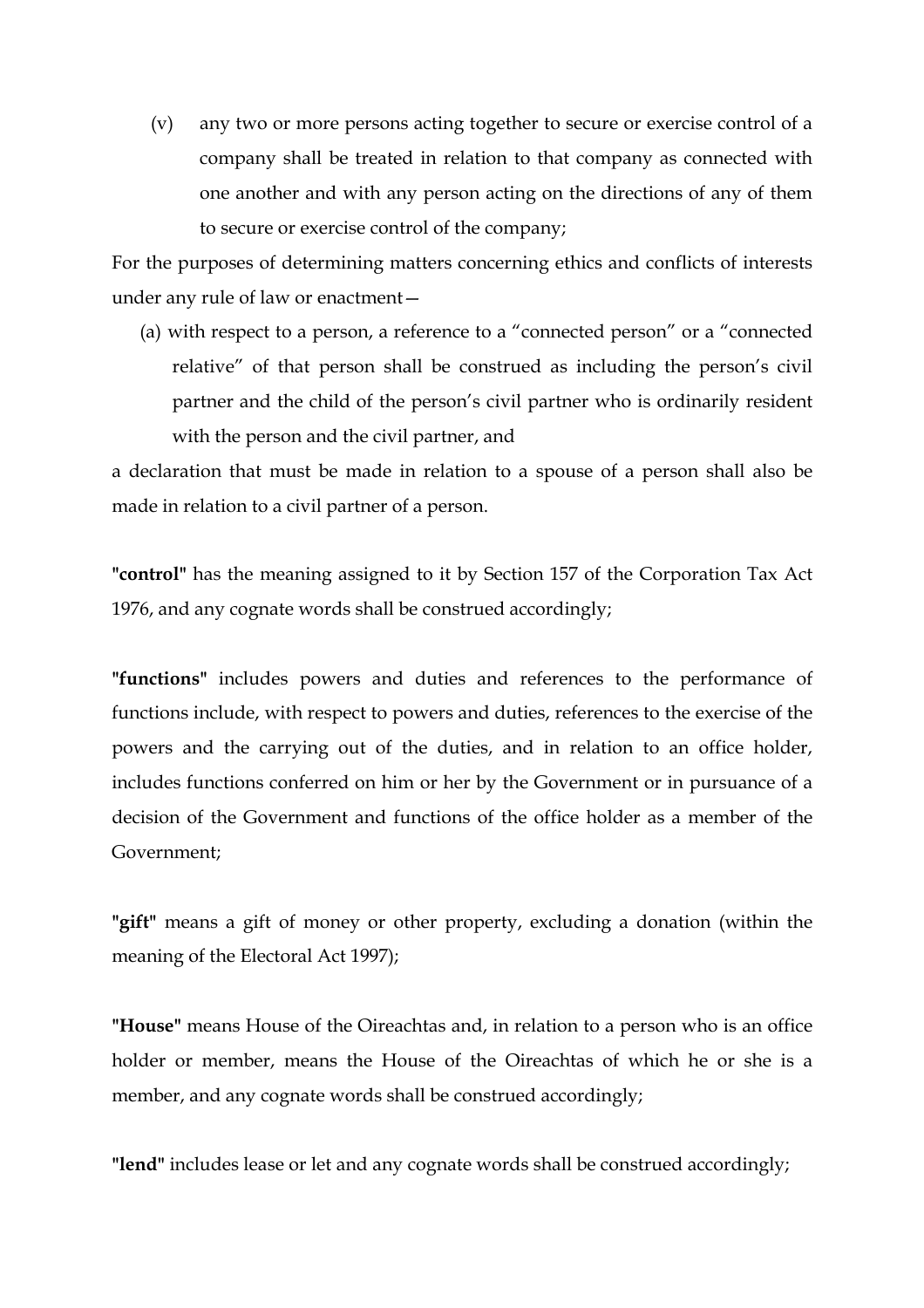**"material interest"**, a person or a connected person has a material interest in a matter if the consequence or effect

- (a) of the performance by the person of a function of his or her office, or
- (b) of any decision made in relation to or in the course or as a result of the performance of such a function by the person,

concerning that matter may be to confer on or withhold from the person or the connected person a significant benefit or impose on the person a significant loss, liability, penalty, forfeiture, punishment or other disadvantage without also conferring it on, withholding it from or imposing it on persons in general or a class of persons which is of significant size having regard to all the circumstances and of which the person or the connected person is a member;

**"the Minister"** means the Minister for Public Expenditure and Reform;

**"prescribed"** means prescribed by regulations made by the Minister;

**"property"** means real or personal property. A person shall be deemed to have an interest in property if the person would be regarded as having, for the purposes of the Capital Acquisitions Tax Act 1976, the power to make a disposition of that interest;

#### **"registration date"** means-

- (a) in relation to Dáil Éireann and its members and Clerk
	- (i) 31 December 2001, or, if on that date Dáil Éireann stands dissolved, the date that is 30 days after the date of the first meeting of Dáil Éireann after the first-mentioned date, and
	- (ii) the date of each anniversary of the first registration date or, if on any such date, Dáil Éireann stands dissolved, the date that is 30 days after the date of the first meeting of Dáil Éireann after the first-mentioned date, and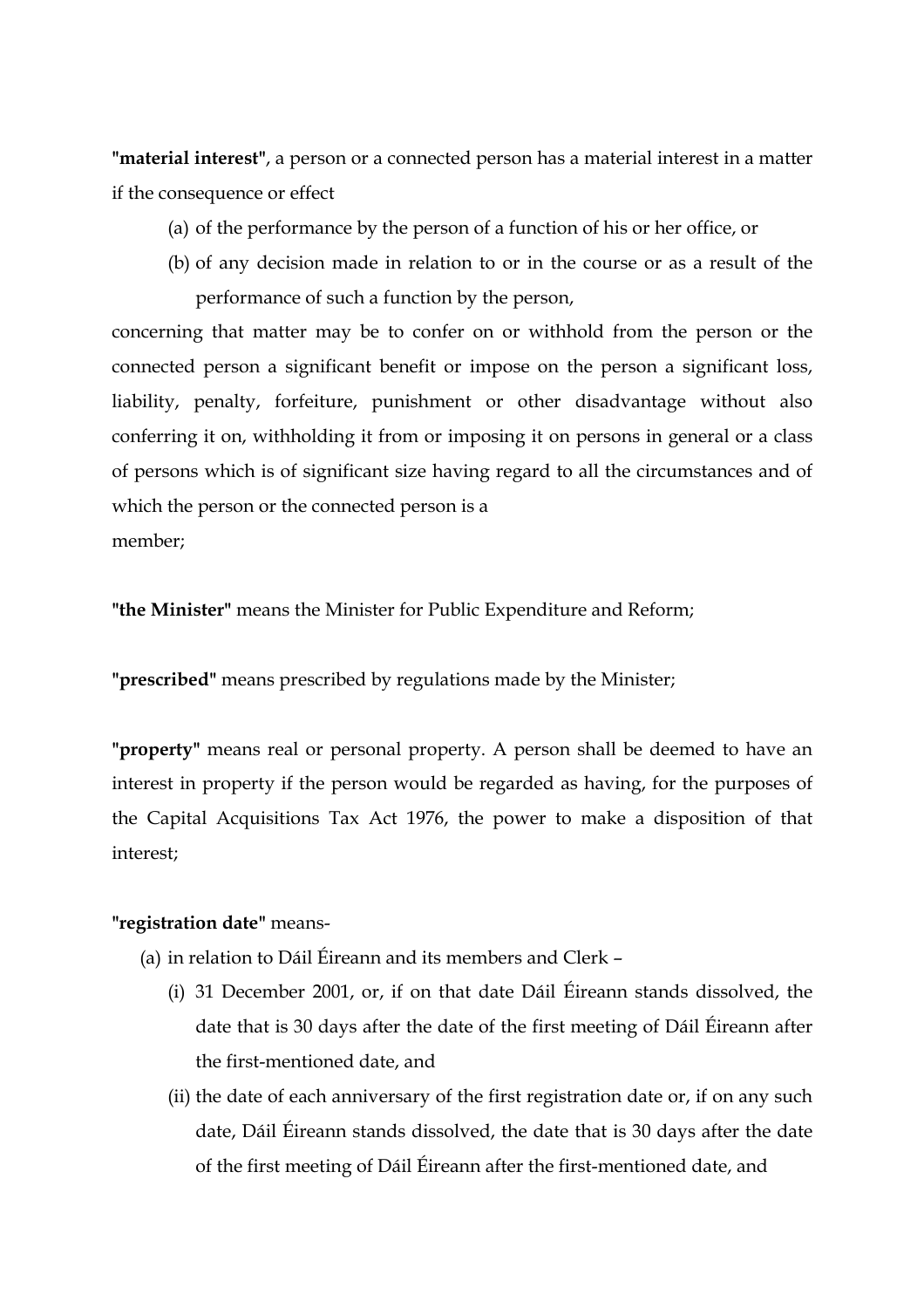- (b) in relation to Seanad Éireann and its members and Clerk
	- (i) 31 December 2001, or, if on that date Dáil Éireann stands dissolved, the date that is 30 days after the date of the first meeting of Seanad Éireann after the first general election for members of Seanad Éireann after that dissolution, and
	- (ii) the date of each anniversary of the first registration date or, if on any such date, Dáil Éireann stands dissolved, the date that is 30 days after the date of the first meeting of Seanad Éireann after the first general election for members of Seanad Éireann after that dissolution;

**"relative"**, in relation to a person means a brother, sister, parent or spouse of the person or a child of the person or of the spouse;

**"shadow directorship"** means the position held by a person who is a shadow director within the meaning of the Companies Acts 1963 to 1990, or, in the case of a public body that is not a company (within the meaning of the Companies Act 1963) and is specified in subparagraph (8), (9), (10), (11) or (12), or stands prescribed for the purposes of subparagraph (13), of paragraph 1 of the First Schedule, the position held by a person in accordance with whose instructions or directions the members of the body or the members of the board or other body that controls, manages or administers that body are accustomed to act;

**"special adviser"** has the meaning assigned to it by section 19 (1) of the 1995 Act, namely a person who –

(a) occupies or occupied a position to which section  $7(1)(e)$  of the Public Service Management (Recruitment and Appointments) Act 2004 relates, having been selected for appointment to that position by an office holder personally otherwise than by means of a competitive procedure, or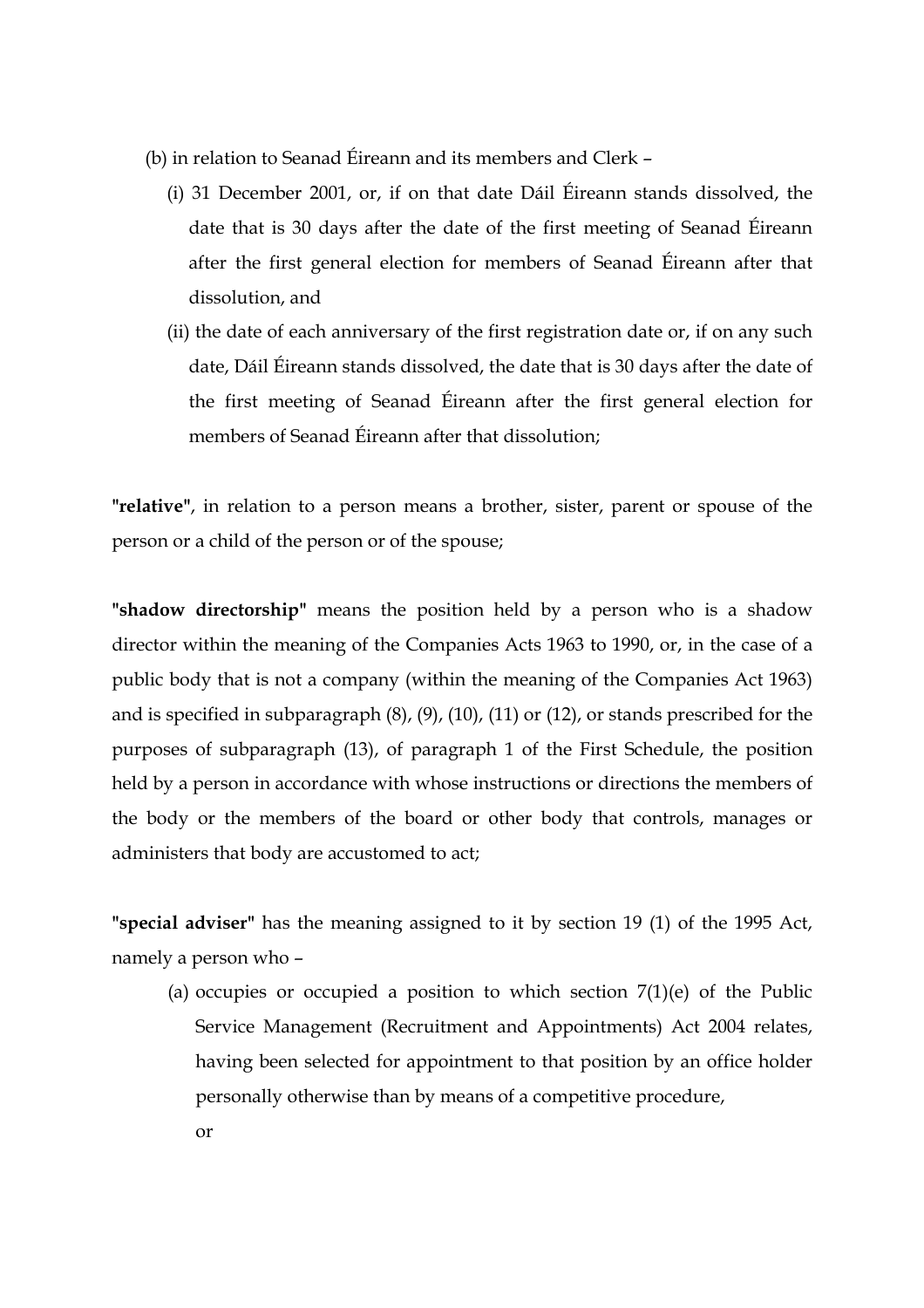(b) is or was employed under a contract for services by an office holder, having been selected for the award of the contract by an office holder personally otherwise than by means of a competitive procedure, and whose function or principal function as such a person is or was to provide advice or other assistance to or for the office holder;

[A special adviser also includes a person appointed, by order of the Government, pursuant to section 11 of the Public Service Management Act 1997.]

**"spouse"**, in relation to a person, does not include a spouse who is living separately and apart from the person;

**"value"**, in relation to a gift, means the price which the property the subject of the gift would fetch if it were sold on the open market on the date on which the gift was given in such manner and subject to such conditions as might reasonably be calculated to obtain for the vendor the best price for the property, and any cognate words shall be construed accordingly.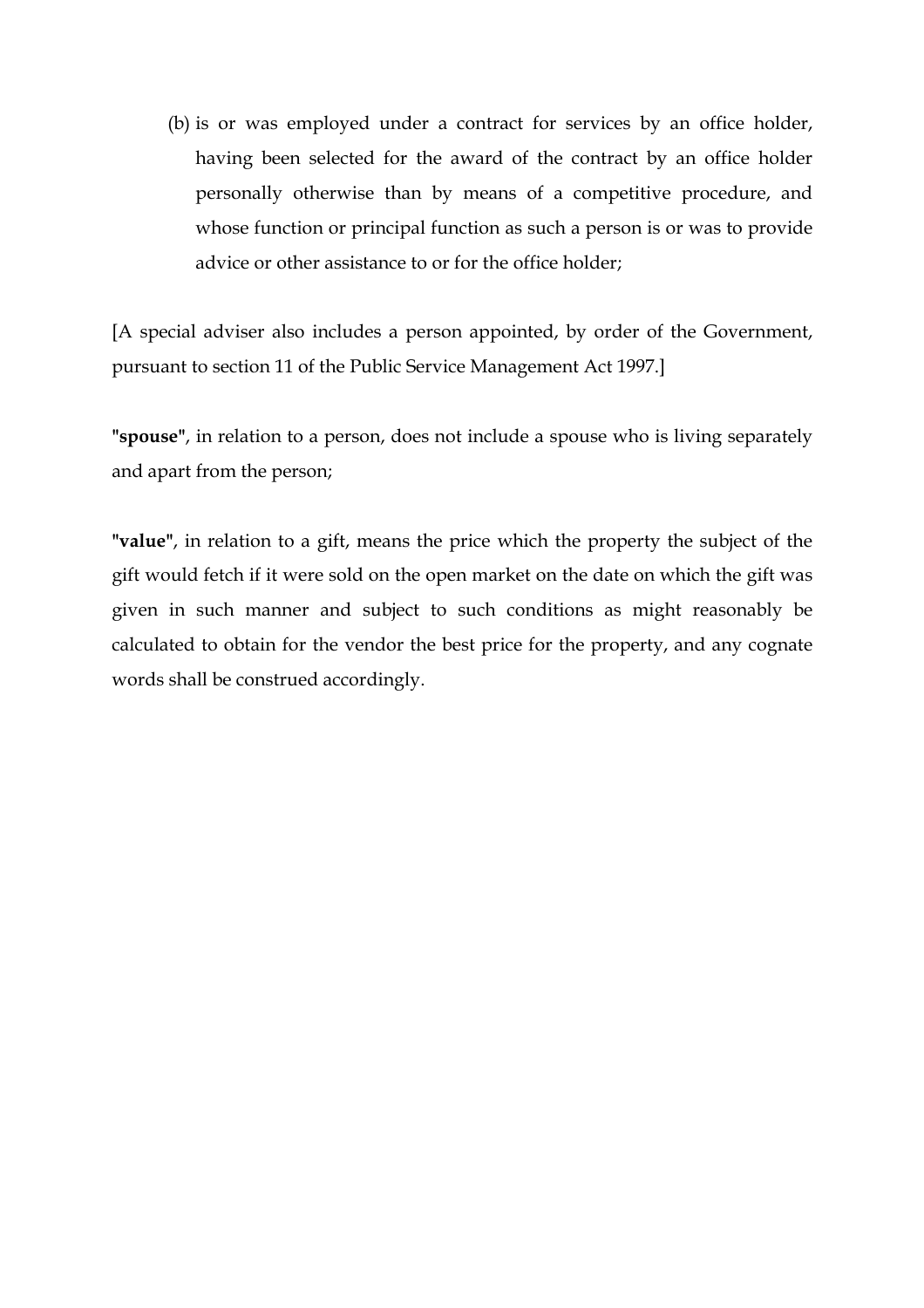#### **Appendix 2**

#### **Registrable Interests**

*(The reference to "appropriate period" in this Appendix means the period covered by the statement which will usually be from 1 January to 31 December)* 

- 1. The following are registrable interests under the Ethics Acts :
- (a) Occupational Income, etc.

A remunerated trade, profession, employment, vocation or other occupation (other than that of office holder or member) of an office holder at any time during the appropriate period where the remuneration to the office holder, e.g. pay, pension, benefits-in-kind, rental income, etc., during the period exceeded €2,600.

(b) Shares, etc.

A holding by an office holder of shares, bonds, debentures, or other like investments in any particular company or other enterprise or undertaking, with an aggregate nominal or market value in excess of  $£13,000$  at any time during the appropriate period. Holding does not include money in a current, deposit or other similar account with a financial institution but does include a holding in unit trusts or managed funds.

(c) Directorships

A directorship or shadow directorship of any company held by an office holder at any time during the appropriate period.

#### (d) Land (including premises)

Any interest in land of an office holder, including land in the State and land in any other jurisdiction, being an interest that exceeded in value €13,000 at any time during the appropriate period. This includes the interest of an office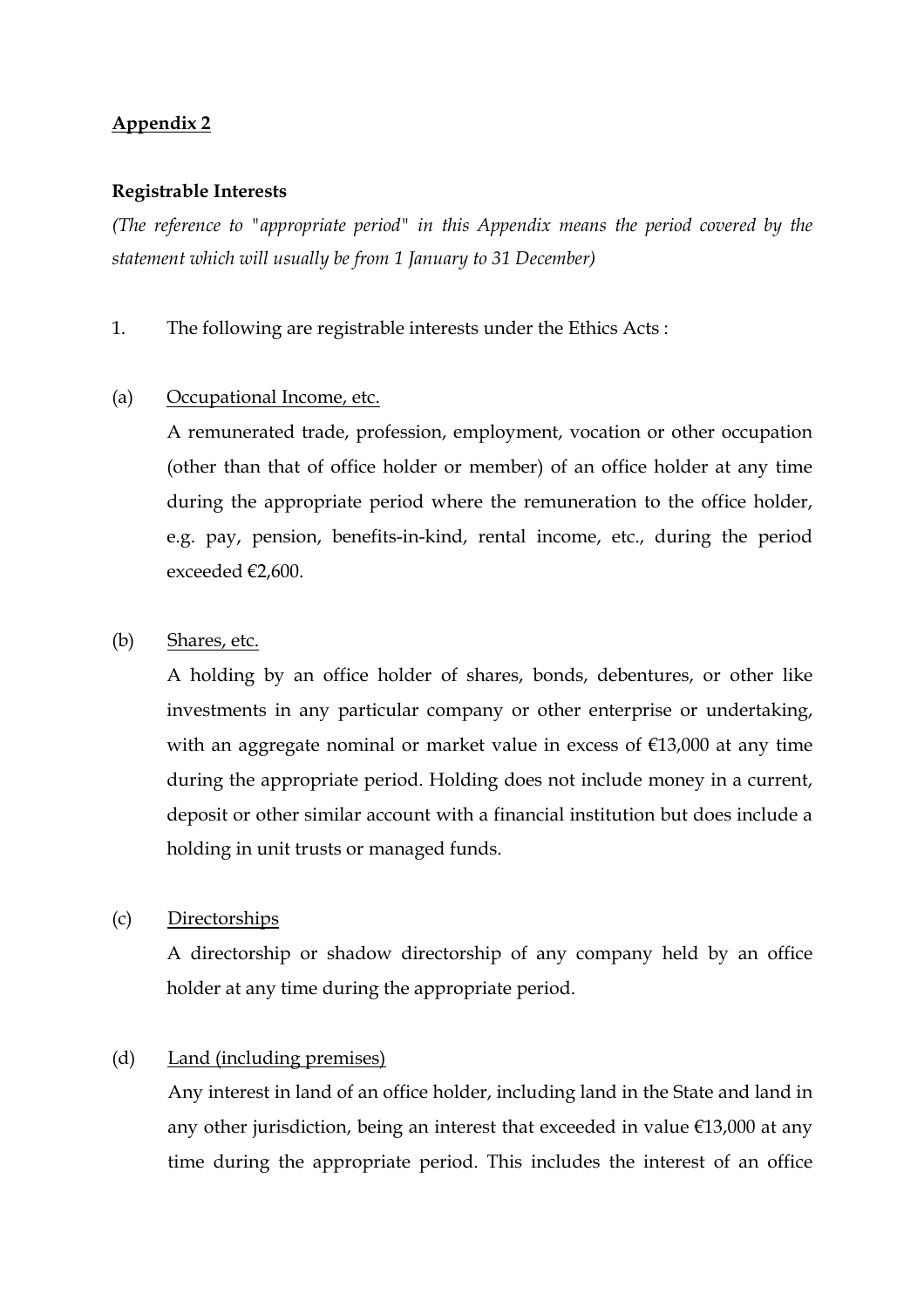holder in any contract for the purchase of land, whether or not a deposit or part payment has been made under the contract. It also includes an interest of the office holder in any option held by him or her to purchase land, whether or not any consideration has been paid in respect thereof, or land in respect of which such an option has been exercised but which has not been conveyed to the office holder.

*An office holder is not required under this heading to disclose information regarding his or her private home or that of a spouse or civil partner and any subsidiary or ancillary land to such home that is not being used or developed primarily for commercial purposes. Also excluded is a holiday home and any other private home used by an office holder or his or her family and any land that is subsidiary or ancillary to it which is required for its amenity or convenience and is not being used or developed primarily for commercial purposes.* 

(e) Gifts

A gift, or gifts from the same person, given to an office holder during the appropriate period where the value, or the aggregate value, exceeded  $€650$ .

*Excluded from this requirement is a gift given to an office holder, for purely personal reasons, by a relative or civil partner or friend of the office holder or of his or her spouse or civil partner or child or of the spouse's child (child being a son or daughter of any age), unless acceptance of the gift could have materially influenced the office holder in the performance of his or her functions as a member or office holder.* 

#### (f) Property and Services

Property supplied or lent or a service supplied to an office holder, once or more than once by the same person, during the appropriate period, where the consideration or price was less than the commercial consideration or price by more than €650. Also included is property lent or a service supplied free of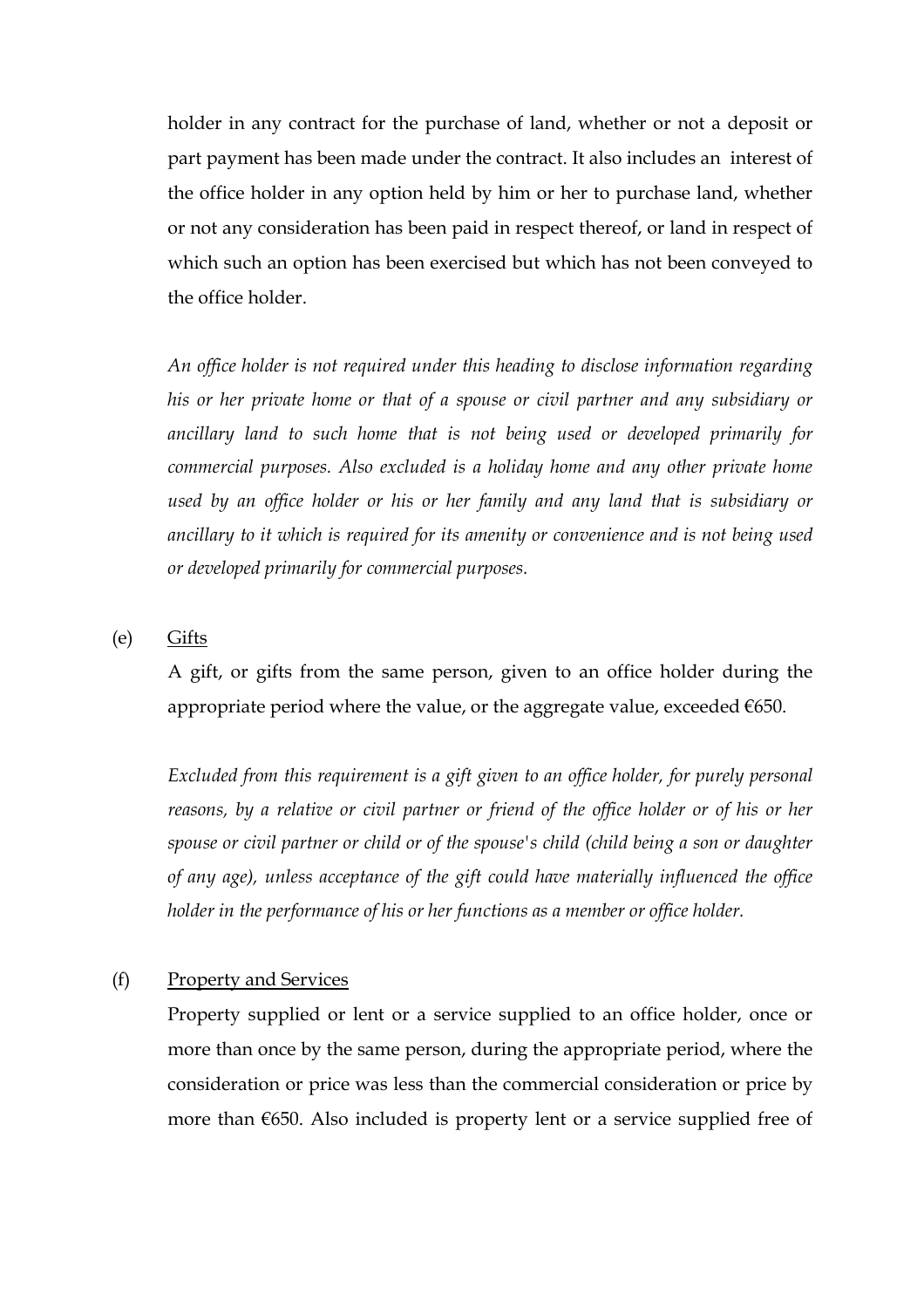charge where the commercial consideration or price would have been more than  $€650$ .

*Excluded is property supplied or lent or a service supplied to an office holder, as a gift for purely personal reasons, by a relative or civil partner or friend of the office holder or of his or her spouse or civil partner or child or of the spouse's child, unless acceptance could have materially influenced the office holder in the performance of his or her functions as a member or office holder.* 

*If services disclosed relate to legal or medical services (including psychiatric or psychological services) it will be sufficient to state that the services were supplied. No further details will be required.* 

#### $(g)$  Travel facilities, etc.

Travel facilities, living accommodation, meals or entertainment supplied to an office holder during the appropriate period free of charge or at less than the commercial price must be disclosed.

#### *Excluded are:*

- *travel facilities, living accommodation, meals or entertainment supplied, by the same person, once or more than once, free of charge during the appropriate period where the commercial price or the aggregate of the commercial prices was less than €650, or supplied where the price paid was less than the commercial price by not more than €650;*
- *travel facilities, living accommodation, meals or entertainment provided:* 
	- *(i) within the State,*
	- *(ii) in the course and for the purpose of performing the functions of an office holder as a member or office holder*
	- *(iii) in the course and for the purpose of any trade, profession, employment or other occupation of an office holder (other than member or office holder)*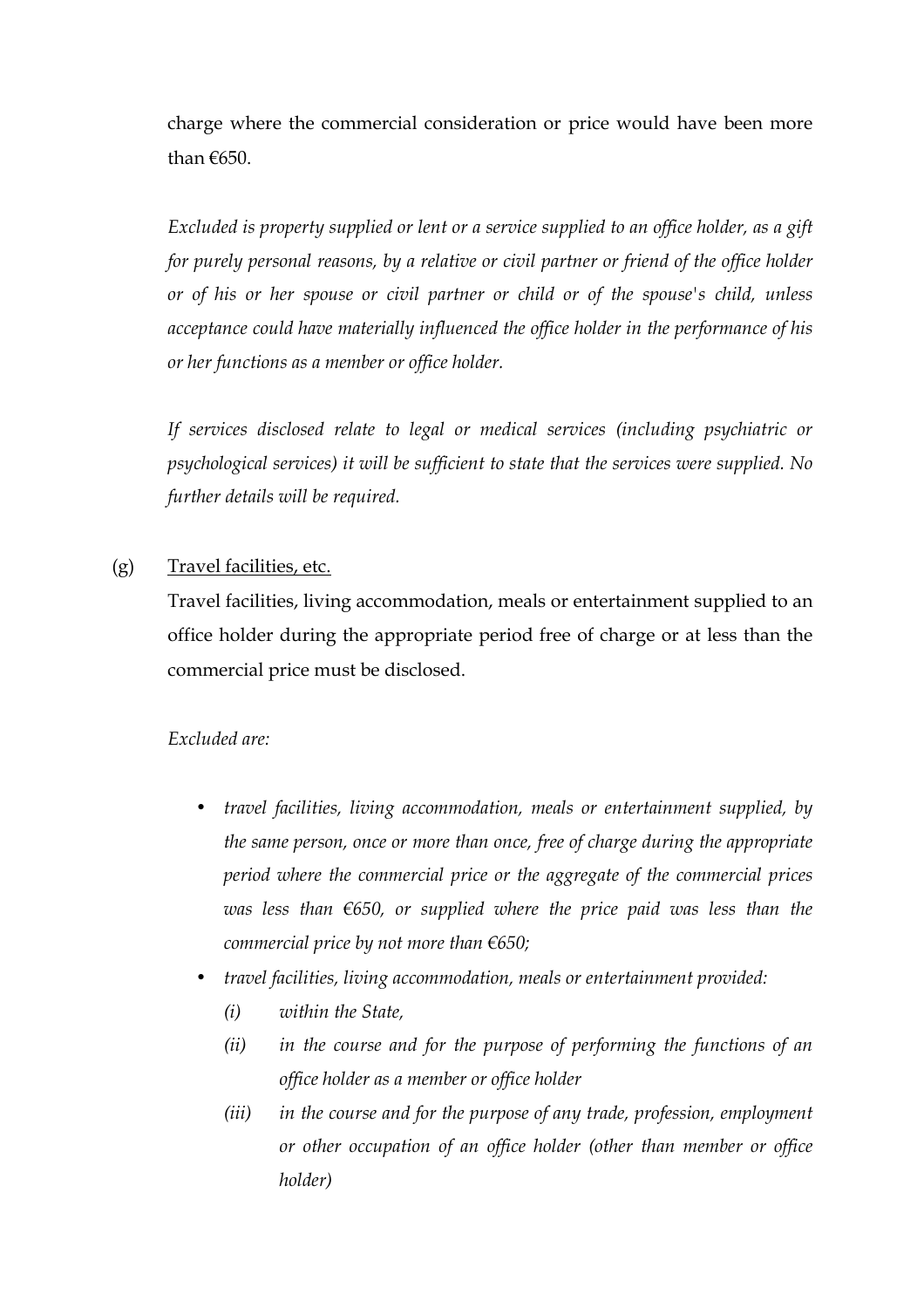- *(iv) as a member, in the course of Conferences of the Inter Parliamentary Union, Conferences and Parliamentary Assemblies of the Council of Europe and its Committees, Parliamentary Assemblies of the Organisation for Security and Co-operation in Europe, Parliamentary Assemblies of the Western European Union, bilateral visits pursuant to invitations from the speakers of other parliaments and such other conferences and visits as may arise from time to time,*
- *(v) as a member, by any other organisation of states or governments of which this State or the Government is a member or a body of or associated with;*
- *travel facilities, living accommodation, meals or entertainment supplied as a gift for personal reasons by a relative or civil partner or friend of an office holder or of his or her spouse or civil partner or child or of the spouse's child, unless the acceptance of such might reasonably be seen to have been capable of influencing the office holder in the performance of his or her functions as a member or office holder.*

#### (h) Remunerated Position

A remunerated position held by an office holder as a political or public affairs lobbyist, consultant or adviser during the appropriate period.

#### (i) Contracts

Any contract, or contracts, for the supply of goods or services to a Minister of the Government or a public body during the appropriate period, to which an office holder was a party or in which he or she was in any other way, directly or indirectly, interested, if the aggregate value of the goods or services supplied to a Minister of the Government or a public body during the appropriate period exceeded €6,500.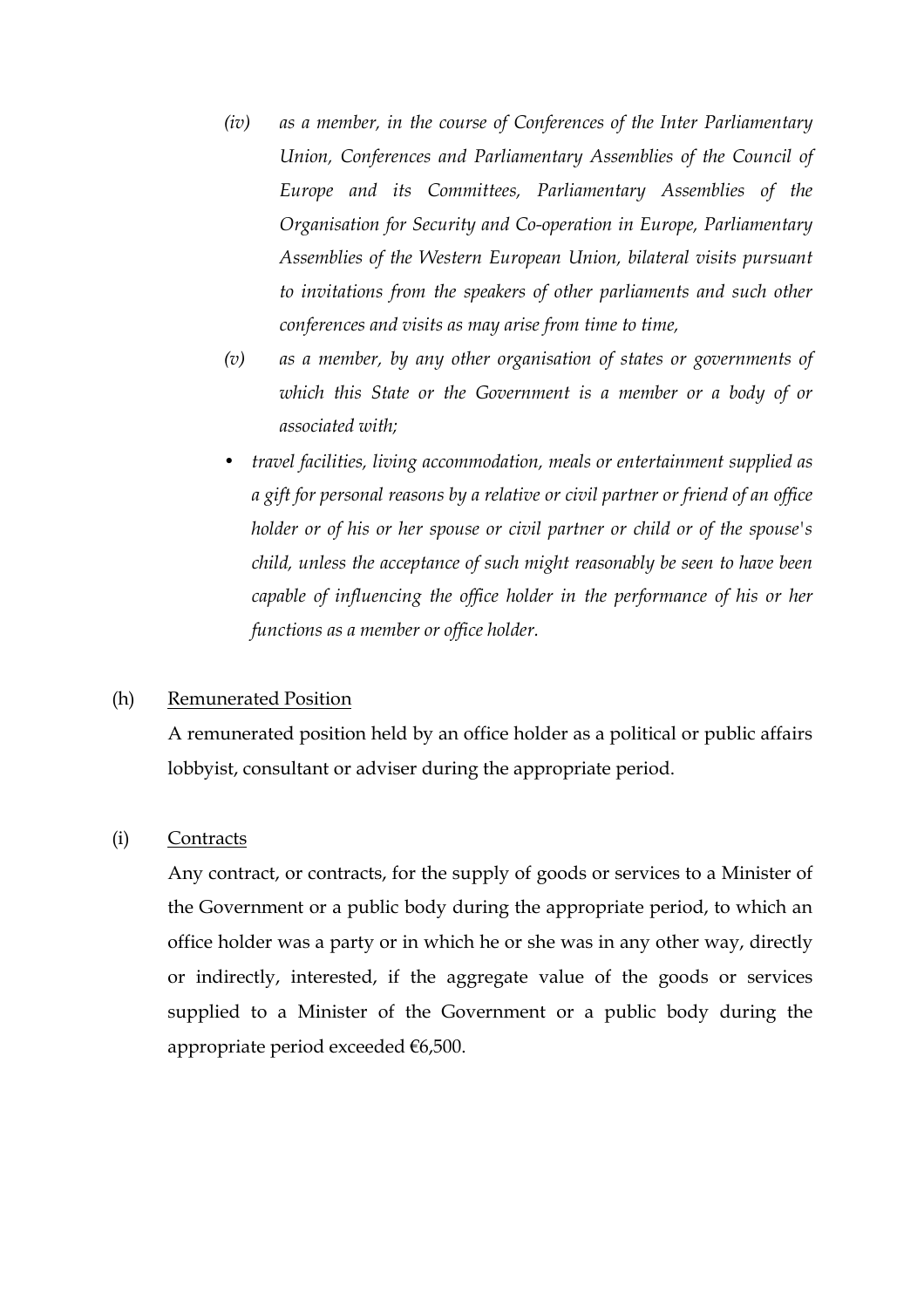#### **Appendix 3**

#### **Government Guidelines (section 15(4) of 1995 Act)**

The text that follows *(in italics)* is a reproduction of the guidelines published by the Government on 14 August 1996 pursuant to section 15(4) of the 1995 Act. Please note that (1) all references to the Public Offices Commission should be read as references to the Standards in Public Office Commission; (2) all references to the Secretary to the Government should be read as references to the Secretary General to the Government; (3) where reference is made to a spouse, the guidelines should also be taken to refer to a civil partner and (4) in paragraph 6, the reference to disclosures in relation to gifts and related property/services to the Clerk of the Dáil or Seanad should be taken to refer to disclosures to the Standards Commission.

#### *1. General*

*All office holders are expected to adhere to the fundamental principle that an offer of gifts, hospitality or services should not be accepted where it would, or might appear to, place him or her under an obligation.* 

*The Public Offices Commission has issued guidelines to office holders on compliance with the Ethics in Public Office Act 1995. These address, inter alia, the requirements on office holders to disclose certain gifts (in their capacity as Members of either House of the Oireachtas) and to surrender valuable gifts to the State where these are given by virtue of office.* 

*However, certain supplies of property and services which are in the nature of gifts cannot be readily surrendered to the State, e.g. below cost loans, free services etc. Recognising this, Section 15(4) of the Act, 1995 provides that the Government will issue guidelines to office holders regarding the steps to be taken if an office holder, his/her spouse or a child, is offered or supplied with property or services, (e.g. travel), at below the commercial price, or with a loan of property free or below the commercial price, or a service free.*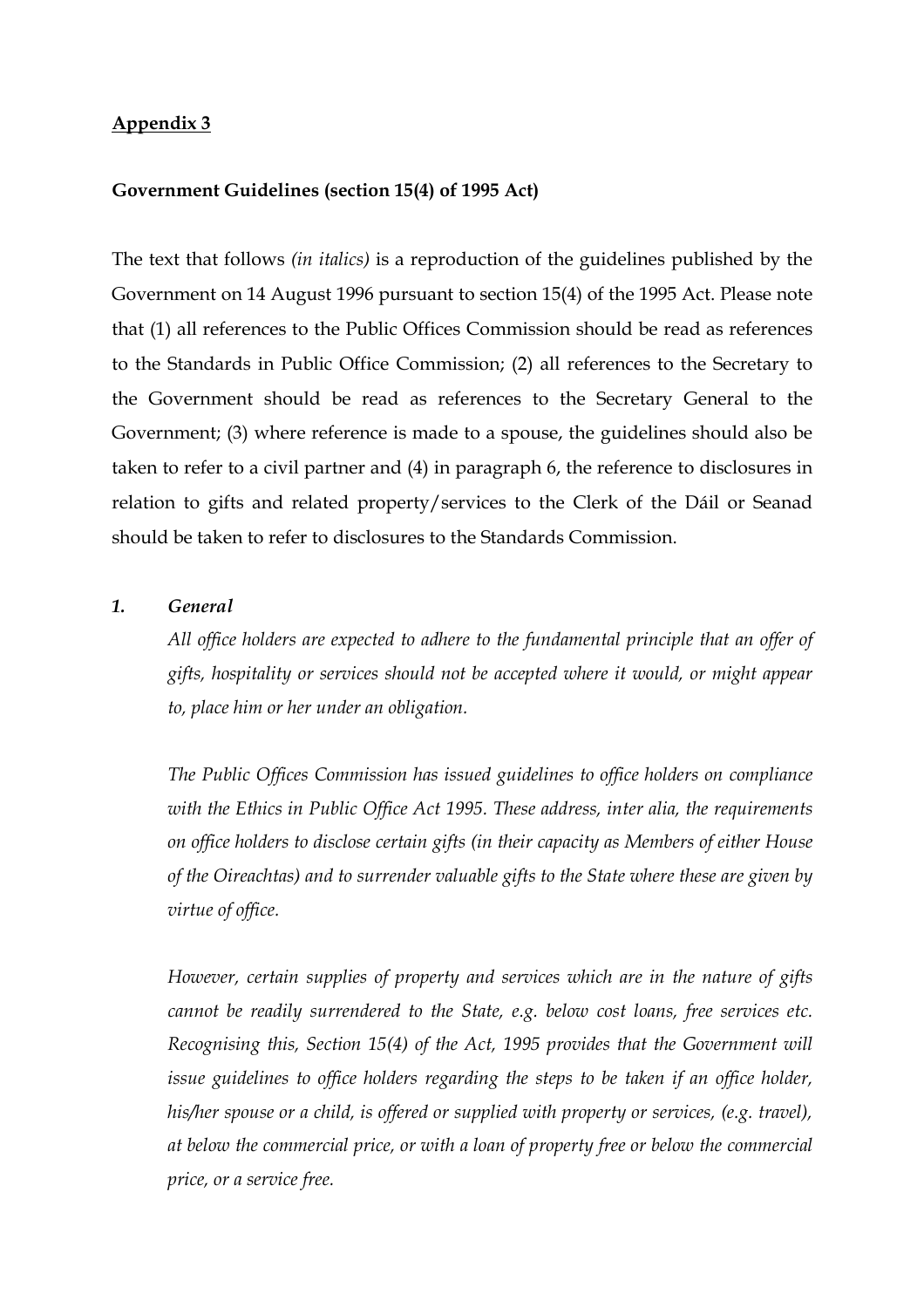*These guidelines provide accordingly. It should be noted that office holders must comply with these guidelines which are applicable to such property and services provided either within the State, or abroad.*

#### *2. Who is covered by the guidelines?*

- *An office holder. Under the Act, this means Ministers (including Taoiseach, Tánaiste and an AG who is a Member), Ministers of State, the Chairman and Deputy Chairman of each House of the Oireachtas. (A Chairperson of an Oireachtas committee may also be designated by resolution of the House(s) as an office holder)*
- *The spouse of an office holder*
- *The child of an office holder or of his or her spouse*

*Different reporting arrangements apply as between Ministers / Ministers of State on the one hand, and office holders attached to either House of the Oireachtas on the other, in relation to matters under section 15(4). Where such differences arise, these are reflected in the guidelines.* 

#### *3. What is covered?*

*The following come within the guidelines:-* 

- *property or a service at below commercial price*
- *a loan of property free of charge, or for less than the commercial value of the loan*
- *a service free of charge*

*offered or supplied to an office holder, a spouse or child, by virtue of his/her office, where the net benefit of the lower price, free or cheaper loan or free service exceeds €650. A sample list of possible property and services is set out in the attached Appendix.* 

#### *4. What does not come within the guidelines?*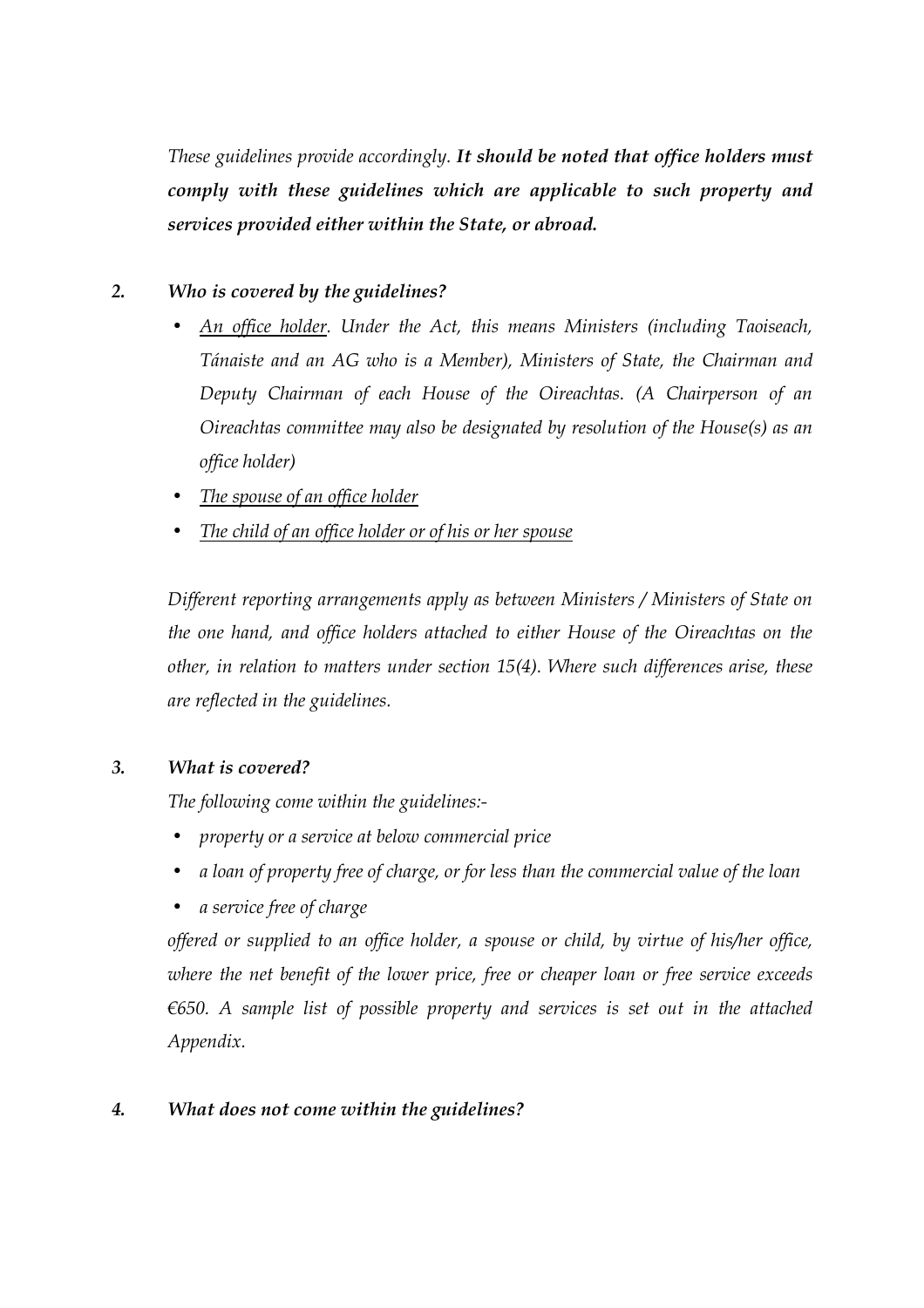*These guidelines do not apply where the benefit of the lower price, loan, or free service is less than €650. In addition, the guidelines do not apply to any offer or supply of property/service made:-* 

- *as a donation for political purposes*
- *for personal reasons only by a friend or relative*
- *available also to members of the public, either generally (e.g. property arising from super-club points) or in particular circumstances (e.g. travel arrangements following family bereavement, missing a flight etc.)*
- *by virtue of a position other than that as office holder (i.e. by virtue of being a Member of the Houses of the Oireachtas, officer of a local club or by being the holder of another position)*
- *in the course of and for the purpose of performance of duties of office holder, (e.g. hotel facilities for attendance at EU Council meetings), including representational role by spouse where this is in accordance with established practice*
- *where there is no intention to and it does not confer any benefit, directly or indirectly on the office holder*

#### *5. Steps to be taken...*

*Where an office holder, his/her spouse or child is offered or supplied with property or services at below the commercial price, or a loan of property free of charge, or for less than the commercial price, or is offered or supplied with a service free of charge, and, the net benefit of the lower price, free or cheaper loan or free service exceeds €650.* 

#### *5.1 If offered*

*Where an office holder, or his/her spouse or child, is offered such property/services by virtue of his/her office, the offer must be refused.* 

#### *5.2 If supplied*

*(a)(i) Where such property/services are supplied to a Minister\* /Minister of State by virtue of ministerial office, or s/he becomes aware that such are supplied to a spouse or child, s/he must notify the Secretary to the Government in writing,*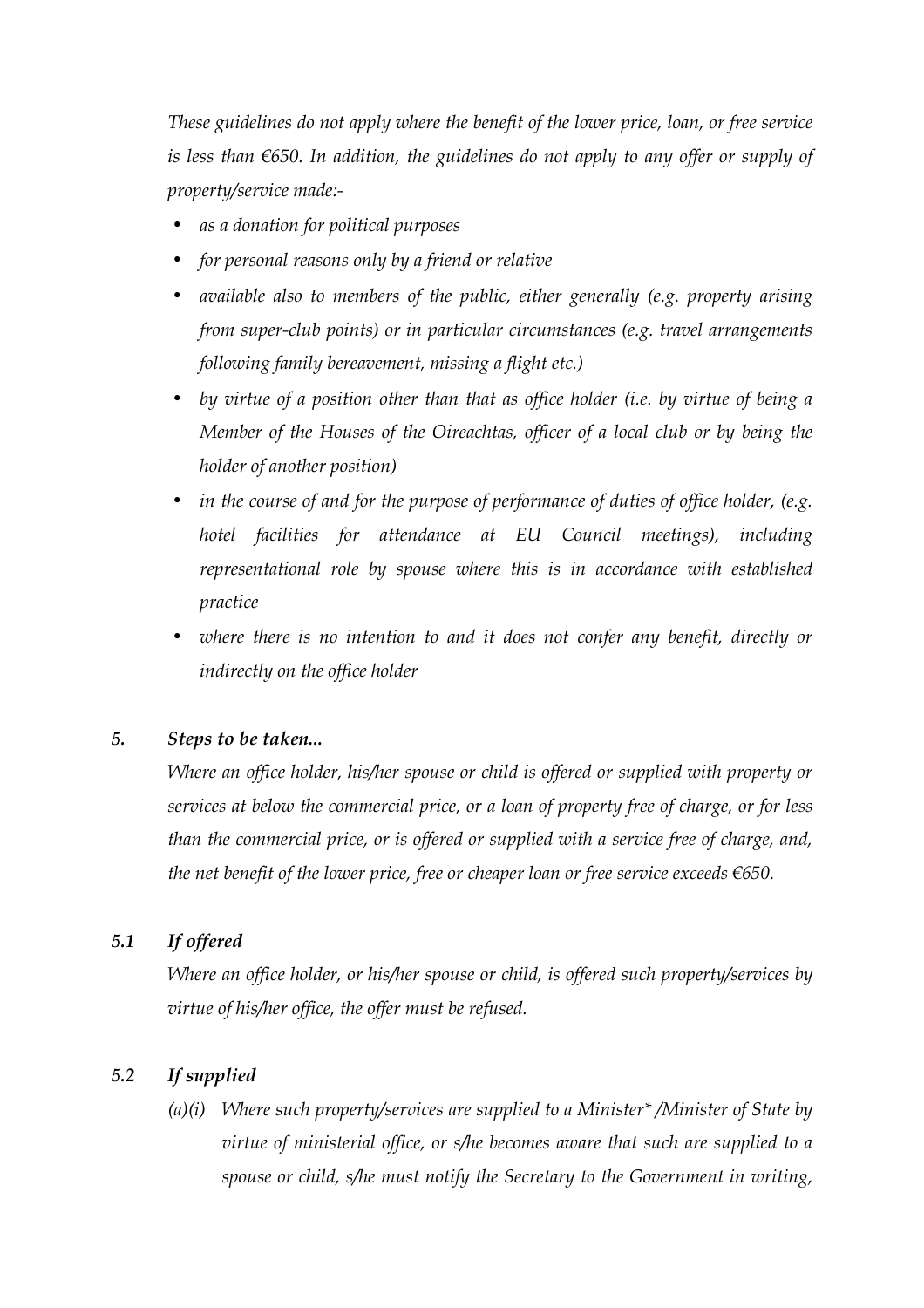*and s/he must make an appropriate refund to the person supplying the benefit. The Secretary to the Government will in turn inform the Taoiseach, Tánaiste and such other Minister as may be specified by Government, on the matter.* 

- *(a)(ii) In the event of a refund to the donor not being practicable, the Taoiseach, Tánaiste and specified Minister shall determine alternative appropriate action, such as donation of an equivalent amount to a particular voluntary body or charity. A Minister\*\* /Minister of State must act in accordance with such a determination.*
- *(a)(iii) In all cases where such property/services are supplied, the Secretary to the Government will notify the Public Offices Commission on the matter and on the action taken. Ministers / Ministers of State must provide any information required by the Secretary to the Government so as to enable him/her to discharge this function.*
- *(b) An office holder who is not a Minister / Minister of State must notify the Public Offices Commission on the matter, and make a refund, or if this is not practicable, a donation, to be determined by the Commission, on the basis of (ii) above.*

*\* Reference to Minister includes Taoiseach, Tánaiste and an AG who is a Member.* 

*\*\* In the event of the Taoiseach, Tánaiste or specified Minister being the Minister by whom such property/services are received, s/he shall not participate in a determination under (ii) in relation to that particular matter.*

#### *5.3 If unsure*

- *(a) If an office holder is unsure as to whether the net benefit involved exceeds €650, or whether or not the offer or supply of property or service comes within these guidelines, s/he should consult with the Secretary to the Government, who will make a determination on the matter.*
- *(b)(i) The Secretary to the Government will make such a determination in accordance with these guidelines and the general directions of Government relating to Section 15(3) of the Act.*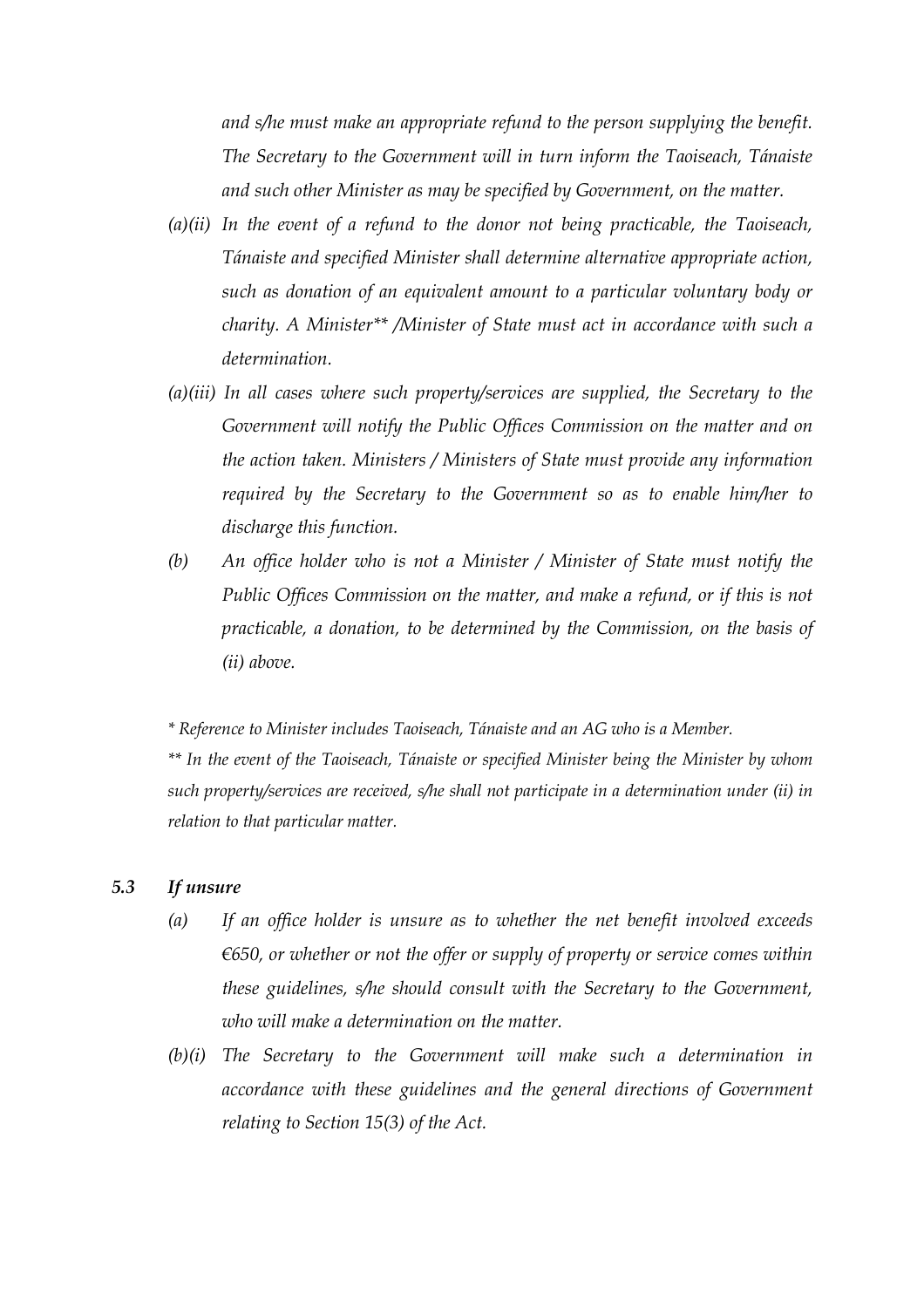*(b)(ii) Subsequently the Secretary to the Government will advise the office holder, and the Taoiseach, Tánaiste and specified Minister, or the Public Offices Commission, as appropriate, on the matter. Where it is found that the matter comes within these guidelines, the office holder must act in accordance with 5.1 or 5.2 above.* 

#### *6. General*

*All office holders are reminded, that under the Second Schedule to the Ethics Act, they*  must also make appropriate disclosures in relation to gifts and related *property/services to the Clerk of the Dáil or Seanad in their annual statements. This information will be entered in the Register of Members' Interests and laid before the appropriate House.* 

*Examples of property and services which could be offered, or supplied below cost, on loan or free* 

#### *Property*

*Examples would include:* 

- *land*
- *offices or other buildings*
- *living or other accommodation, fixtures, fittings or furnishings*
- *machinery and equipment, including computers and photographic equipment*
- *modes of transport, including motor vehicles, boats, aircraft etc.*
- *bonds, shares, options or other similar instruments*
- *intellectual property such as computer software, patents, licences etc.*
- *artwork and precious objects*
- *livestock or other animals*

#### *Services*

*Examples would include:* 

- *Travel facilities e.g. free or subsidised* 
	- *use of a car or other modes of transport,*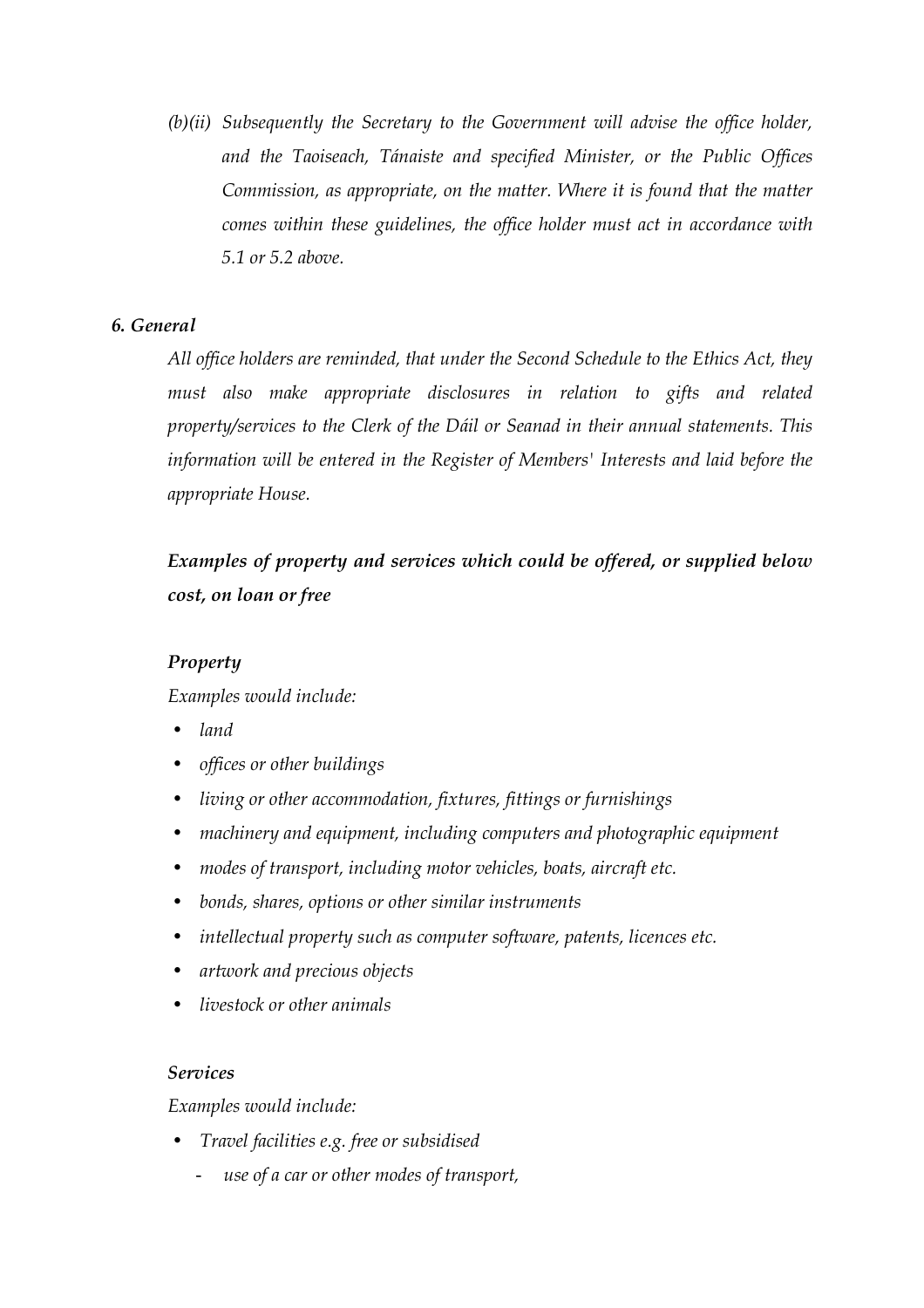- *chauffeur service,*
- *aircraft flights or aircraft flights upgrades*
- *Hospitality or entertainment e.g. free or subsidised* 
	- *hotel or other accommodation*
	- *meals, drinks*
	- *use of accommodation, conference, function or other facilities, membership of clubs, societies or other such memberships*
- *Secretarial and related services*
- *Financial or other professional advice/agency services e.g. free or subsidised investment, banking, insurance or other business brokerage.*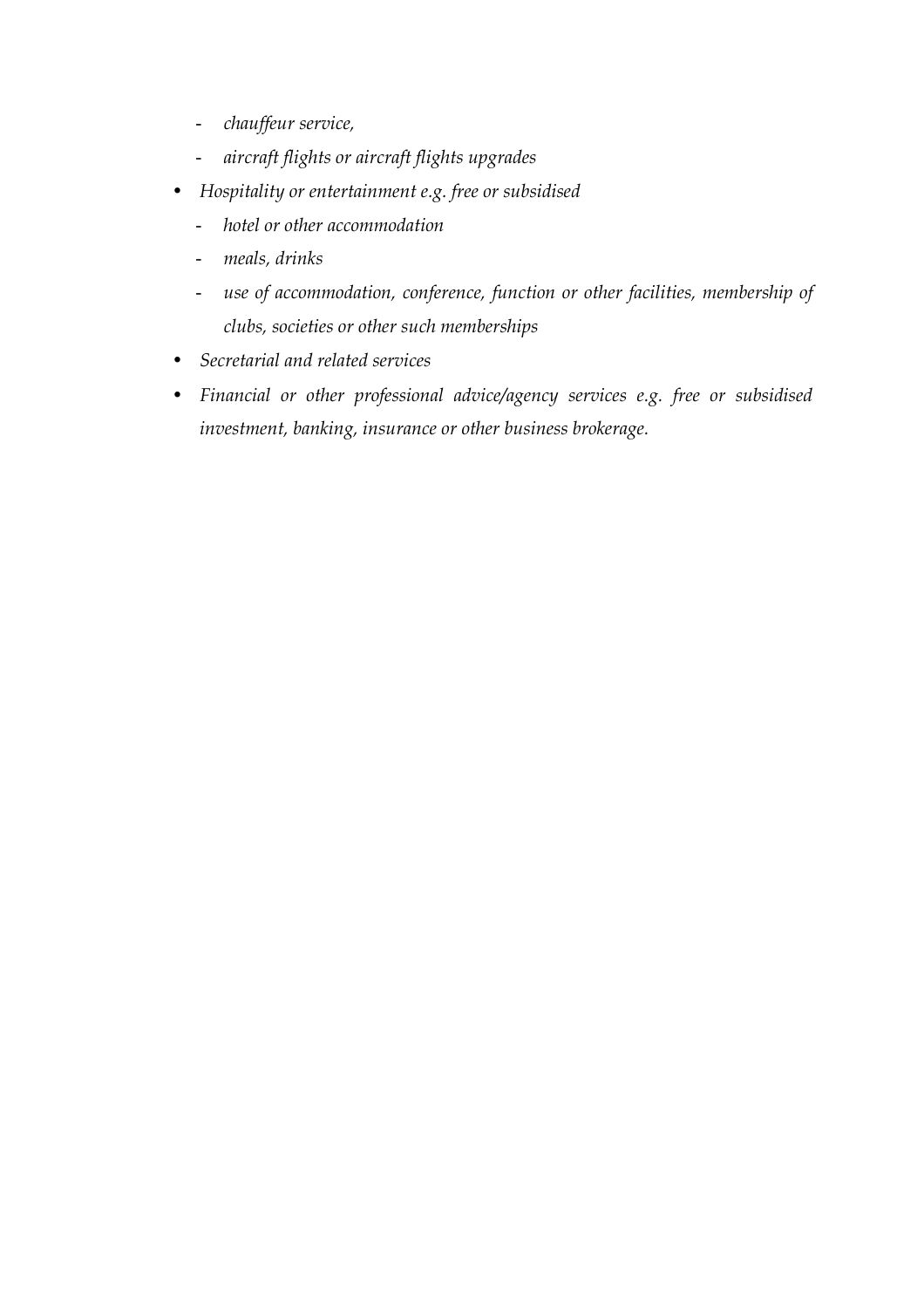#### **Appendix 4**

#### **Gifts**

- 1. As already stated, a gift given to an office holder, or a spouse or civil partner or child, by virtue of his or her office, which exceeds €650 in value, must be surrendered. There is also a requirement that such a gift will be disclosed in the office holder's annual statement of registrable interests.
- 2. Because of the office held, some office holders are more likely than others to attract gifts which would fall to be surrendered. Examples might include the Taoiseach and the Minister for Foreign Affairs who would be prominently engaged in State visits and representation abroad and in hosting State visits and foreign dignitaries to this country. The Standards Commission recognises that the protocol of such occasions often involves an exchange of gifts and the traditions and culture of some nations can result in the giving of quite valuable gifts. The following general advice on gifts may be helpful in this regard. Office holders should bear in mind that the Secretary General to the Government is empowered by the 1995 Act to make determinations both on the value of any gift and the question of whether a gift was given by virtue of office.

#### **Aggregation of Values**

3. In so far as the disclosure requirement is concerned, the Second Schedule to the 1995 Act makes it clear that gifts received from the same person in the course of a single registration period should be aggregated for the purpose of determining whether or not their total value exceeds  $€650$ . If the aggregate value of such gifts during any one registration period exceeds the threshold, each individual gift should be declared, even when the individual value does not exceed the  $€650$ threshold. Where a gift comprises of more than one item, being presented together on the same occasion by the same person, the total value of the gift will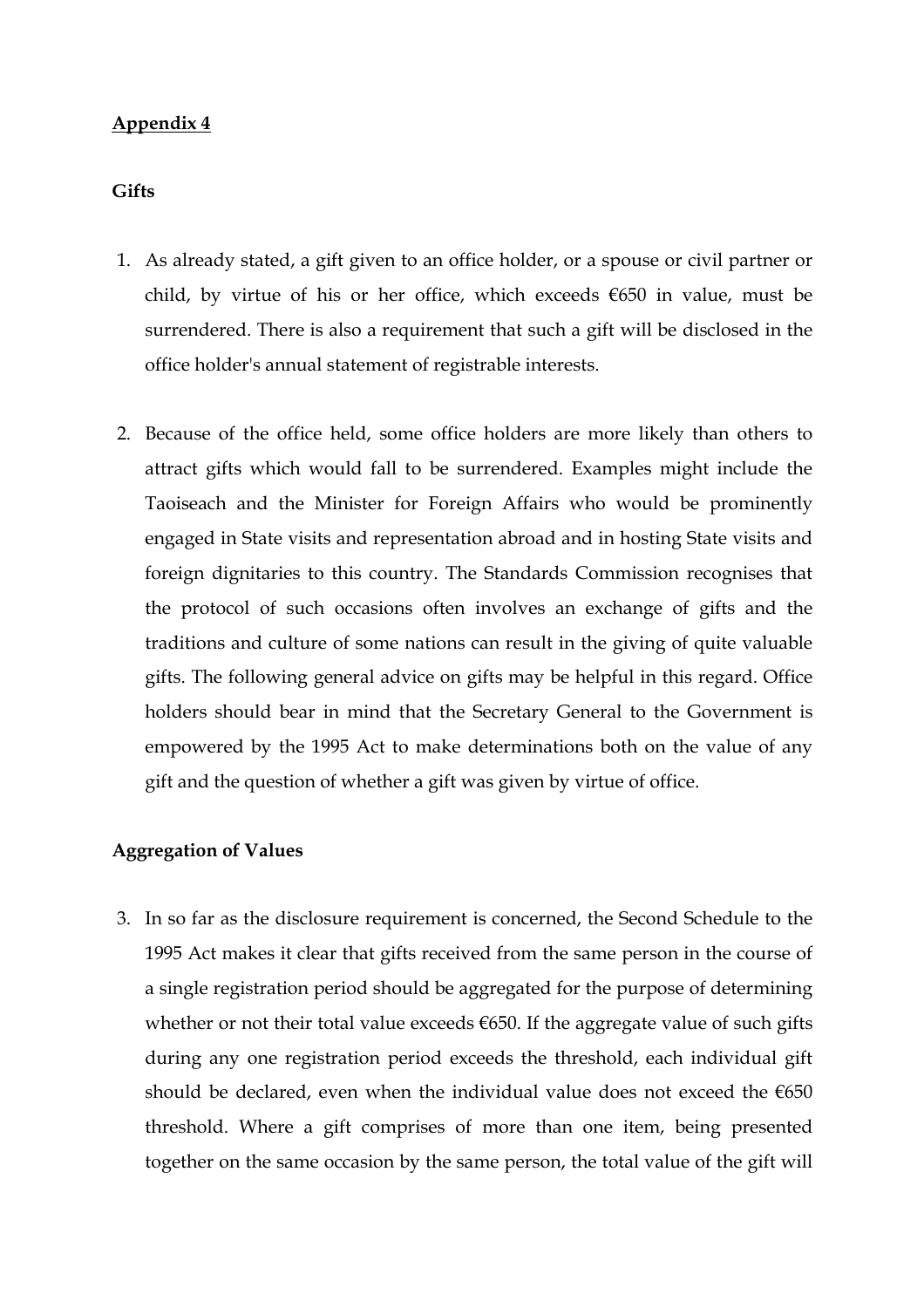be used for disclosure purposes. Likewise, any gifts which are intrinsically linked to one another, even if presented separately during the same registration period, must have their values aggregated for disclosure purposes. Gifts which are intrinsically related to one another but presented in different registration periods, where each item individually has a value of less than  $€650$  but where the aggregate value exceeds €650, need not, strictly speaking, be disclosed as the threshold would not be exceeded in any single registration period. However, the staggering of related gifts between registration periods could be seen as seeking to circumvent the spirit, if not the letter, of the legislation.

- 4. The requirement to surrender gifts is of course a different one to that of disclosure. Section 15 of the 1995 Act provides that where a gift valued in excess of €650 is given to an office holder by virtue of his or her office, that gift shall be deemed to be a gift given to the State and shall be vested in the Minister for Public Expenditure and Reform. Section 15 omits any reference to the notion of the cumulative value of gifts within any one registration period; "gift" is referred to in the singular throughout that section. The Standards Commission is, therefore, of the view that the 1995 Act does not require the surrender of gifts received from one source, but presented on separate occasions during any one registration period, where the cumulative value exceeds €650 but where the value of each gift is individually less than the  $€650$  threshold. The Commission is also of the view that, for the purpose of surrender, gifts presented together on a single occasion should be treated separately. In other words, each separate gift must exceed the €650 threshold before being required to be surrendered. This would not, of course, apply to gifts which are intrinsically linked to each other (e.g. decanter and glasses), received in any one registration period, whose values should be aggregated for this purpose.
- 5. Gifts which are intrinsically related to one another, but presented separately in different registration periods, could give rise to difficulties. If, for example, such gifts comprise part of a set, the total value of which exceeds the sum of the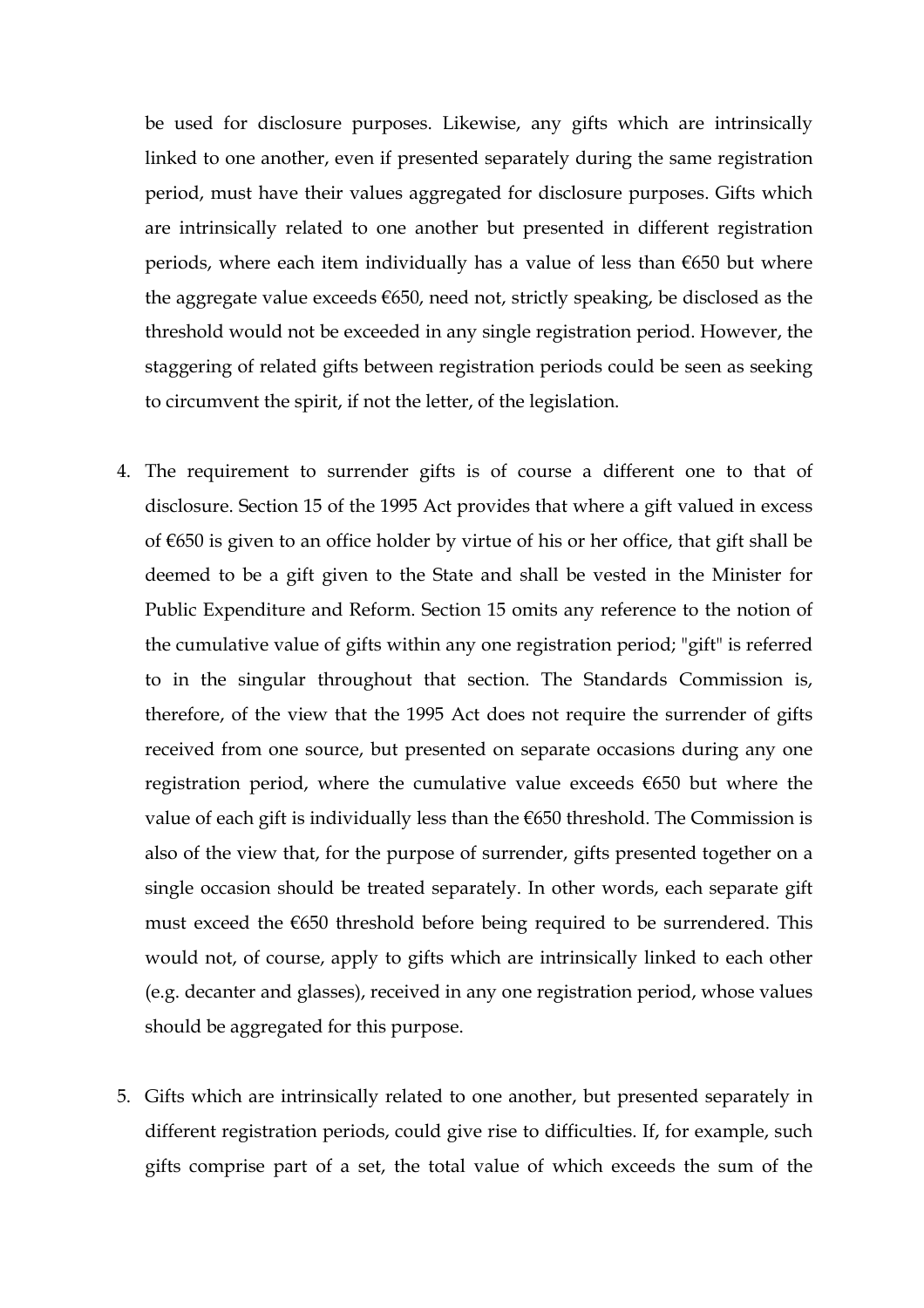individual parts, it is certainly arguable, although not strictly required under the 1995 Act, that the gift should be viewed in its entirety and, provided that value exceeds €650, it should be surrendered.

- 6. The following examples may be useful:
	- Example A: A gift given to an office holder, exceeding the value threshold of €650, should be both surrendered and disclosed. A gift given to the office holder's spouse, even if deemed to be one given by virtue of the office holder's office under section 15, which does not exceed the value threshold can be retained. The smaller gift should, however, be included in the office holder's disclosure of interests as being part of a gift from a single source with an aggregate value in excess of  $€650$ .
	- Example B: Gifts having a combined value below  $\epsilon$ 650 can be retained, while a single gift with a value in excess of  $€650$  should be surrendered. The value of gifts should be aggregated for the purpose of establishing the requirement to disclose them. If the combined value exceeds €650, all gifts must be disclosed.
	- Example C: Where the aggregate value of gifts, each valued at less than  $€650$ , from a single source in a registration period exceeds the threshold of €650, each gift should be disclosed individually. Surrender of such gifts is not required.

#### **Exemptions from 'Gift' Classification**

7. The following would not be classified as gifts for the purposes of section 15 of the Act :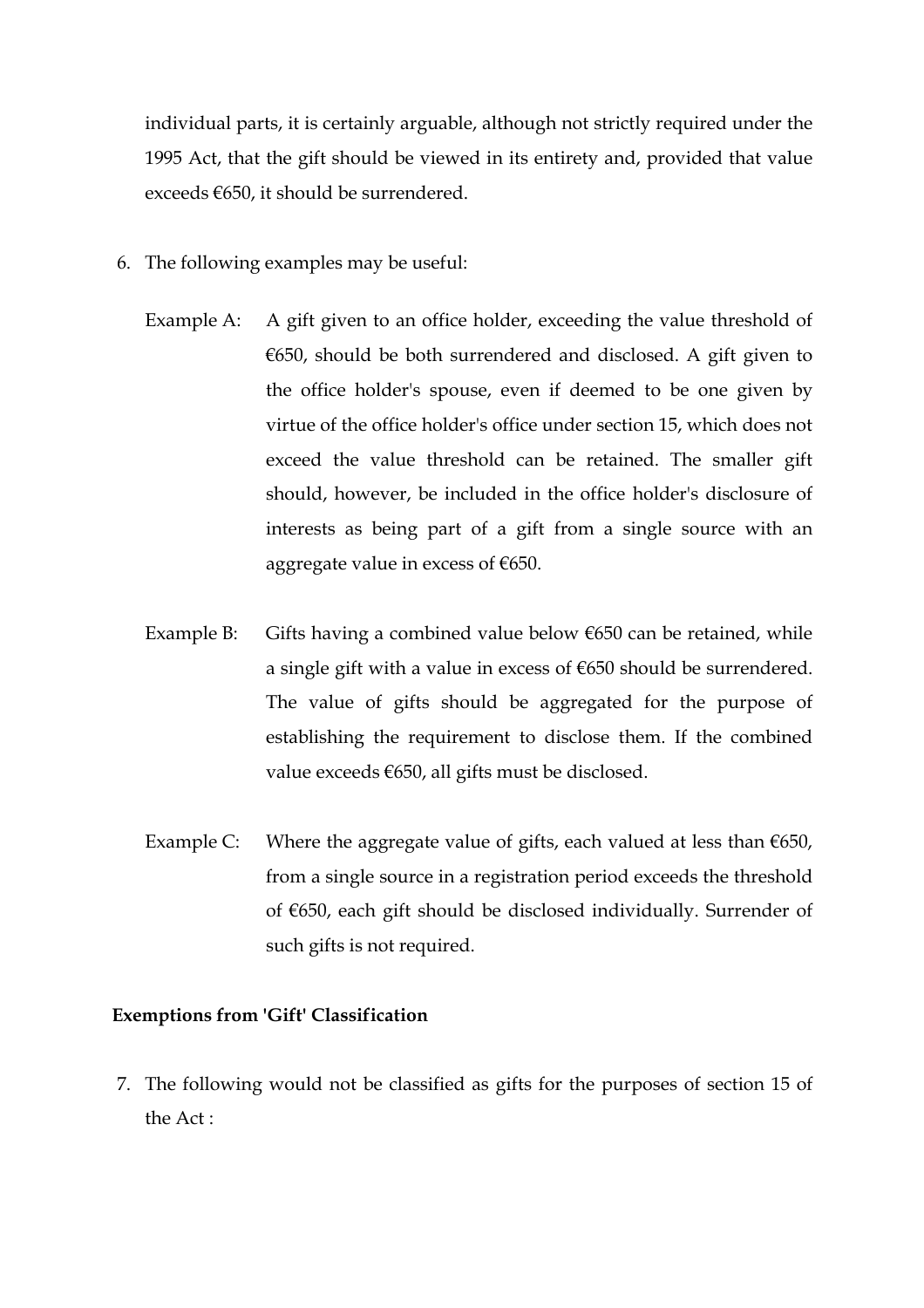- (a) Awards made to an office holder in recognition of certain specified achievements of a public nature following a process of nomination and selection from a number of qualified persons (e.g. European of the Year, Nobel Prize). Such awards may involve the giving of tokens as an intrinsic element of the award.
- (b) Awards conferred on an office holder in recognition of certain specified achievements of a public nature where the award is made by a recognised and properly constituted academic institution and/or a civil, religious or sporting body (e.g. Honorary Degrees, Freedom of a City). Generally speaking, such awards do not have any direct monetary value. They may, however, involve the giving of tokens or regalia as an intrinsic element of the award.
- (c) Subject to the prior approval of the Government in accordance with Article 40.2.20 of the Constitution, awards conferred by a foreign Government or a foreign Head of State in accordance with established and recognised procedures of general applicability (e.g. Papal Honours, Legion of Honour). These awards may involve the giving of tokens or regalia as an intrinsic element of the award.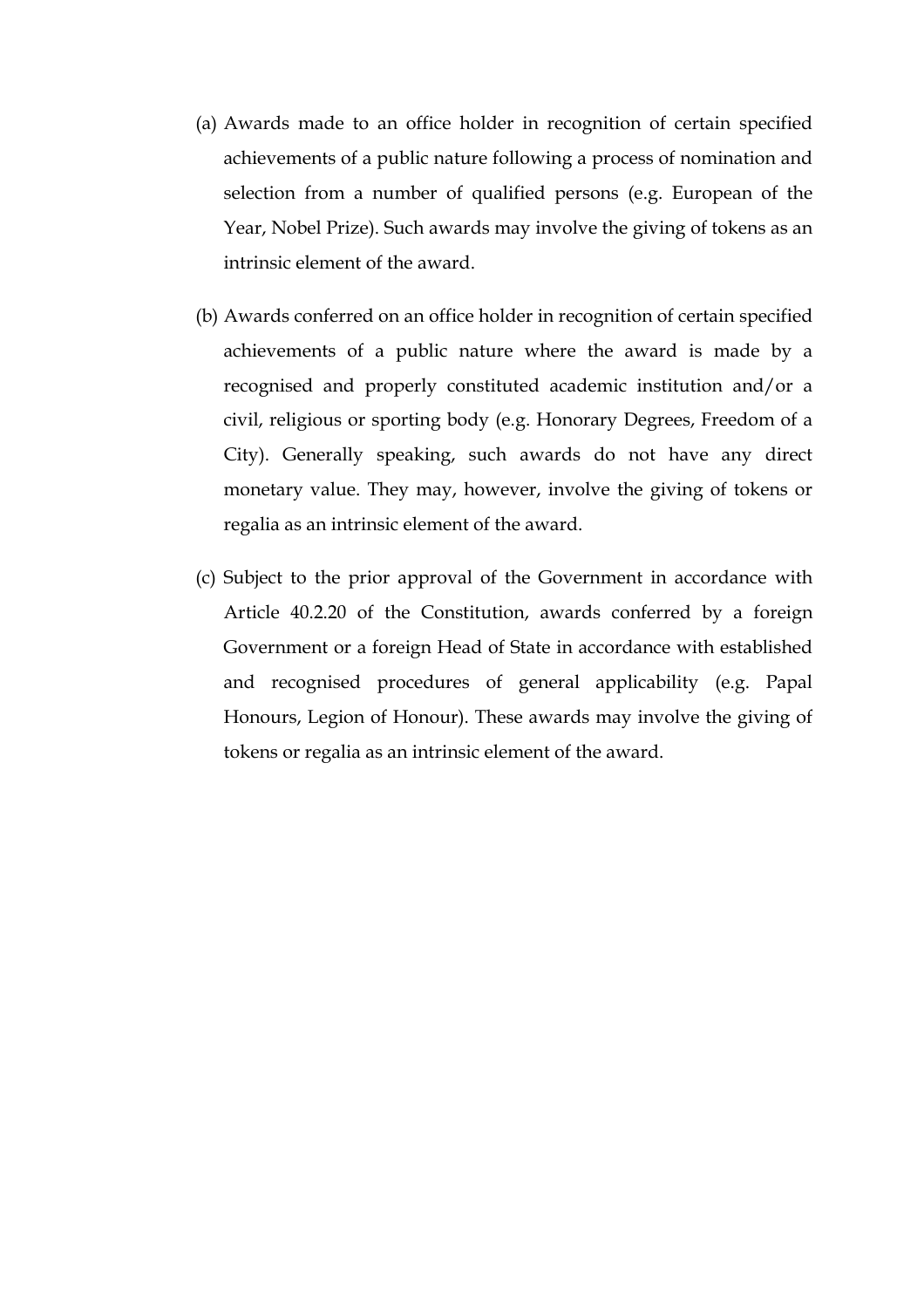#### **Appendix 5**

#### **Obligations in relation to Special Advisers**

Circular 4/2002: Standards in Public Office Act 2001, issued by the Department of Finance on 14 January 2002, provides that every newly appointed office holder should be informed of his or her obligations under the Ethics Acts in relation to their personal appointees by way of a minute from the Head of their Department or by the Runaí Aire.

- 1. A "special adviser" means a person who
	- (a) occupies or occupied an excluded position (within the meaning of the Civil Service Commissioners Act 1956) having been selected for appointment to that position by an office holder personally otherwise than by means of a competitive procedure, or
	- (b) is or was employed under a contract for services by an office holder, having been selected for the award of the contract by an office holder personally otherwise than by means of a competitive procedure, and whose function, or principal function, is, or was, to provide an office holder with advice or other assistance. This could include, inter alia, Personal Advisers, Personal Assistants, Personal Secretaries, Press Officers, certain drivers, etc. Such an appointment or employment ends not later than the date on which the office holder for whom the person is acting as a special adviser ceases to hold the office to which the appointment or employment referred. This will be deemed to be a condition of the special adviser's appointment or employment.

A "special adviser" also includes a person appointed by order of the Government, on the request of a Minister of the Government, pursuant to section 11 of the Public Service Management Act 1997. In such case the appointment, if it is to a Minister, ends on the date on which the Minister ceases to hold the office by reference to which he or she is an office holder. If the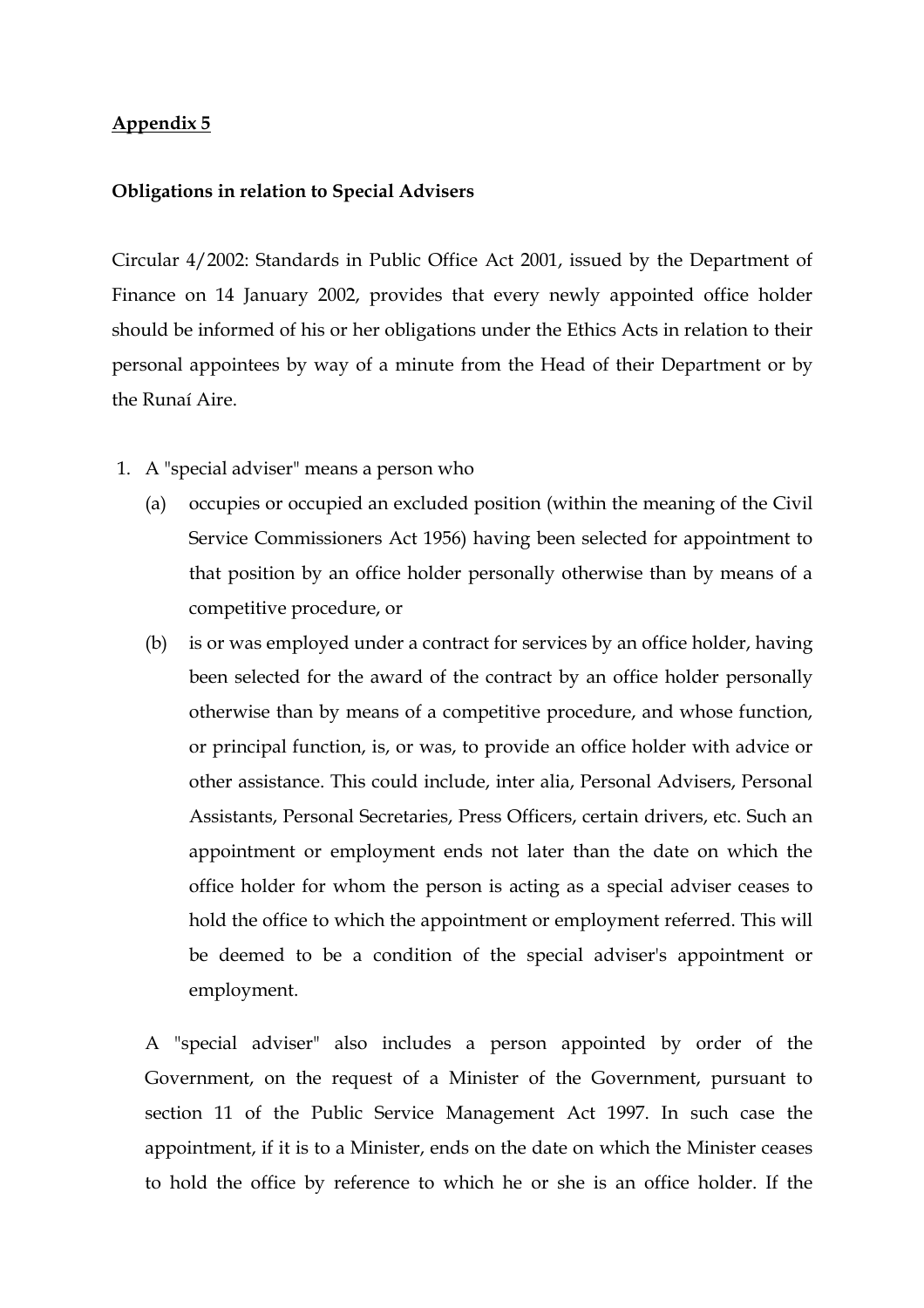appointment is to a Minister of State, it ends on the expiration of the assignment of the Minister of State to his or her original Department or Office, i.e. the appointment would expire if the Minister of State's appointment ended or if the Minister of State was reassigned to another Department or Office.

- 2. The provisions of the Ethics Acts outlined in paragraphs 3 to 7 below apply to persons in the special adviser category whose remuneration exceeds the second long service increment salary (standard scale) of a higher executive officer in the Civil Service. They also apply to special advisers appointed pursuant to section 11 of the Public Service Management Act 1997.
- 3. A special adviser will, each year not later than 31 January, furnish to the office holder and the Standards Commission a statement of interests (as described in Appendix 2 of these guidelines) covering the period from 1 January (or the date of commencement, if later) up to 31 December of the preceding year. The statement should contain information, of which the special adviser has actual knowledge, relating to his or her own interests and those of his or her spouse or child or child of a spouse, which could materially influence the special adviser in, or in relation to, the performance of the functions of the special advisership.
- 4. Where a person, for whatever reason, ceases to be a special adviser, the person will provide both the office holder and the Standards Commission with a statement of interests (including the interests of a spouse or child) within twenty eight days of the date of cessation. Such statement would cover the period from 1 January, or the date of commencement, if later, in the year in question up to the date of cessation.
- 5. A special adviser is also required to provide a statement of the facts to the office holder and the Standards Commission if a specific function falls to be performed by the special adviser and he or she, or a connected person, has a material interest in a matter to which the function relates. The statement should be furnished as soon as possible. In such circumstances, the special adviser will not perform the function unless there are compelling reasons to do so. If the special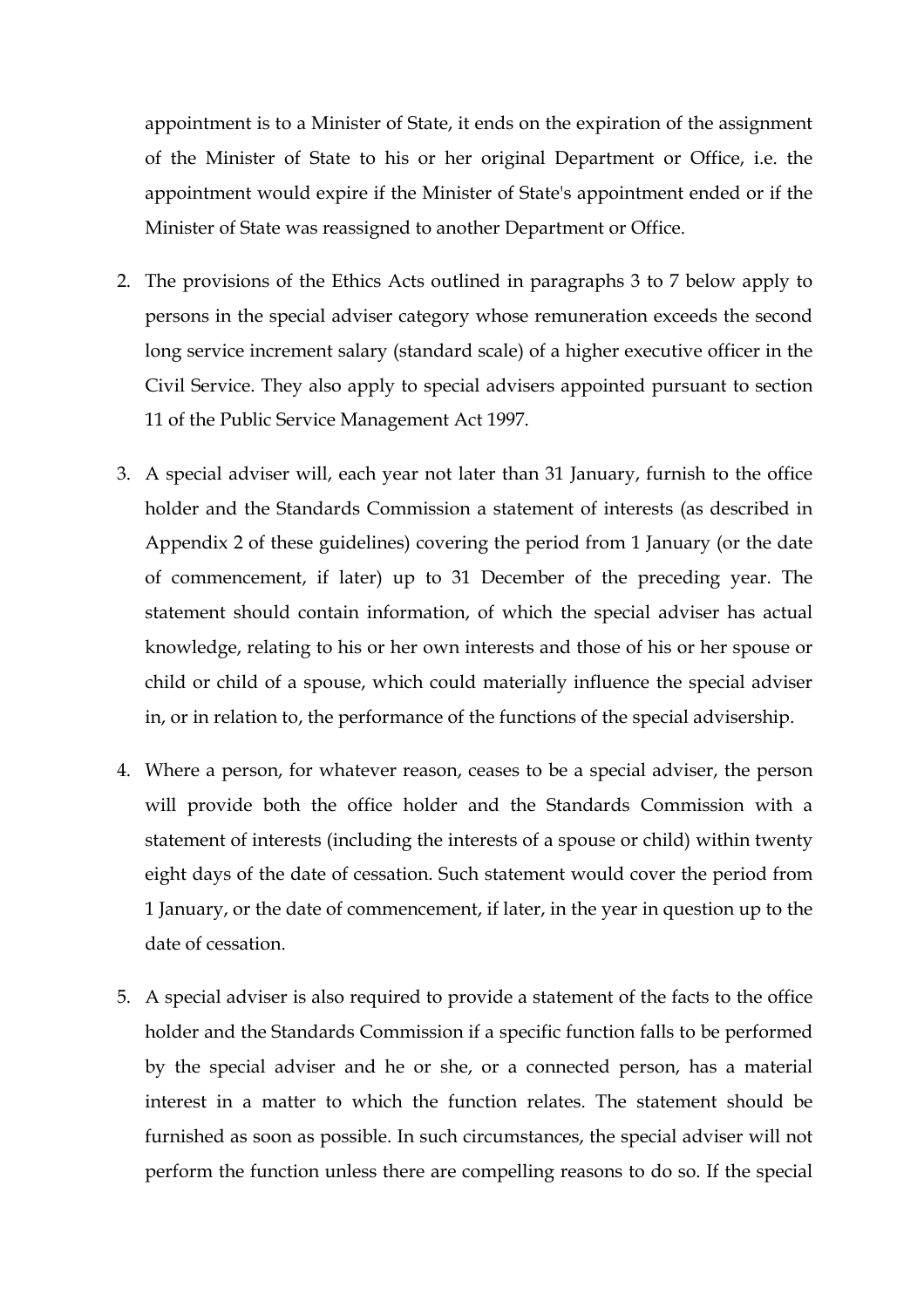adviser does propose to perform the function, he or she will, before, or if that is not reasonably possible, as soon as may be afterwards, provide a statement in writing of the compelling reasons to the office holder and the Standards Commission.

- 6. A special adviser will undertake that he or she will not engage in any trade, profession, vocation or other occupation which might reasonably be seen to be capable of interfering, or being incompatible, with the role of special adviser.
- 7. It is deemed to be a condition of the appointment or employment of a special adviser that the person will comply with the requirements set out in paragraphs 3 to 6 above.

#### **Laying of Documents before the Houses of the Oireachtas**

- 8. The following documents relating to a special adviser referred to in paragraph 2 above must be laid by the office holder before each House of the Oireachtas:
	- (i) a statement of the qualifications of the person relevant to the appointment as special adviser,
	- (ii) a copy of any statement of his or her own interests furnished by the special adviser to the office holder *[it should be noted that, in order to facilitate the laying of the special adviser's own interests statement only, special advisers may furnish separate forms containing statements of their own interests and those of a spouse or civil partner or child. The statements relating to spouses, civil partners or children are not required to be laid before either House of the Oireachtas.]*
- 9. The following documents are laid before each House for all special advisers, regardless of remuneration,
	- (i) a copy of the contract or a statement in writing of the terms and conditions under which the person acts, or has acted, as special adviser,
	- (ii) a statement as to whether the person is a relative of the office holder.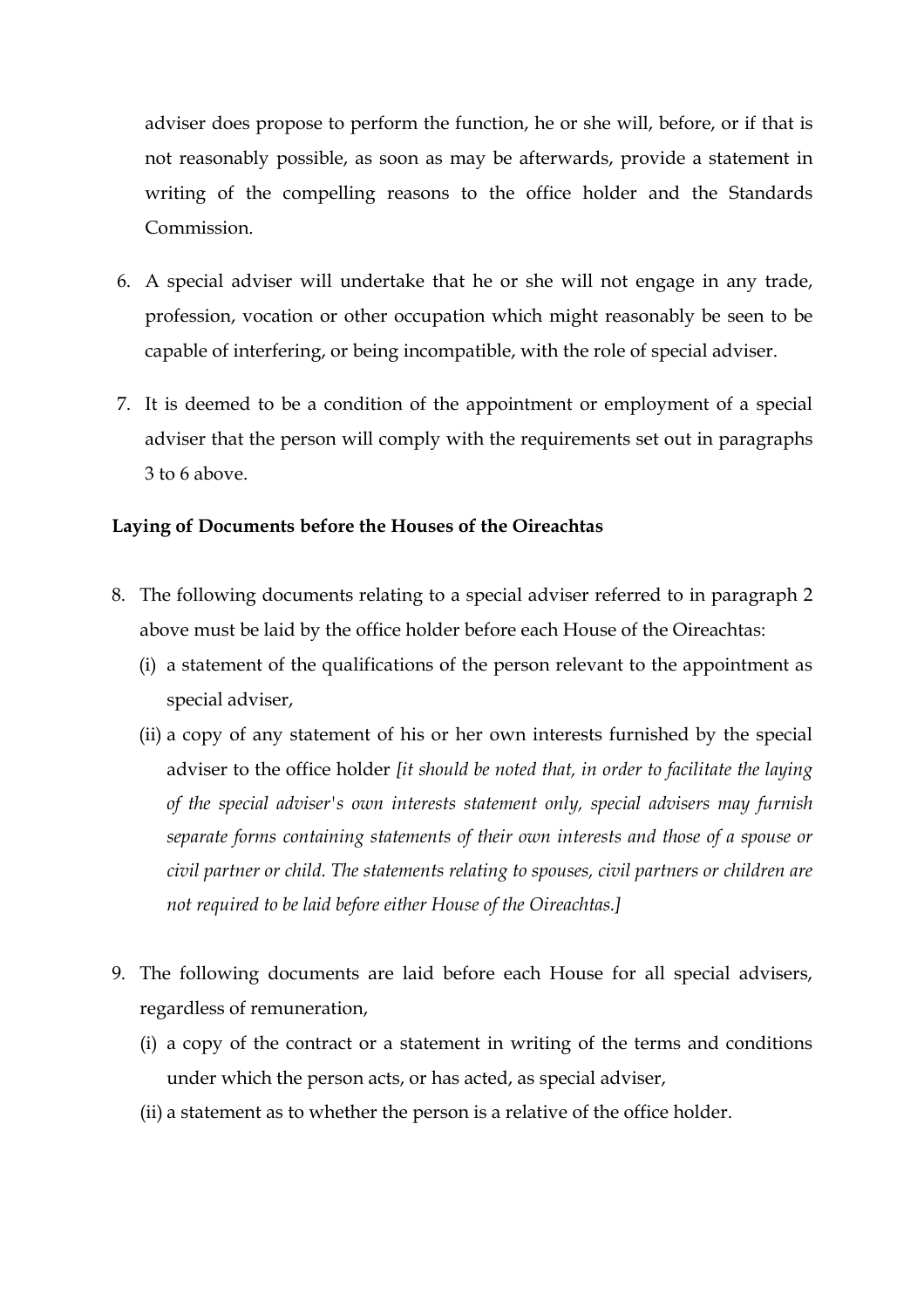*Note: The requirements at paragraph 8(i) and paragraph 9 above are once-off rather than annual requirements. The documents would not require to be laid more than once unless there was a significant change in the information to be provided. General round pay increases may be ignored for this purpose.* 

- 10. The documentation described in paragraphs 8(i) and 9 above must be laid by the office holder before each House of the Oireachtas not more than 60 days after the person was appointed or employed to act as a special adviser.
- 11. Any annual statement of a special adviser's own interests, as described in paragraph 3 above, which has been furnished to an office holder must be laid by the office holder before both Houses not later than 60 days after 31 January, i.e. generally not later than 1 April (or 2 April in a leap year).
- 12. Any statement of interests furnished by a special adviser on leaving the position, as described in paragraph 4 above, must be laid by the office holder before each House within sixty days of its receipt.
- 13. Where a person ceases to be an office holder, he or she must, within 60 days from the date of its receipt, lay before each House any statement of a special adviser's own interests which was furnished to the office holder by a special adviser whose appointment was terminated as a consequence, as well as any annual, or other, statement of a special adviser's own interests which, up to the date of leaving office, had not already been laid.
- 14. The requirement at paragraph 13 above also applies to documents, not already laid, relating to the appointment or employment of a special adviser, the qualifications of a special adviser and whether the special adviser is a relative of the office holder.
- 15. Where an office holder dies or becomes incapacitated, the laying of documents pertaining to his or her special advisers becomes a matter for the Taoiseach.